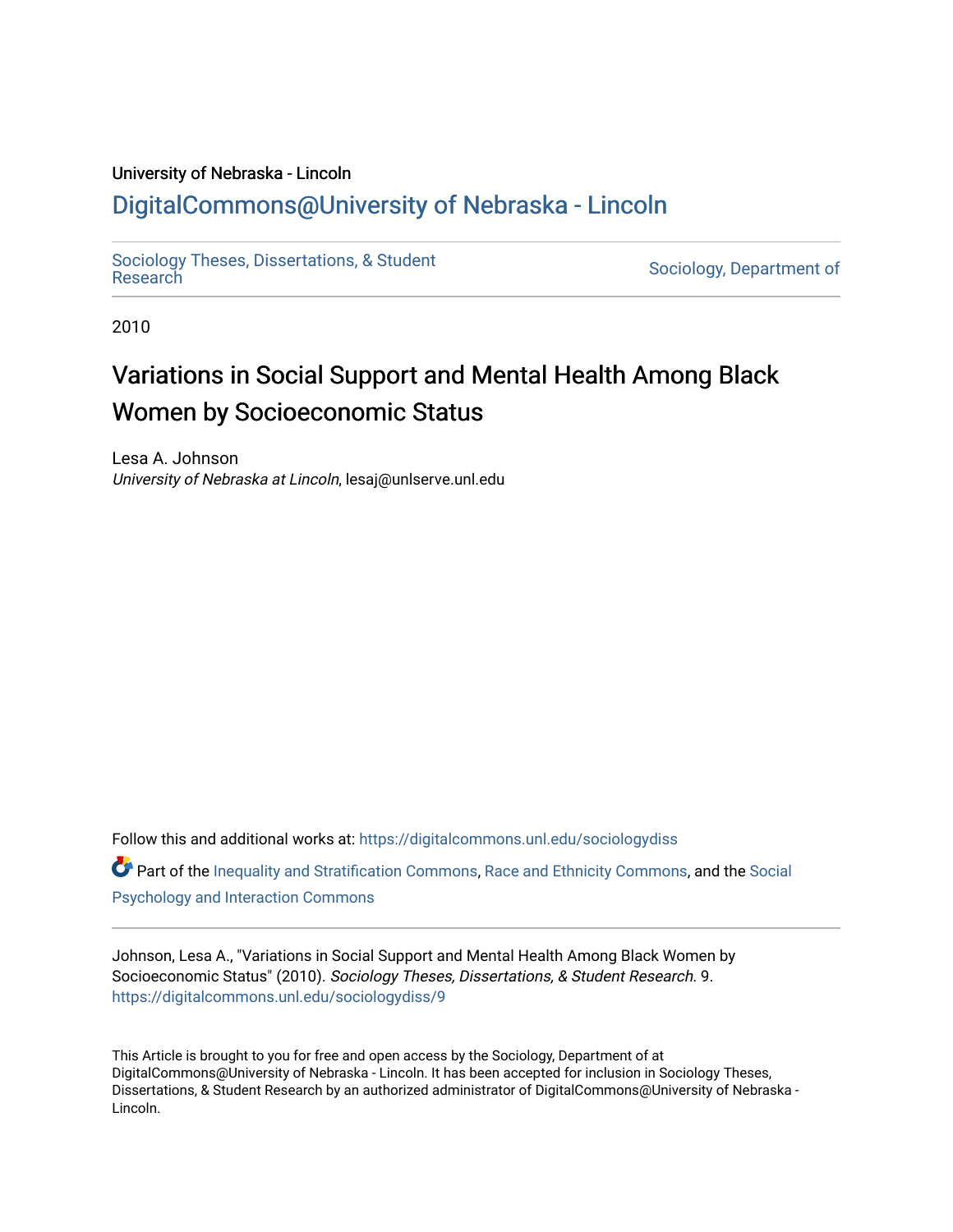## VARIATIONS IN SOCIAL SUPPORT AND MENTAL HEALTH AMONG BLACK

## WOMEN BY SOCIOECONOMIC STATUS

by

Lesa A. Johnson

## A THESIS

Presented to the Faculty of

The Graduate College at the University of Nebraska

In Partial Fulfillment of Requirements

For the Degree of Master of Arts

Major: Sociology

Under the Supervision of Professor Bridget J. Goosby

Lincoln, Nebraska

November, 2010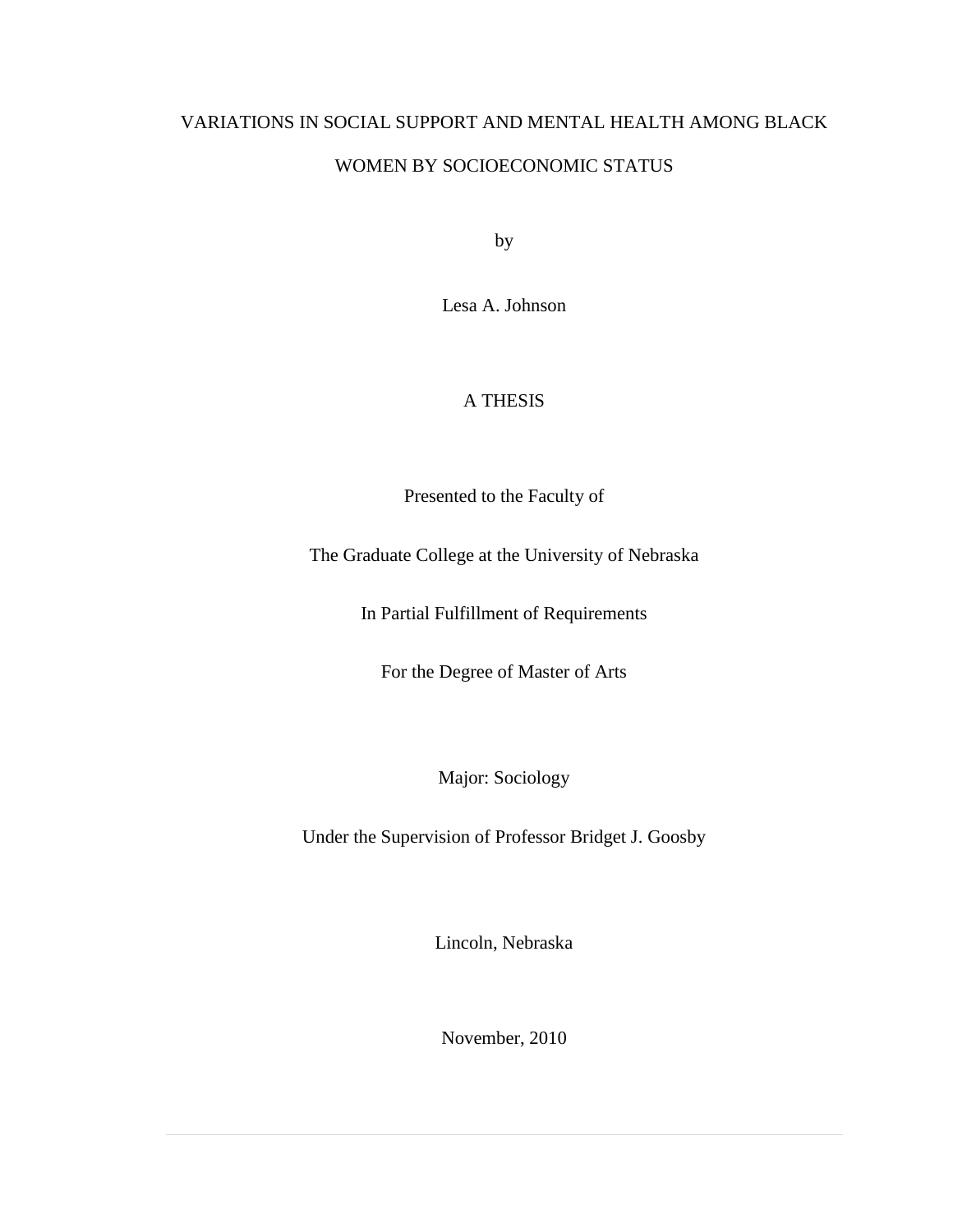# VARIATIONS IN SOCIAL SUPPORT AND MENTAL HEALTH AMONG BLACK WOMEN BY SOCIOECONOMIC STATUS

Lesa A. Johnson, M.A.

University of Nebraska, 2010

Adviser: Bridget J. Goosby

A considerable body of research focuses on the mental health of black women with low socioeconomic status. Social scientists have noted that women in low socioeconomic status groups often utilize social networks to provide protection and survival in dense and depressed communities. Still, some social scientists also suggest that the bounded solidarity of kinship networks decreases chances for women to pursue opportunities for economic mobility by creating stressful and time consuming obligations for reciprocity. Though many qualitative and community quantitative studies have been conducted regarding social support and survival among low income women, few quantitative studies have addressed variation in these networks by socioeconomic status and their association with psychological distress. This research paper seeks to expound upon the empirical research on social support among black women by focusing on its relationship to mental health. Using data from the National Survey of American Life (NSAL), a nationally representative survey designed to contextually explore mental disorders and psychological distress of African and Caribbean Black Americans, I investigate the associations between socioeconomic status, various means of social support, and mental health for African American, Afro-Caribbean, and white women in the United States.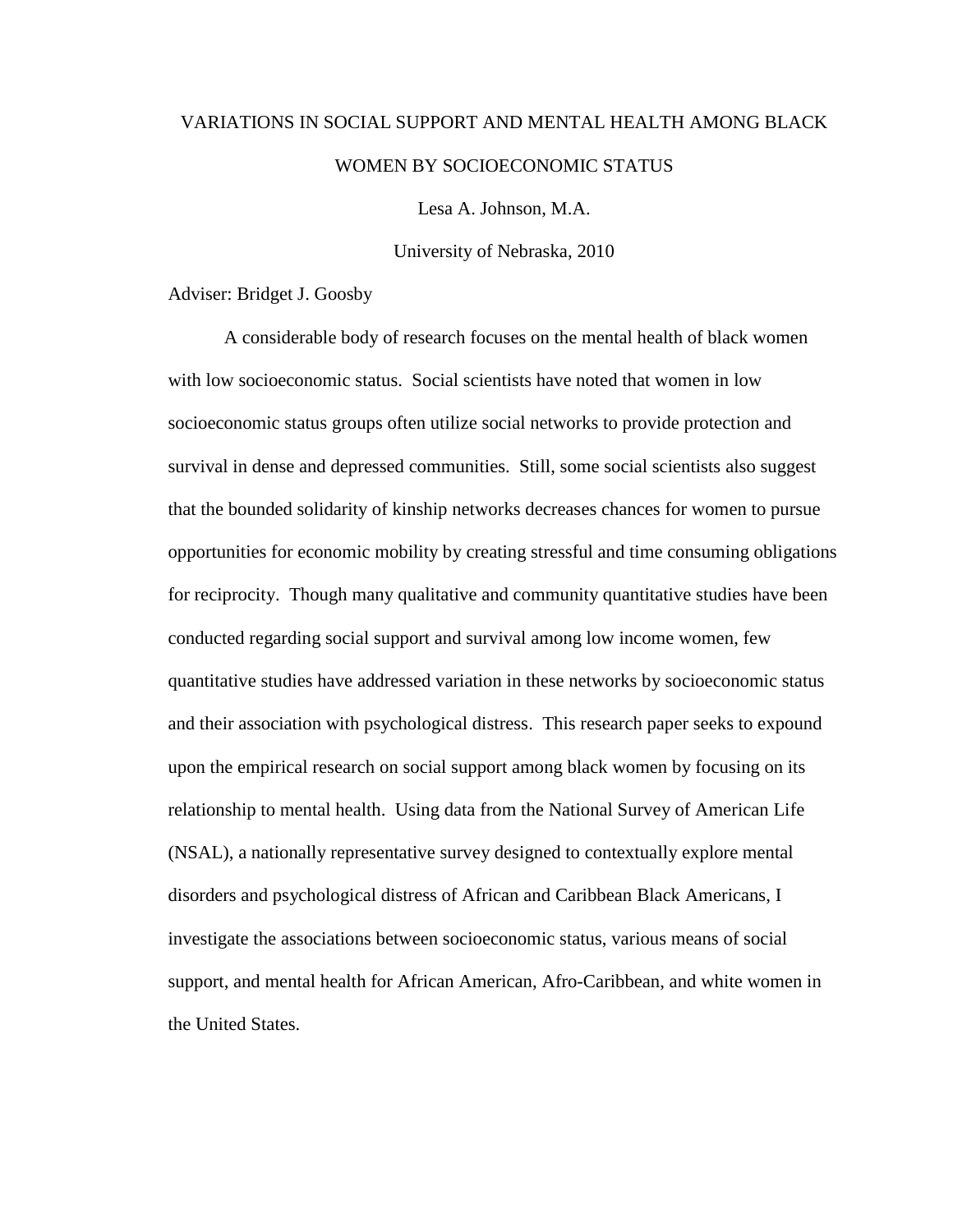### DEDICATION

This document is presented in memory of my sister, Linda Johnson, and my parents, Florentene and Alonzia Johnson.

It is also presented in honor of my son, Justin Curtis Johnson, and my brother, Julius Maurice Johnson.

In good times and bad, family is everything.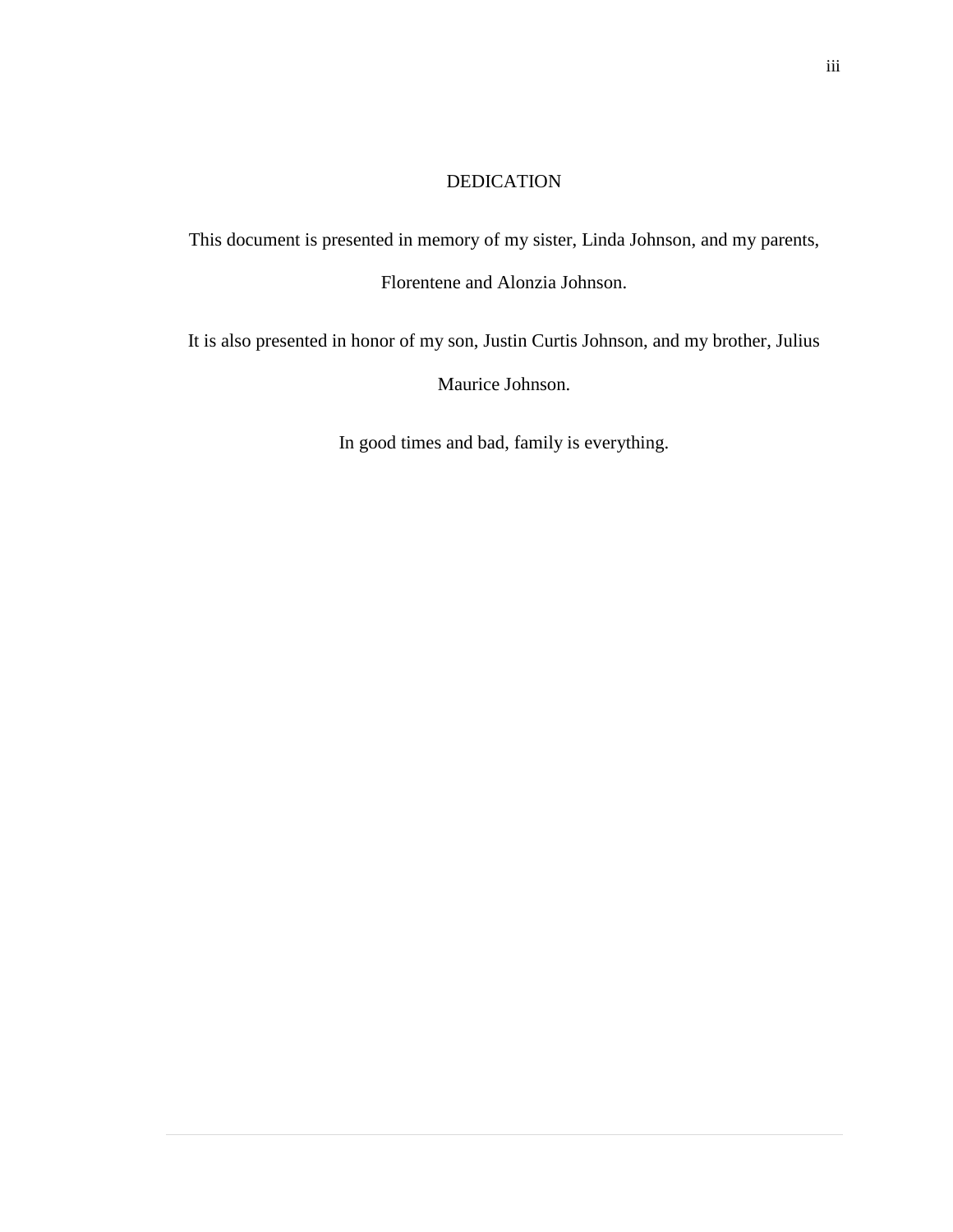Much research has been dedicated to the mental health of black women in low socioeconomic status (SES) groups. Black women in low SES groups experience more stressful life events, such as unemployment, poor physical health, problems with romantic relationships (Edin and Kefalas 2005), difficulties securing child care (Press et al 2006), and difficult parent-child relationships (McLoyd et al 1994) than women in higher status groups. As a result, these women often utilize networks of family, friends, and church members to pool material and emotional resources that protect members of the network (Macinko and Starfield 2001; Dominguez and Watkins 2003). Each member of such a group is expected to reciprocate for the help she receives by providing services to another member in the future (Portes 1998; Dominguez and Watkins 2003; Sarkisian and Gerstel 2004). Social theorists hypothesize that the expectation of reciprocity, as well as the maintenance of relations between group members, may hinder individual economic mobility and freedom, thereby further contributing to the psychological distress of group members (Bourdieu 1986; Portes 1998; Macinko and Starfield 2001).

Researchers find that African American women experience psychological distress at twice the rate of African American men (Williams et al 2007). However, very few researchers have investigated distress with regards to the heterogeneity within the black female population in America. African American women may utilize means of coping which are different from other groups of black women. For instance, the utilization of social support may be different among groups when guarding against mental illness that accompanies the scarcity of economic resources.

This research expounds upon the research on mental health among low income populations through the examination of race and ethnicity differences in the relationships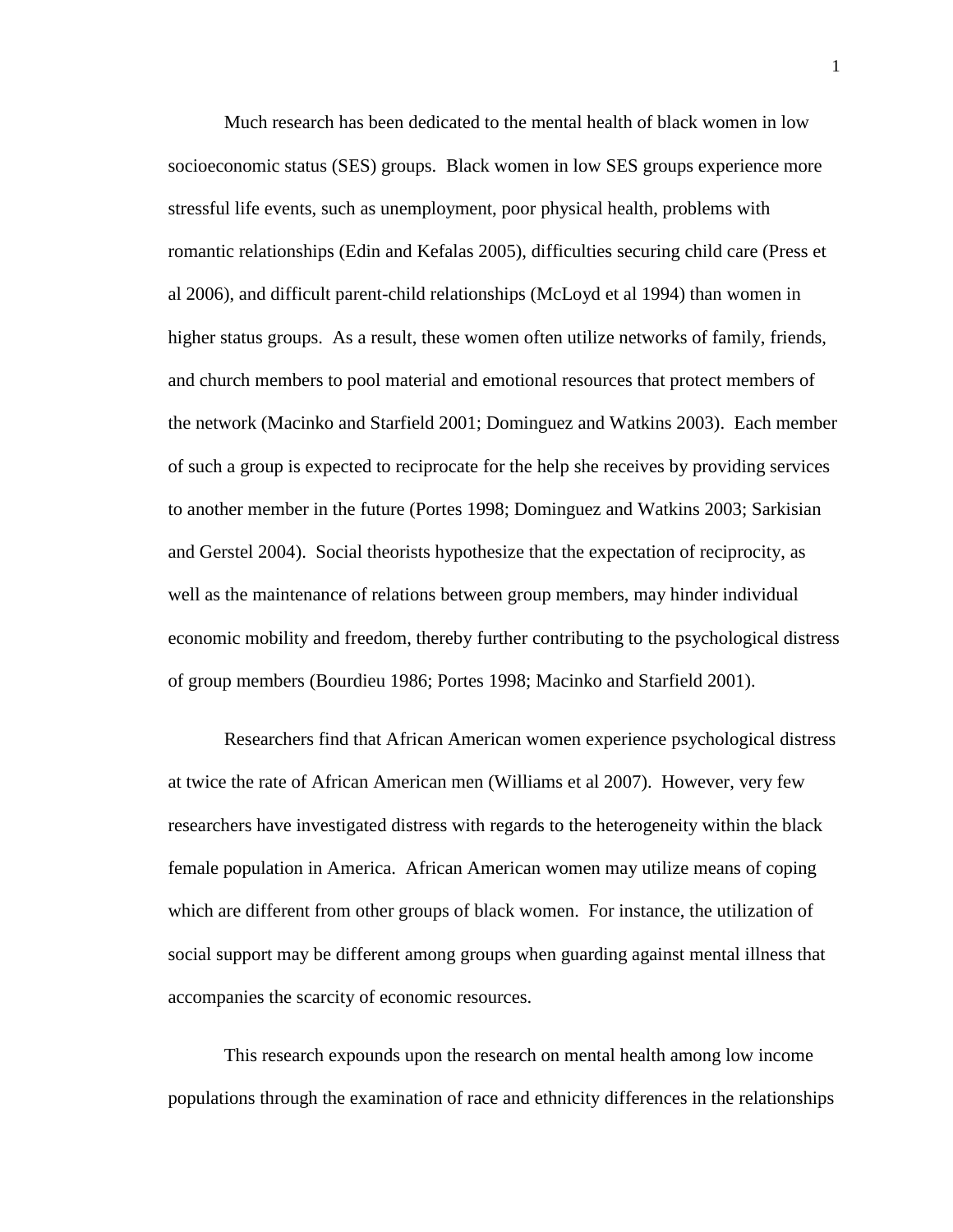between socioeconomic status, stressful life events, and social support among women through the use of nationally representative data. Using data from the National Survey of American Life (NSAL), I investigate the associations between socioeconomic status, life stressors, social support, and mental health for Afro-Caribbean and African American adult females by asking the following questions: 1) Is there a direct association between socioeconomic status and psychological distress for females? 2) Is this relationship mediated by stressful life events? 3) Is the association between socioeconomic status and mental health further mediated by various means of social support, such as support reciprocity, emotional support or negative interaction? 4) Are these associations further moderated by race/ethnicity?

#### **Literature Review**

#### *Black Females, Socioeconomic Status, and Depressive Symptoms*

While whites experience a higher prevalence of Major Depressive Disorder (MDD) than African Americans (Riolo et al 2005; Williams et al 2007), African Americans experience a higher prevalence of Dysthymic Disorder (Riolo et al 2005), a less severe yet more chronic form of depression. African Americans who do experience MDD experience it more severely (Lewis et al 2006; Williams et al 2007). George and Lynch (2003) also found that stress exposure increased steadily with age among blacks, thereby increasing depressive symptoms, while stress and depressive symptoms waned during middle ages and increased again for whites. Williams et al (2007) also found significant diversity within the black population regarding gender and depression.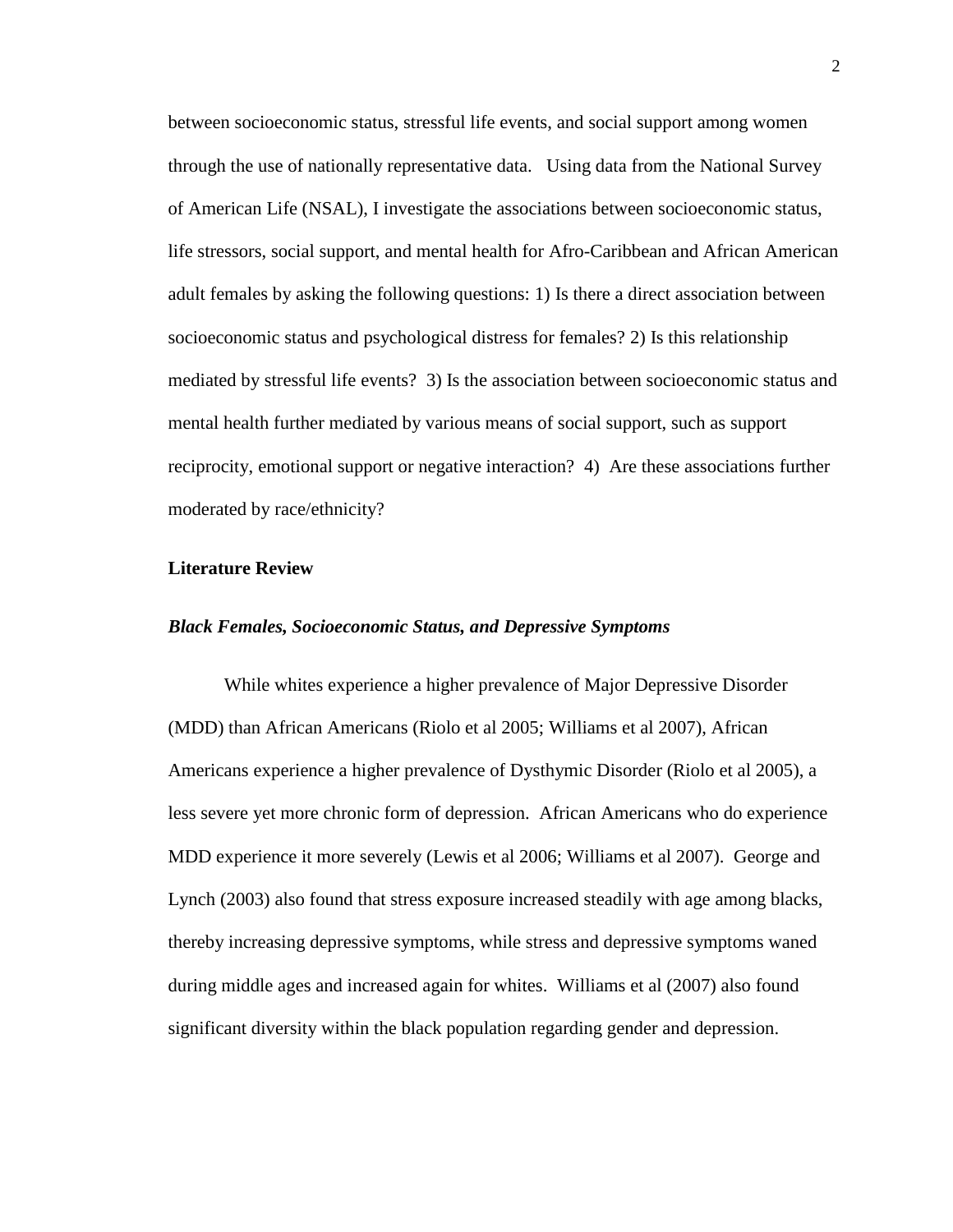African American women experience a lifetime prevalence of MDD at twice the rate of African American men. However, no significant difference was found between MDD prevalence among Afro-Caribbean men and women. Black and Hispanic women were also found to have a higher prevalence of depressive symptoms than white or Asian women in America, again, mainly due to socioeconomic factors (Bromberger et al 2004).

Among the major factors associated with depressive symptoms and disorders, poverty and low socioeconomic status are most prominent (Gibbs and Fuery 1994; Link and Phelan 1995; Nolen-Hoeksema et al 1999; Muntaner et al 2007). Women in general experience lower socioeconomic status than men, as well as more psychological distress associated with such low status (Nolen-Hoeksema 1999). In addition, research provides a growing body of evidence that continued racial gaps in SES (education, income, occupational prestige, and wealth) provide a large contribution to the reason for health disparities in the United States. For instance, as Black women achieve less education and experience more unemployment, more single parenthood and more neighborhood crime than white women (Wilson 1987; Belle 1990; Gibbs and Fuery 1994), black women are subsequently at greater risk for prolonged or re-occurring incidences of mental distress associated with these experiences.

Still, the heterogeneity of the black population with regards to socioeconomic status and its association with mental health has been neglected until recently. Current research reveals that more black immigrants reside in the United States than American Indians, Cuban Americans, Chinese, or Japanese. In addition, Afro-Caribbeans are the largest subgroup of black immigrants in the U.S. (Williams et al 2007). Few researchers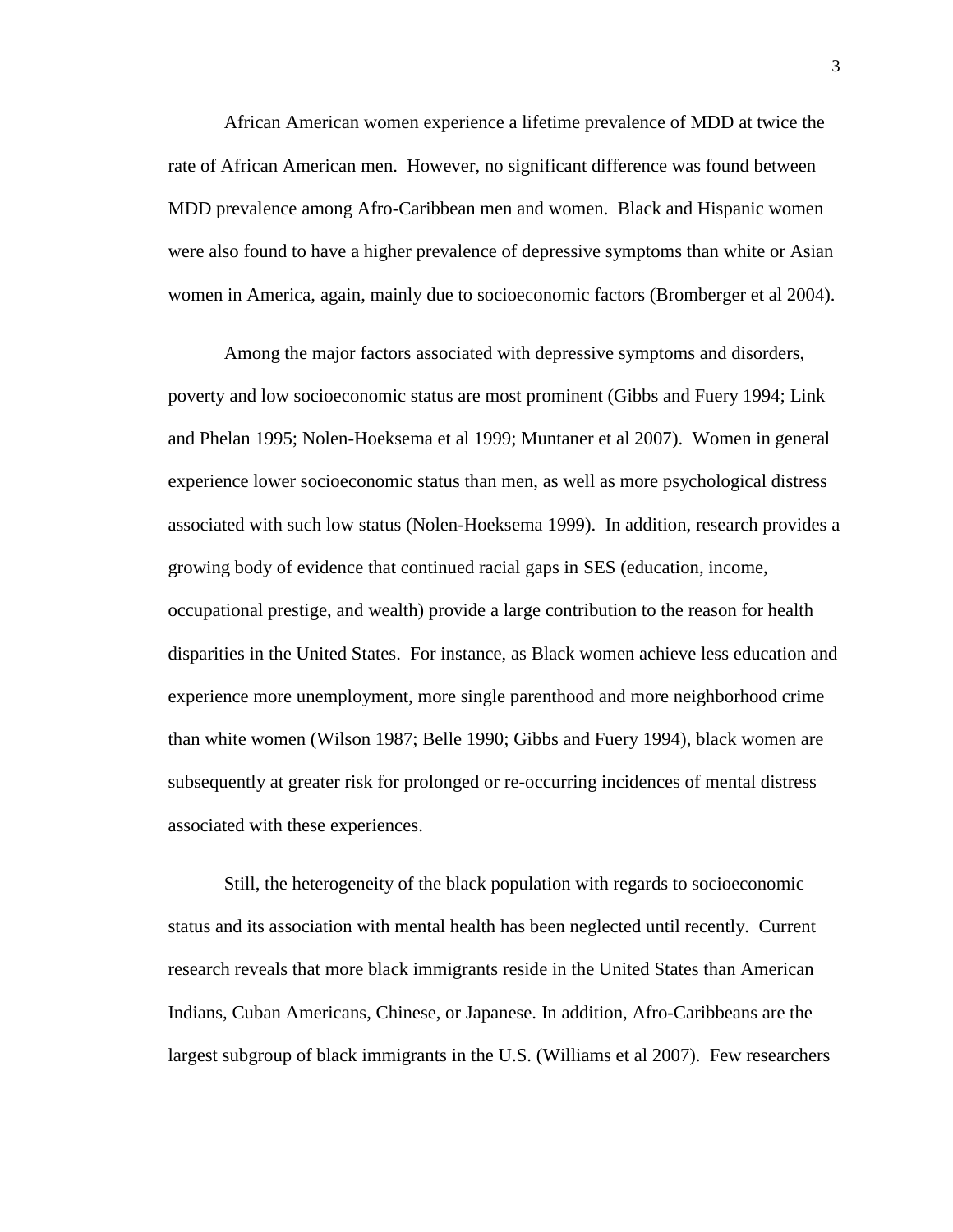have closely examined the differences between immigrant and native black American females with regards to socioeconomic status and mental health.

Because of immigration regulations, black immigrants to the United States generally have more education and higher incomes than native African Americans, as well as lower rates of mental illness (Williams et al 2007). Caribbean American black women report lower rates of MDD than native black women (Miranda et al 2005). Though these findings offer some explanation for different mental health statuses among black ethnicities, very little is known about how different ethnicities respond to stressors specifically associated with their economic status. Researchers have instead concentrated on the socioeconomic status and stressors of black women without specifying ethnic variations.

#### *Socioeconomic Status and Stressors in the Black Community*

As more black women gained middle class and higher status in the last forty years, their mental health adapted to their newfound socioeconomic status. For some, the stress of living in neighborhoods with fewer services and high crime (Williams 2001) was replaced with or added to the stress of higher workplace and/or residential discrimination as access to higher status became available. In addition, as black women gained more education and status than black men (Day and Bauman 2000), the number of single mothers remained high in the black community (Staples 1985; Higginbotham and Weber 1992; Edin and Kefalas 2005). Though many black females believe in traditional standards of a stable relationship and family, they find a lack of available mates of quality (Staples 1985). For these women, the first quality in a potential mate would be gainful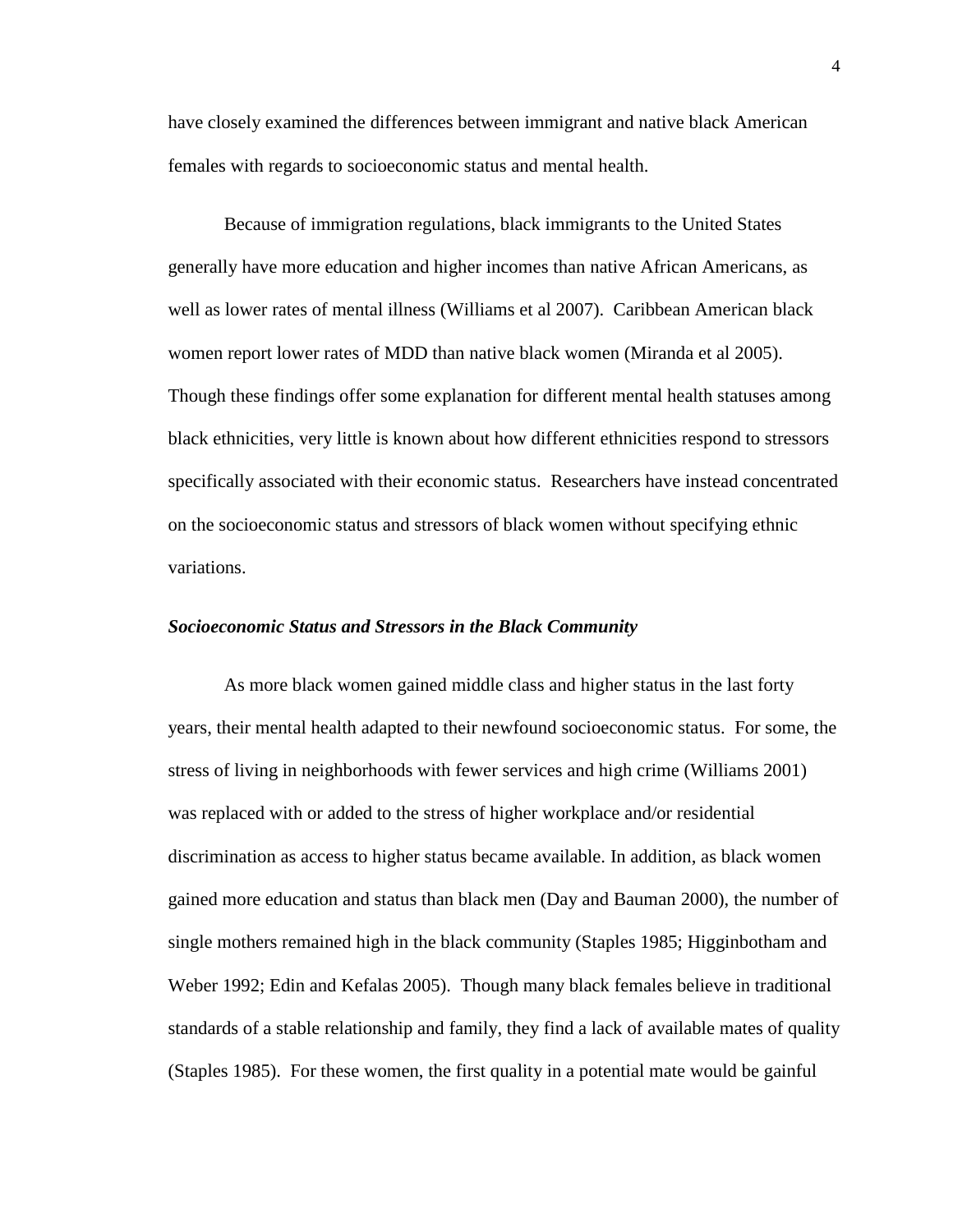and steady employment. However, the vestiges of systematic structural discrimination leave many black men without such employment, and certainly without income that is necessary for supporting a family (Staples 1985; Wilson 1987). Even without the prerequisite of employment, the lack of marriageable black men remains due to high incarceration and homicide rates (Wilson 1987).

In 2008, the U.S. Census Bureau reports, black males over the age of 18 who were never married, widowed, or divorced totaled 6.6 million. The number of black women in the same categories totaled 9.2 million (U.S. Census Bureau 2010). This leaves close to 3.3 million black women without potential black mates – that is, if all things were equal and each of the available men was actually desirable as a potential mate. Consequently, black women are much less likely to be encouraged to pursue marriage as their primary life goal than white women (Edin and Kefalas 2005). Middleclass black women are expected to be self-sufficient and successful (Higginbotham and Weber 1992). As such, a major factor of depression for black women is the presence of life stressors, such as discrimination, difficult or lack of romantic relationships, and role strain, as mediators in the relationship between socioeconomic status and mental health.

#### *Psychological Resources: Mastery and Self Esteem*

In the midst of difficult circumstances, some people may be able to utilize coping resources which help to alleviate depressive symptoms. Self esteem and mastery are coping mechanisms that help individuals to guard against depression during challenging times by maintaining a positive self perception. Mastery is defined as a sense of control over immediate environmental factors, or over circumstances which affect one"s life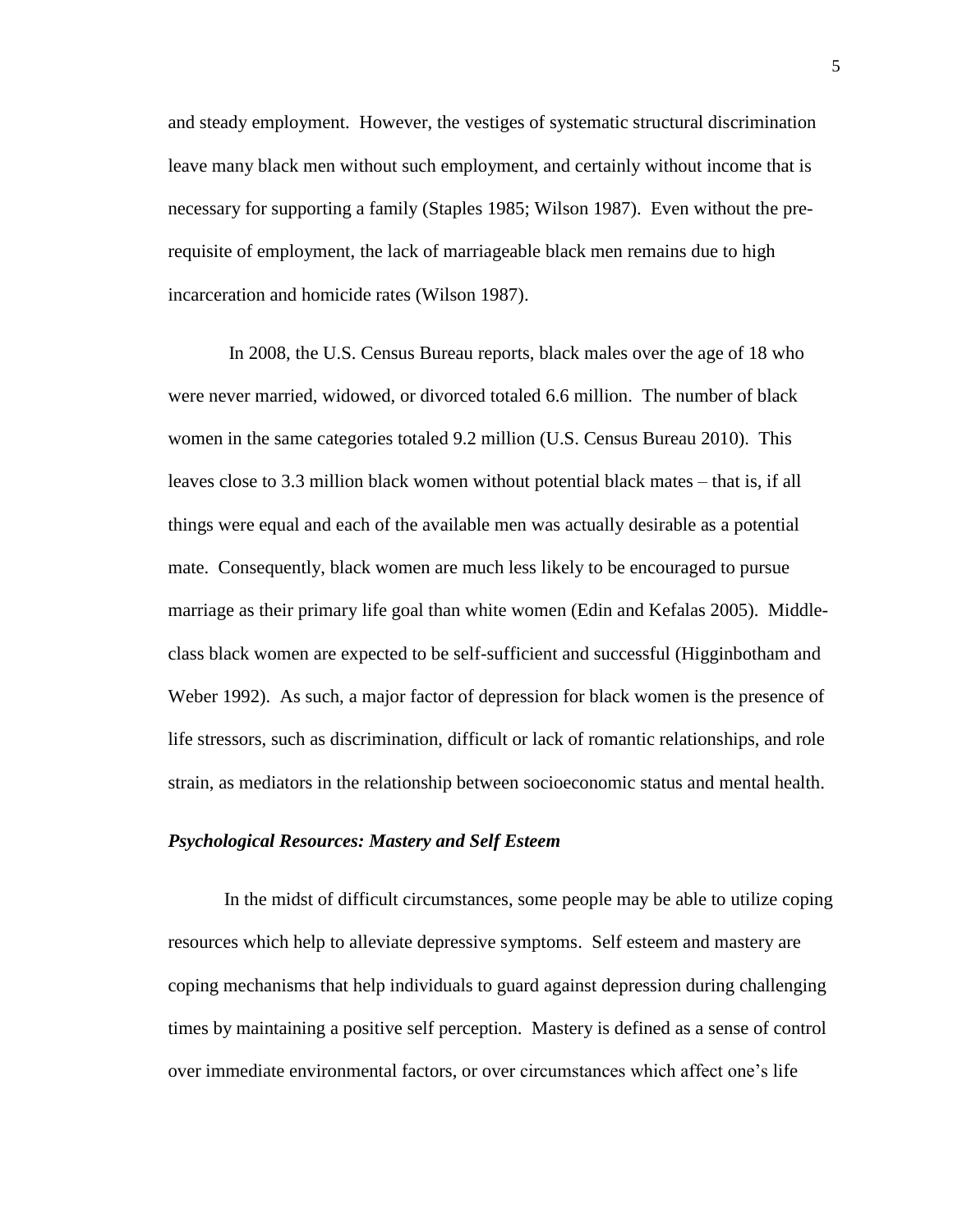(Pearlin et al 1981). Self esteem is the perception of self worth (Pearlin et al 1981). These self perceptions serve as psychological resources that can protect persons from depressive symptoms during periods of distress.

Both self esteem and mastery have been found to increase when social support is provided for an individual (Lincoln et al 2005). Social network members, such as family, friends and community members, can provide social support in the form of positive interaction and appraisal that guard against a negative self image and feelings of worthlessness. Social support from others can also help individuals to redirect the negative impact from stressors by helping to evaluate the situation as one that is not beyond the individual"s control and help provide positive solutions to the problem. This process further increases the individual"s estimation of herself, thereby increasing her mastery and self esteem.

#### *Acute and Chronic Life Stressors*

A stressor is defined as any environmental, social or otherwise internal factor which affects an individual's mood to the extent that requires some change in behavioral patterns (Thoits 1995). Researchers who have investigated the interplay of race/ethnicity and gender in psychological distress have found significant associations between both acute and chronic stressors and the mental health of black women. Stressful life events have been found to disrupt an individual's sense of self, thereby negatively influencing mental health outcomes (Lincoln et al 2005). The presence of acute stressors - such as rape or assault, family death, or other short-term stressors – may have greater depressive influence among those who have not previously encountered similar stressors (Turner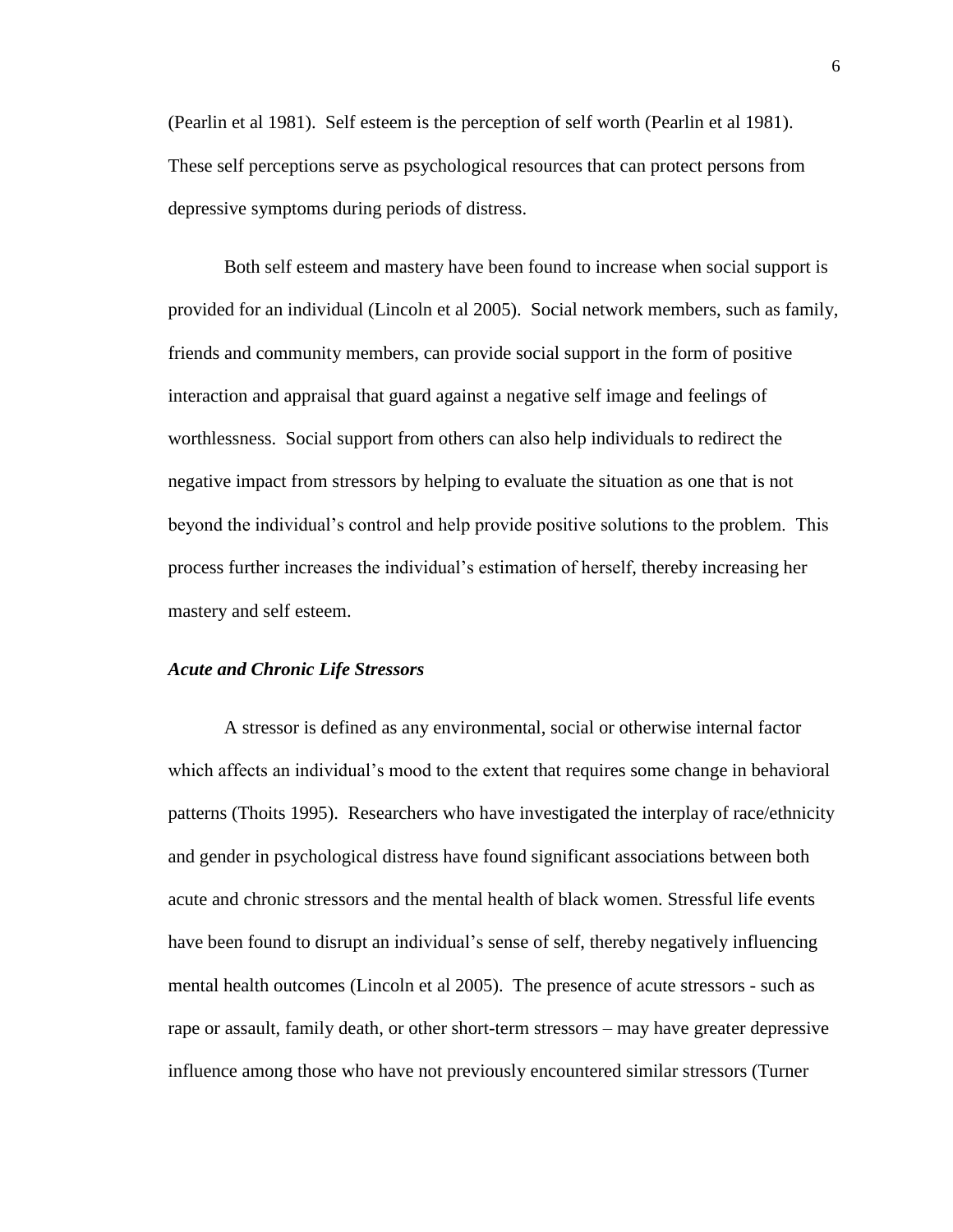and Noh 1988, Avison and Turner 1988). However, chronic stressors, such as prolonged unemployment or financial worries, are noted as most potent in relation to psychological distress (Aneshensel 1992; Turner et al 1995). The difference in the two types of stressors lies in the duration of exposure.

African American and other minority women are more prone to distress associated with economic hardship than white women (Eckenrode 1984; Aneshensel 1992). Such stressors associated with economic hardship include neighborhood violence in economically deprived neighborhoods (Wight et al 2009), problems with children associated with single-motherhood, and difficulty with personal relationships (Avison and Turner 1988; Edin and Kefalas 2005). Persistent poverty poses a distinctive threat to the emotional well-being of African American women, as black women are ten times more likely to experience poverty than white women (Belle 1990). However, research also shows evidence of a higher prevalence of discrimination as education levels increase (Kessler 1999). This finding may indicate an additional level of distress which increases with economic mobility, even while stressors brought on by poverty decrease. In any case, many black women find they need the support of family and friends to increase their chances for financial independence.

As black families support these women on their journeys to financial independence, black women are expected to stay away from men who do not present themselves as financial equals, so that the relationship does not result in further detriment to the entire family. In light of the fact that black women achieve economic and educational success at higher rates than black men (Day and Bauman 2000), this may result in percentages of unmarried black middle class women that rival those of poor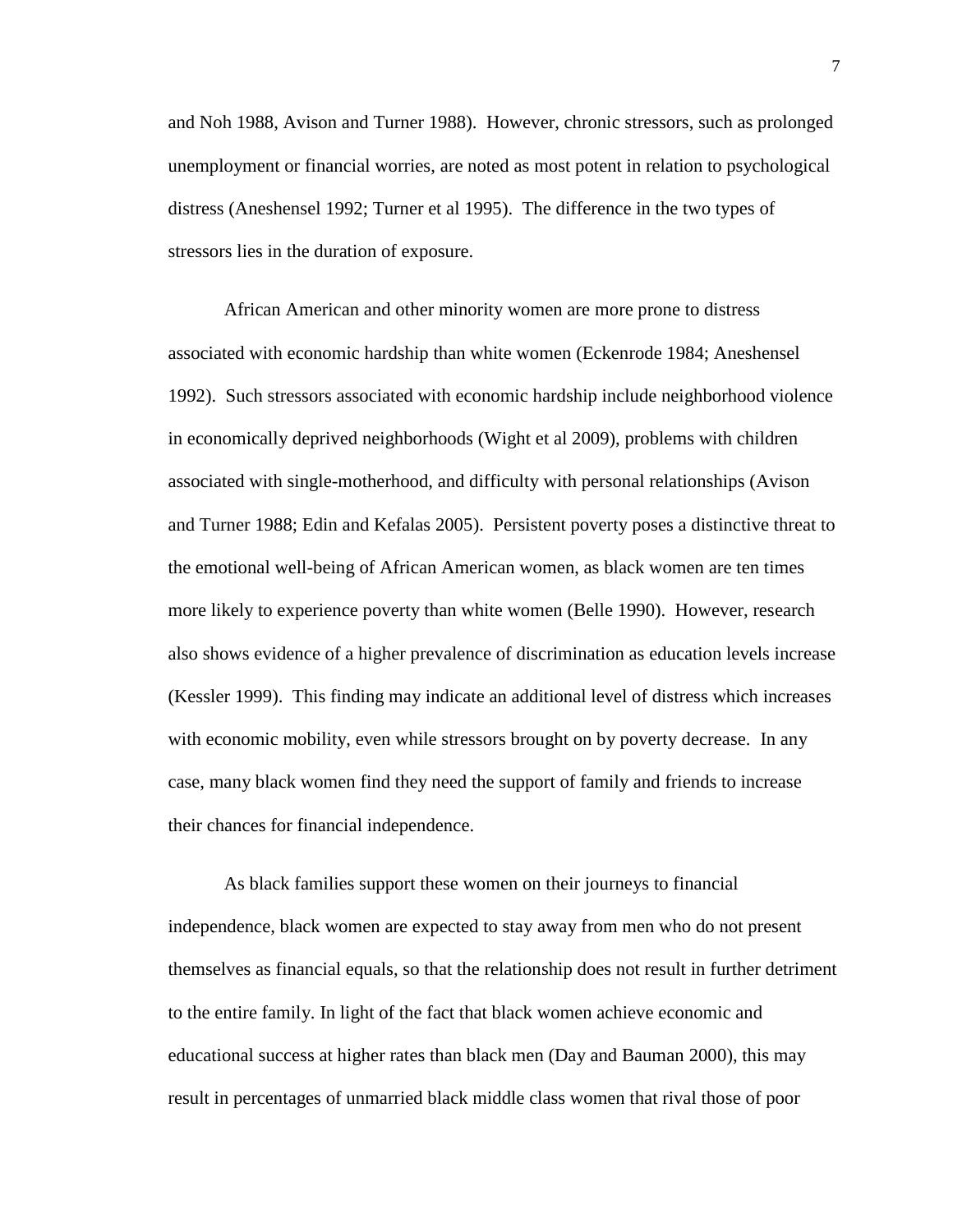black women. As a result, upward mobility for these women comes with bouts of isolation at work and loneliness at home (Benjamin 1982), which can increase the prevalence of depressive symptoms among black middle class women. Researchers have not yet found whether this is also true for black Caribbean women. To help alleviate these symptoms, many women turn to networks of friends, family and church members for emotional support.

#### *Black Women's Social Support Networks*

Four types of social support are generally utilized by those women seeking protection from stressors that accompany poverty among black Americans. These are instrumental, or material support; emotional support, informational support and appraisal (Berkman and Glass 2000; Gorman and Sivaganesan 2007). Instrumental support involves the exchange of material goods and services that help women care for their families, such as child care, transportation, small loans, or housing in times of relocation or eviction (Stack 1974; Domingues and Watkins 2003; Sarkisian and Gerstel 2004). Emotional support involves talking with others about problems or spending time with family and friends as a way to temporarily remove oneself from the stressful situation. However, research reveals that this type of support does not reduce stress (Wethering and Kessler 1986; Gary et al 1992; Lincoln et al 2003) and may actually increase depressive symptoms (Mirowsky and Ross 1989).

Informational support usually occurs in the form of conversations and contacts which help in the acquisition of employment or promotions at work. In close-knit, poverty-stricken support groups, the information conveyed through dense networks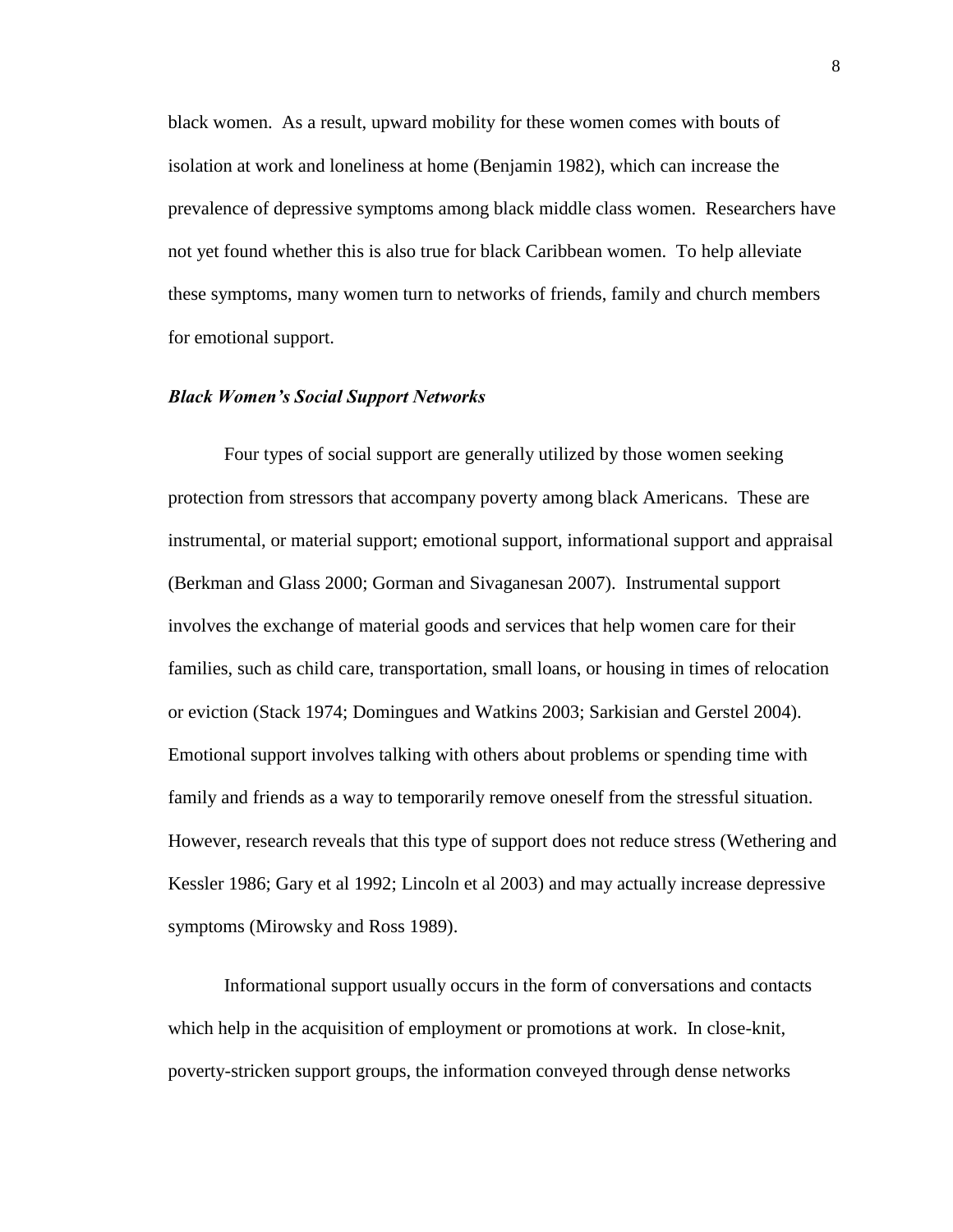becomes redundant, severely limiting the effectiveness of informational support for employment assistance (Macinko and Starfield 2001; Smith 2005). However, if lower SES members have family or network members with higher socioeconomic status, those higher status members may be held responsible for making sure family members have information which leads to gainful employment, as well as material support in the form of money (Higginbotham and Weber 1992; Heflin and Patillo 2002; Sarkisian and Gerstel 2004). This responsibility of providing such support is seen as reciprocation for the support received as network members supported the higher status individual to achieve her goals.

Appraisal is another form of vital support that is not discussed much in the research. As network members seek economic and social mobility, they may find the need for approval by family and friends to help with self esteem and a sense of control. In addition to family and friends, church participation, in some instances, may provide appraisal and support for attempting to conquer life"s challenges against the odds of less education or social and cultural capital which accompany lower socioeconomic status. However, the negative interaction, or disapproval of network members may ensure the opposite effect (Ellison et al 2009), especially if network or family members do not agree with the person's means of achievement (Higginbotham and Weber 1992) or of her consideration of other network members along the way.

The possible hindrance of support reciprocation on well-being has been mentioned in several studies on survival among lower income families (Stack 1974; Uehara 1990; Domingues and Watkins 2003). The reciprocation of support takes considerable time away from the individual"s efforts to improve her socioeconomic status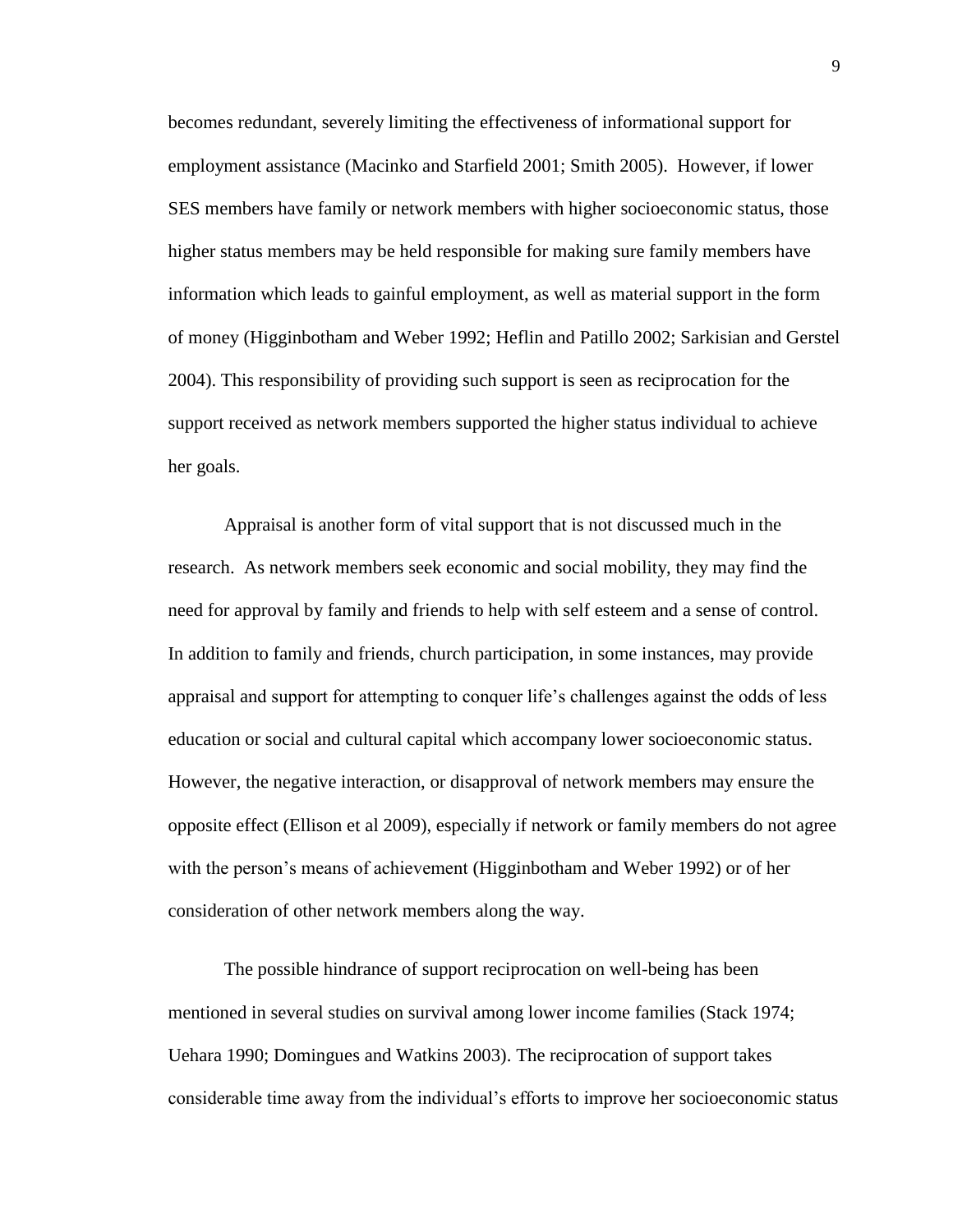by thwarting her own efforts, for instance, to form relationships with those in higher status groups or attend to and concentrate on educational mobility (Granovetter 1973, 1983; Macinko and Starfield 2001; Domingues and Watkins 2003). Perceptions of an imbalance in support reciprocation may further exacerbate psychological distress (Vaananen et al 2008), through the presence of in-group control mechanisms, such as the relinquishment of further support, which may be more evident in low SES or minority kinship groups (Macinko and Starfield 2001; Gray and Keith 2003).

The expectation of support reciprocity is maintained through bounded solidarity, a control mechanism found in kinship and other community groups (Portes 1998). Bounded solidarity is an informal or covert way of controlling members of a group "binding" members to agreements of reciprocity. Membership in such a group is dependent upon each member sharing any and all resources at her disposal, whenever any other member is in need. Bounded solidarity is a means of ensuring that all members of the group are taken care of and have adequate protection (Dominguez and Watkins 2003). However, family, friends', and church members' requests for help with transportation, loans, child care, or a listening ear tend to multiply and in some instances, may remain unanswered as material resources of the group decrease (Nelson 2000).

Each member in kinship network is responsible for making any sacrifice necessary to make sure that available resources are distributed throughout the group as needed. In return for such support, members who receive support are expected to reciprocate in some manner at a later date. This act is termed balanced reciprocity (Sarkisian and Gerstel 2004). The main goal is assurance that each member has an equal amount of resources and protection that are available. The expectation or perception of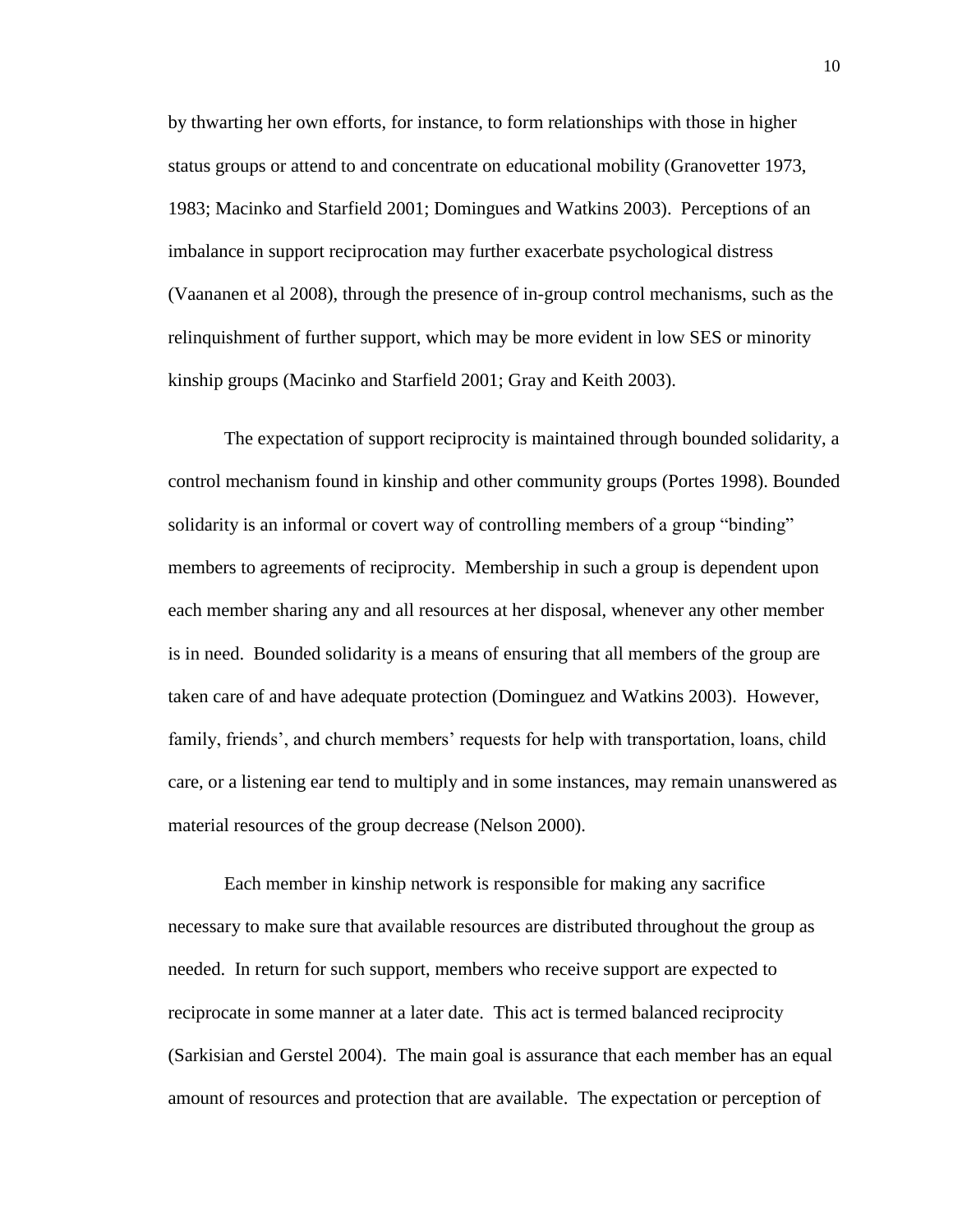available support is paramount for participation in such a group. Therefore, difficulties in maintaining the system arise when members receive insufficient support or no support at all when needed (Meadows 2009). The maintenance of bounded solidarity assures that no member gets further ahead than any other member. Thus, all advance at the same pace, or none advance at all.

Very little research has focused on support reciprocation and its positive or negative effects on black women"s depressive symptomatology. In addition, though the body of literature on socioeconomic status, social and material support, and kinship has continued to grow, much of the literature is based on community, patient, or non-US samples. There is a dire lack of nationally representative studies that relate these variables to the mental health of African American and black Caribbean-American women.

#### *Theoretical Frameworks*

The Mediator Effect Model of Social Interaction

The mediator effect model of social interaction posits that "the impact of a stressor is mediated by social interactions with others; these positive and negative social interactions, in turn, either increase or decrease one's vulnerability to psychological distress" (Lincoln et al 2003: 392). Social support matters for mental health. Human beings are a very social species, and as such, our social interactions play a large role in our general well-being (Portes 1998). The idea that one can share ideas, hopes and dreams with similar others, or with those who would serve as mentors, is pivotal in the attainment of mastery or a sense of control over one"s own environment. Similarly, when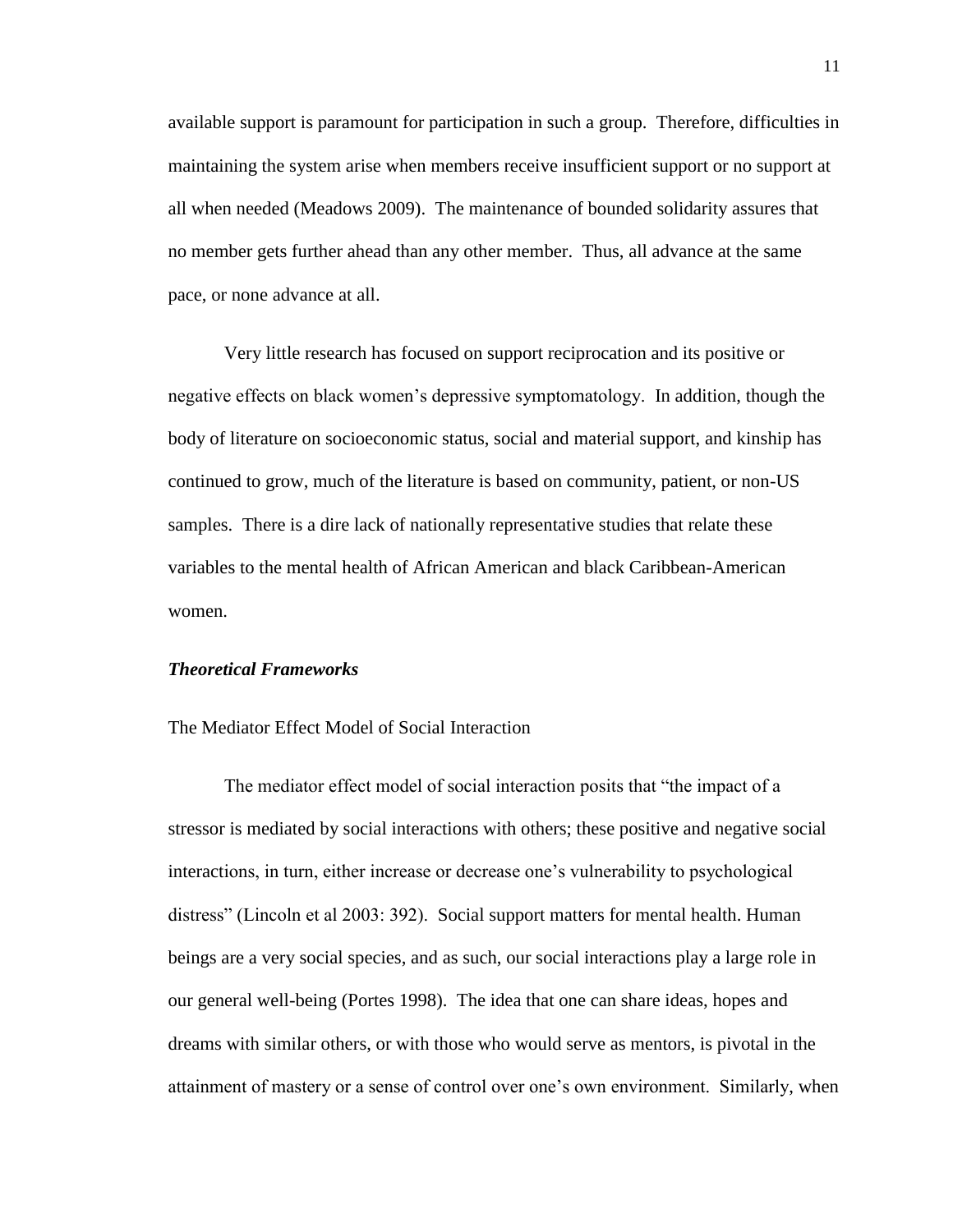material resources are scarce, the provision of shared resources from others who understand can ease the tensions that accompany economic hardship. But if the material help is accompanied by harsh criticism or a condescending, blame-ridden attitude, the receiver of such help is more likely to perceive the material help received as a judgment against her own weakness or inability to take care of her own responsibilities, rather than as a true "helping hand" (Lincoln et al 2003). By proposing the mediator effect model of social interaction, I hypothesize that emotional support and negative interaction by family, friends and church will mediate the effects of lower socioeconomic status, chronic stressors, economic hardship and internal psychological resources on depressive symptomatology. These relationships will also be dependent upon the expectation of reciprocity in social interactions. These expectations can be further explained through the theory on Failed Reciprocity in Social Exchange.

#### Failed Reciprocity in Social Exchange

Theorists have hypothesized that the bounded solidarity within social networks, namely kinship networks, may hinder individual freedom and economic mobility (Bourdieu 1986; Portes 1998) through expectations of material support reciprocity. In situations of economic hardship, families, neighbors and community members may find relief by consolidating resources for the benefit of the entire group. Networks are formed which can organize material resources such as child care, transportation and food supplies, as well as emotional support for parenting and interpersonal relationships. Such emotional support includes advice and consolation during times of extreme stress and hardship like bereavement or legal troubles (Domingues and Watkins 2003; Sarkisian and Gerstel 2004). Since providing such support can be difficult and costly, such provision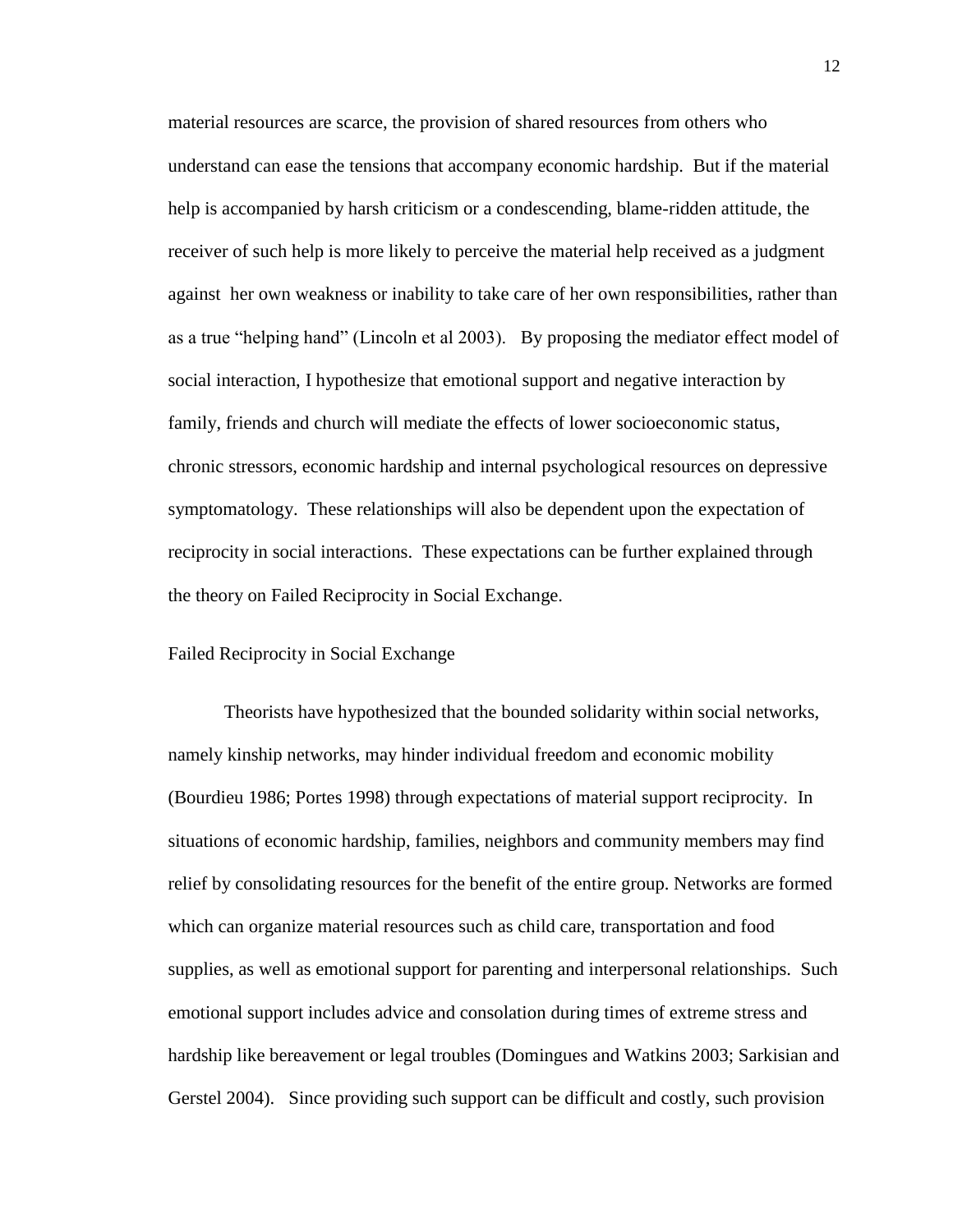is predicated with an expectation of reciprocity, which, when followed, ensures that everyone in the network is taken care of in times of need. When reciprocity is not evident among members, a sense of instability permeates the relationship and weakens the individual"s confidence in herself and in the group (Weiner 1992; Siegrist 2009).

The effort-reward imbalance model (Siegrist 2009) represents the principal of social reciprocity that is left unfulfilled when one person in the relationship or network fails to equally provide some measure of support that has been previously provided to her. This models suggests that failed reciprocity is strongly associated with feeling cheated or poorly regarded (Siegrist 2009:312; Väänänen et al 2008). In other words, one who receives more than she gives may often feel guilt, shame or low self esteem associated with the perception that she cannot control her own circumstances or take care of her own family. By contrast, giving more than one receives may reliance on family support more stressful. Both situations would indicate a decrease in positive self evaluation and an increase in hopelessness or resentment, which increases depressive symptoms (Väänänen et al 2008).

Based on the existing literature and theory, I proposed the following hypotheses:

H1. African American, Afro-Caribbean and Caucasian women who experience lower socioeconomic status will report more symptoms of depression than women from higher socioeconomic statuses.

H2. Psychological resources of self esteem and mastery will serve as protective mechanisms that will offset or mediate the effects of socioeconomic status on depressive symptoms.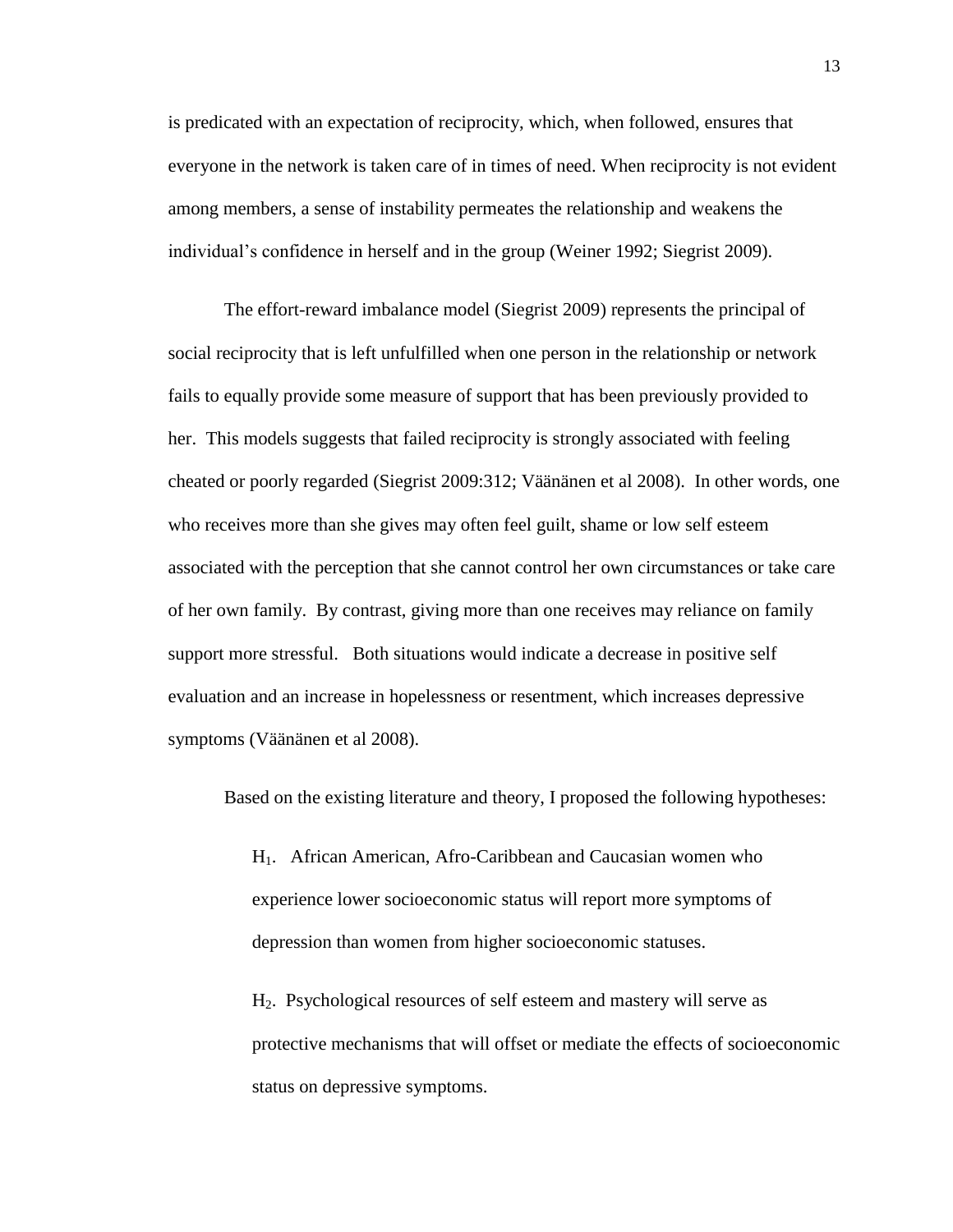H3. Acute stressors and economic hardship will further exacerbate depressive symptoms, even after taking into account self esteem and mastery.

H4. Those who perceive an unequal exchange, or lack of reciprocity in material support between themselves and family, friends, or church, as well as those who perceive more negative interaction from family and church, will report more symptoms of depression.

H5. The relationships between social support, stressors, psychological resources, and depressive symptoms will be significantly different for African American, Afro-Caribbean, and white women.

These relationships are shown in Figure 1. As modeled, I expect to find a direct association between socioeconomic status and depressive symptoms for women. I also expect that psychological resources, stressors, and social support will each serve as successive mediators this relationship between SES and CES-D depressive symptoms. Finally, I expect that race/ethnicity will moderate all of these associations.

#### **Data**

The National Survey of American Life: Coping with Stress in the 21<sup>st</sup> Century (NSAL) is a nationally representative survey conducted by researchers in the Program for Research on Black Americans at the University of Michigan"s Institute for Social Research, between February 2001 and March 2003. The study was designed to be a contextual exploration of mental disorders and psychological distress of Americans of African and Caribbean descent, through manifestations of various "stressors, risk and resilient factors, and coping resources, among national adult and adolescent samples"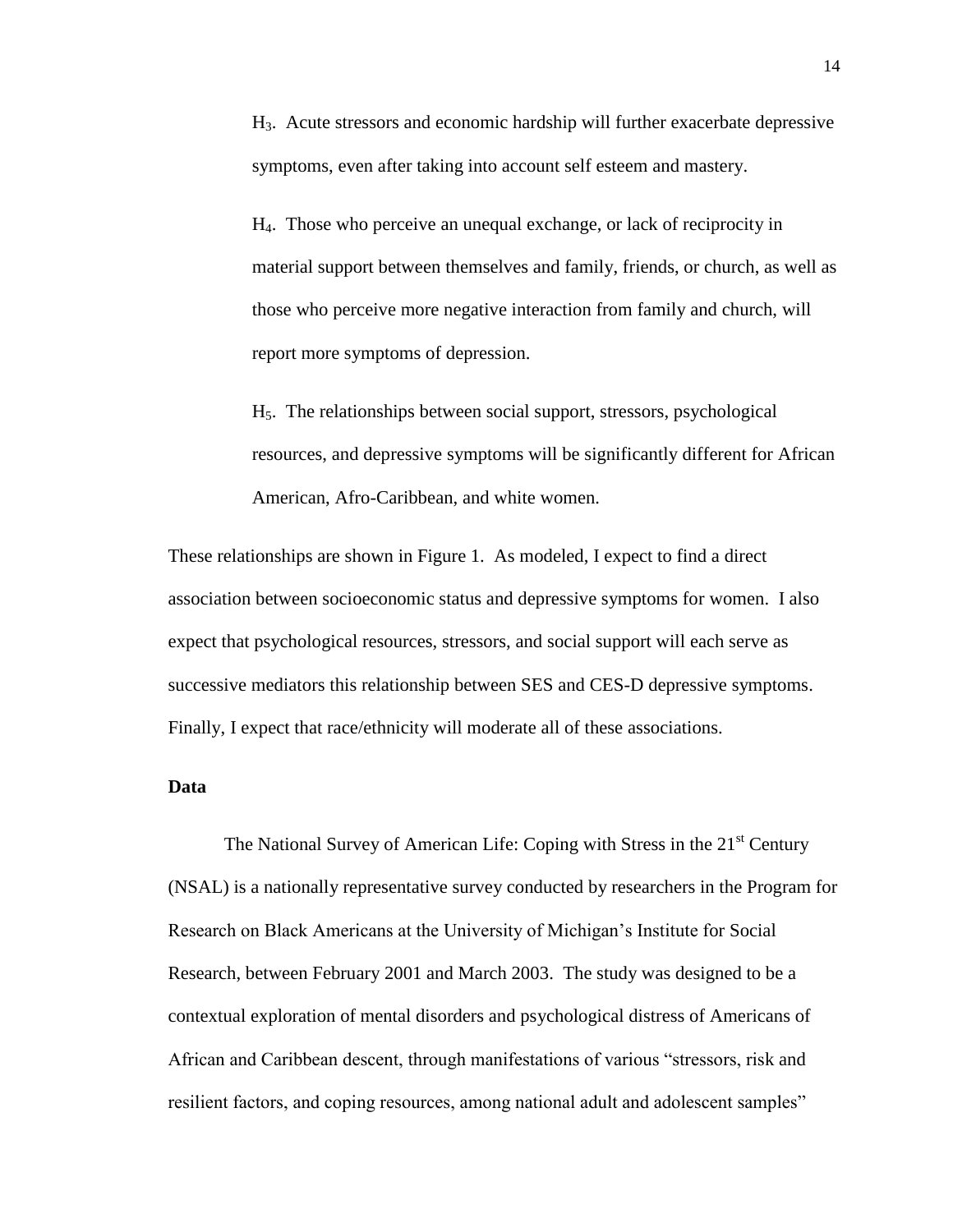(Jackson et al 2004). Face-to-face interviews were given to 6,199 adults ages 18 and older, based on a multi-state probability design. The sample included 3,570 Black Americans, 1,623 black respondents of immediate Caribbean descent, and 1006 non-Hispanic whites. In addition, a national sample was obtained of adolescents, aged 13-17, who were attached to households of the previously interviewed adults in the survey. The adolescent sample is not used in this study. The NSAL sample was designed to draw considerably large numbers of black respondents so that within-group variation could be considered. It is also the first study to include a nationally representative sample of Afro-Caribbeans. The sample was designed to have at least twice as many African Americans and Afro-Caribbeans as whites, so that within-race variation could be maximized and still retain an adequate reference group. Examinations of the data have found no loss of power in comparisons (Jackson et al 2004).

Since the NSAL involves a multi-staged, complex survey design, analyses of the data for this study were conducted using United States population weights based on the March 2002 demographic supplement of the Current Population Survey (Alegria et al 2008). Sampling of respondents involved nationally representative samples of households, along with additional sampling in core census areas where there was a high density of the populations of interest, namely African Americans and Afro-Caribbeans (Heeringa et al 2004). Therefore, analysis using clustered, stratified population weights allowed for probability sampling inference to the general population in the United States. All analyses were conducted using linear regression in the Stata software package, version 11.1 (Statacorp LP, College Station, TX). Weights were applied using the "svy" command for analysis of complex sample survey data, as follows: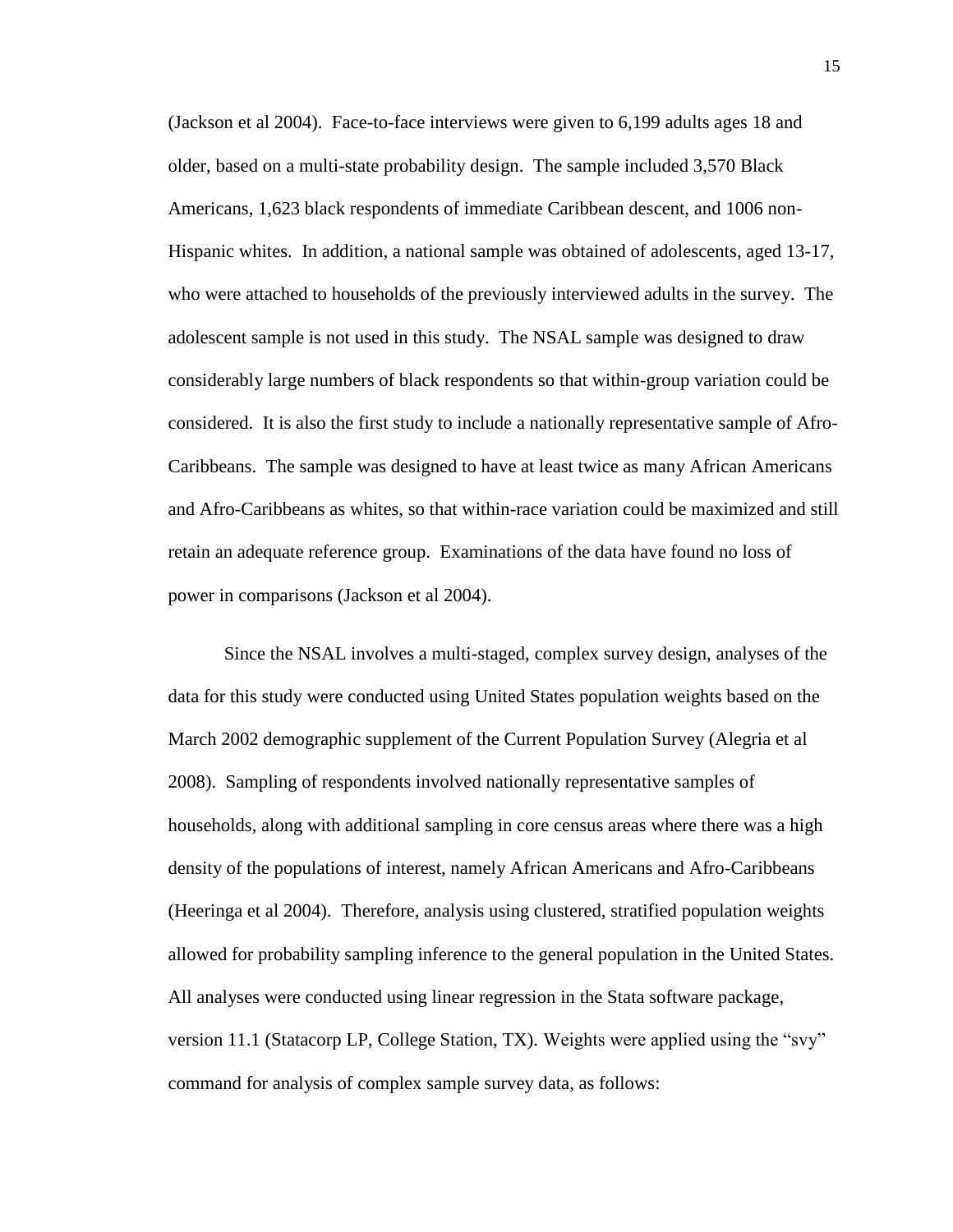. svyset SECLUST [pweight=NSALWTPN], strata(SESTRAT)

(Heeringa et al 2007).

#### **Measures**

#### *Dependent Variable*

Depressive symptoms were assessed using nine items from the Center for Epidemiological Studies Depression Scale (CES-D). Respondents were given nine statements to rate themselves on in the past week, such as "I felt depressed," "I felt that I just couldn"t get going" or "I felt that I was just as good as others" (see Appendix A). Responses were provided based on a five-point Likert scale, where  $0 =$  rarely or never, 1  $=$  some of the time,  $2 =$  occasionally, and  $3 =$  most or all of the time. Responses were coded so that higher values represented negative affect (depressed, sad, people dislike me) and low values represented positive affect (happy, hopeful about the future). All item scores were combined to form a scale of depressive symptoms ( $\alpha = .73$ ). Respondents who failed to respond to more than 2 items on the scale were dropped from the sample.

#### *Independent Variables*

**Socioeconomic Status**. *Poverty Index* is a scaled item devised in the Collaborative Psychiatric Epidemiology Surveys (CPES), 2001-2003, based on the U.S. Census Bureau"s indications of poverty thresholds in the United States, used to calculate the number of people in poverty in the nation (U.S. Census Bureau 2010). The calculated measure includes a Census 2001 income-to-needs ratio, which includes household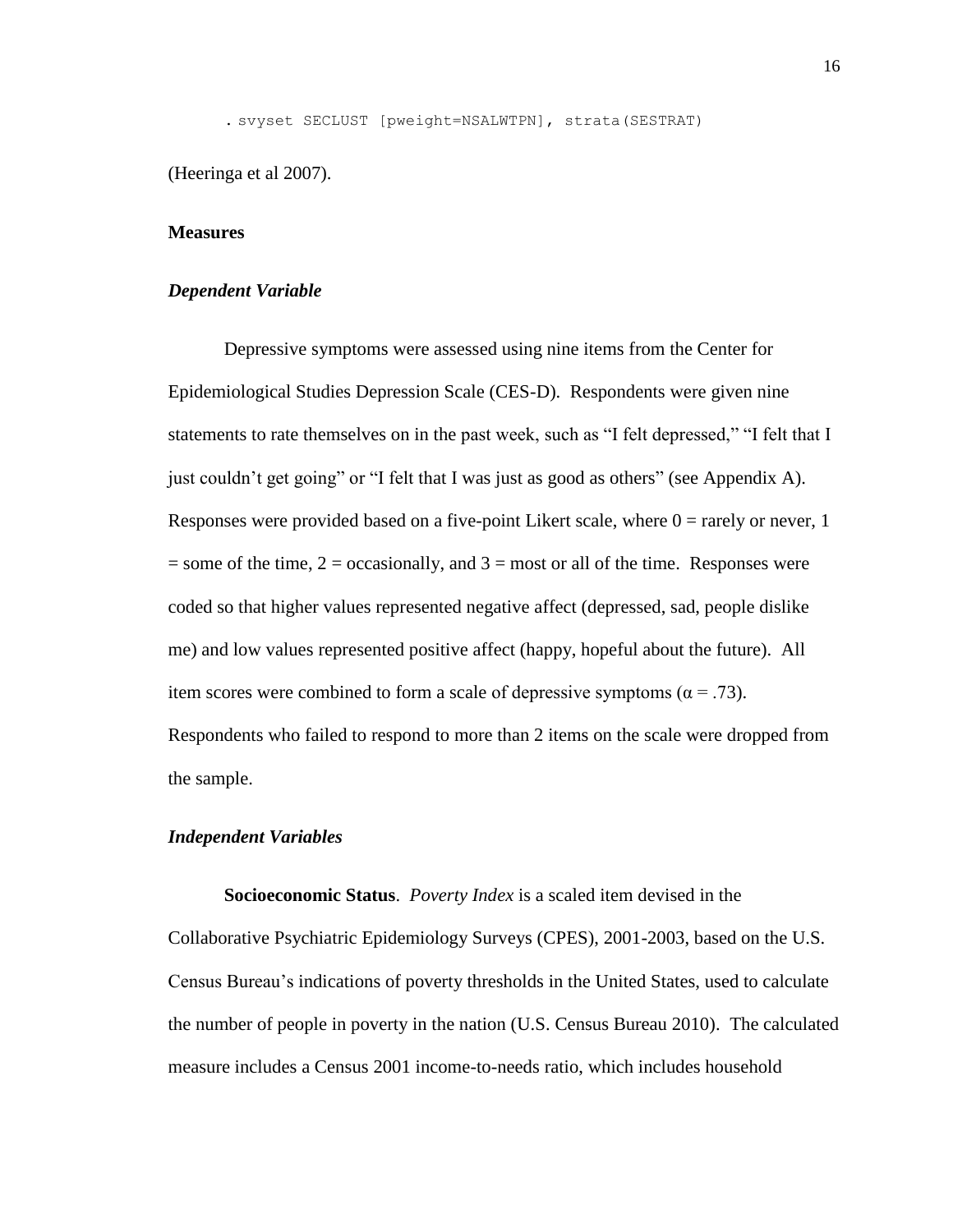income and compares these to the national poverty threshold for the same year (household income/poverty threshold) (Alegria et al 2008). The poverty threshold includes family size and ages of family members (U.S. Census Bureau 2010). Scores range from  $0 - 17$ , with higher scores indicating higher household incomes to accommodate needs according to family size. *Education* is an 11-item scale indicating the last completed year of education for the respondent. Items range from 4 to 17 or more and indicated the respondent's report of completed years of education. Employment is measured by creating binary measures of a single response item, in which the respondent was to indicate his or her work status. The binary measures created were *Employed*, *Unemployed* and *Not in the Labor Force*, where "1" equaled the title indicator and "0" equaled other responses. The variable showing those currently employed was used as the reference variable.

**Race/Ethnicity** is composed of three dichotomous variables in which the respondent indicated whether they were African American, Afro-Caribbean, or non-Hispanic white. Responses were "1" for yes and "0" for no. Respondents who indicated a race other than these three were dropped from the sample.

**Psychological Resources.** *Self Esteem* was measured using the ten-item Rosenberg scale (Rosenberg 1965), which asks the respondent to indicate her agreement with items that measure her value of and regard for herself, such as "I am a person of worth," "I have a number of good qualities," or "I am a failure" (see Appendix B). Item responses were presented on a Likert scale form where  $1 =$  strongly agree,  $2 =$  somewhat agree,  $3 =$  somewhat disagree, and  $4 =$  strongly disagree. Negative statements were reverse coded so that higher numbered responses indicated higher self esteem. All items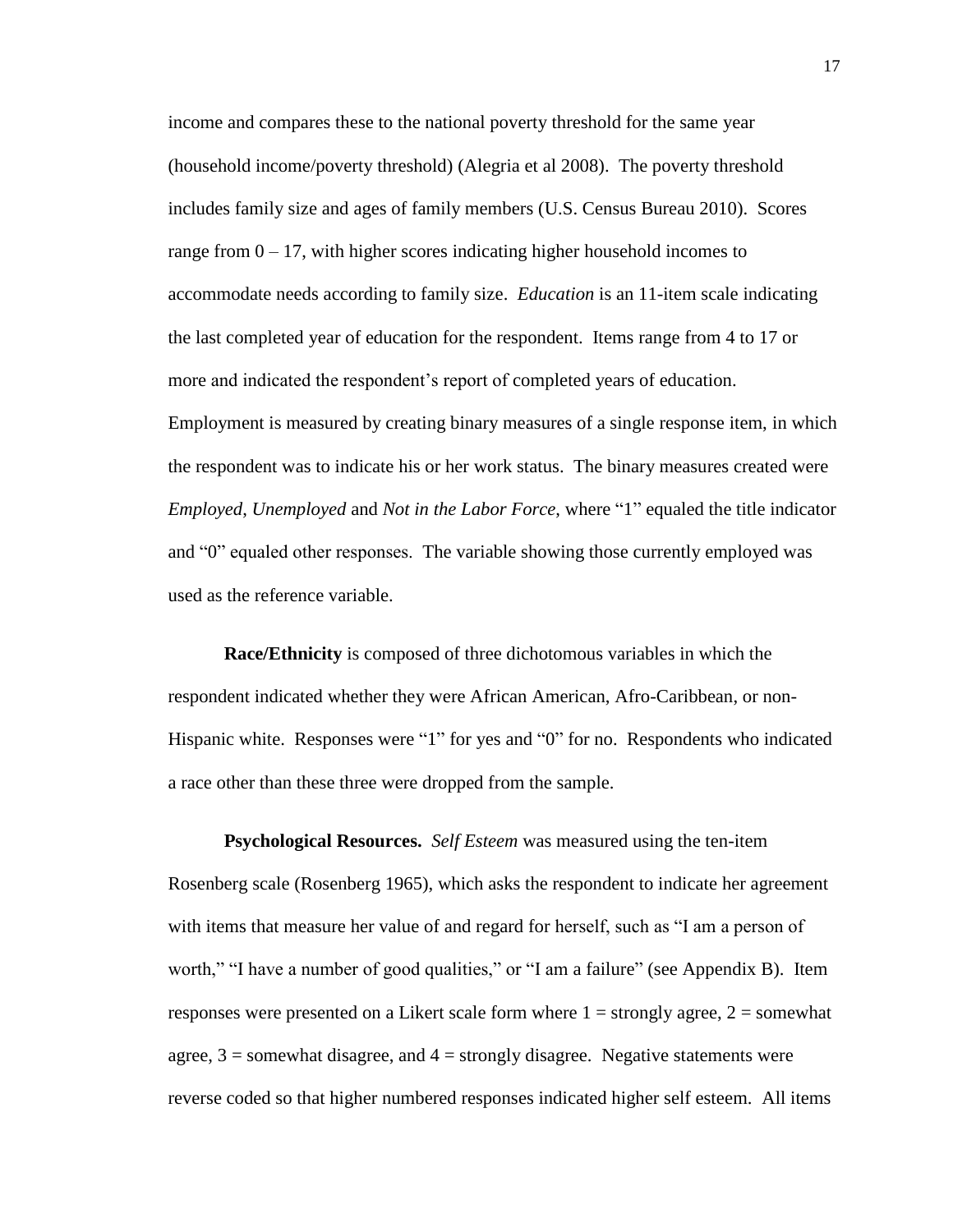were combined to form a scale where summary scores ranged from 12-40. The scale showed acceptable internal reliability ( $\alpha$  =.77)

*Mastery* was measured in the model as a scale of seven items (Pearlin and Schooler 1978) indicating the respondent's sense of control of his environment, such as "I feel pushed around," "There is no way to solve my problems," "I feel helpless" (see Appendix C). Responses were arranged on a Likert scale where  $1 =$  strongly agree,  $2 =$ somewhat agree,  $3 =$  somewhat disagree, and  $4 =$  strongly disagree. Negative statements were reverse coded so that higher numerical values on the Likert scale represented higher mastery scores. All items were combined to form a scale where scores ranged from 7-28 and the scale showed acceptable internal reliability ( $\alpha = .73$ ).

**Stressors.** *Acute Stressors* is a summary scale variable devised of responses to nine items that asked whether or not respondents had experienced various stressors during the past month, such as race problems, police harassment, victim of a crime, problems with children, relationship problems, etc. Responses were 1=yes or 0=no. The scale represents the total number of acute stressors to which the respondent has been exposed ( $\alpha$  = .54). *Chronic Economic Hardship* is a scaled variable developed from three items asking the respondent about her worry in the past year over survival issues, such as whether there was enough to eat in her household, whether there was enough income to pay bills ( $\alpha$  = .67).

**Social Support Measures.** *Material Support Reciprocity* is indicated by nine binary variables devised to represent respondents' perceptions of support from family, friends and church. Three variables were devised to discern perceptions of whether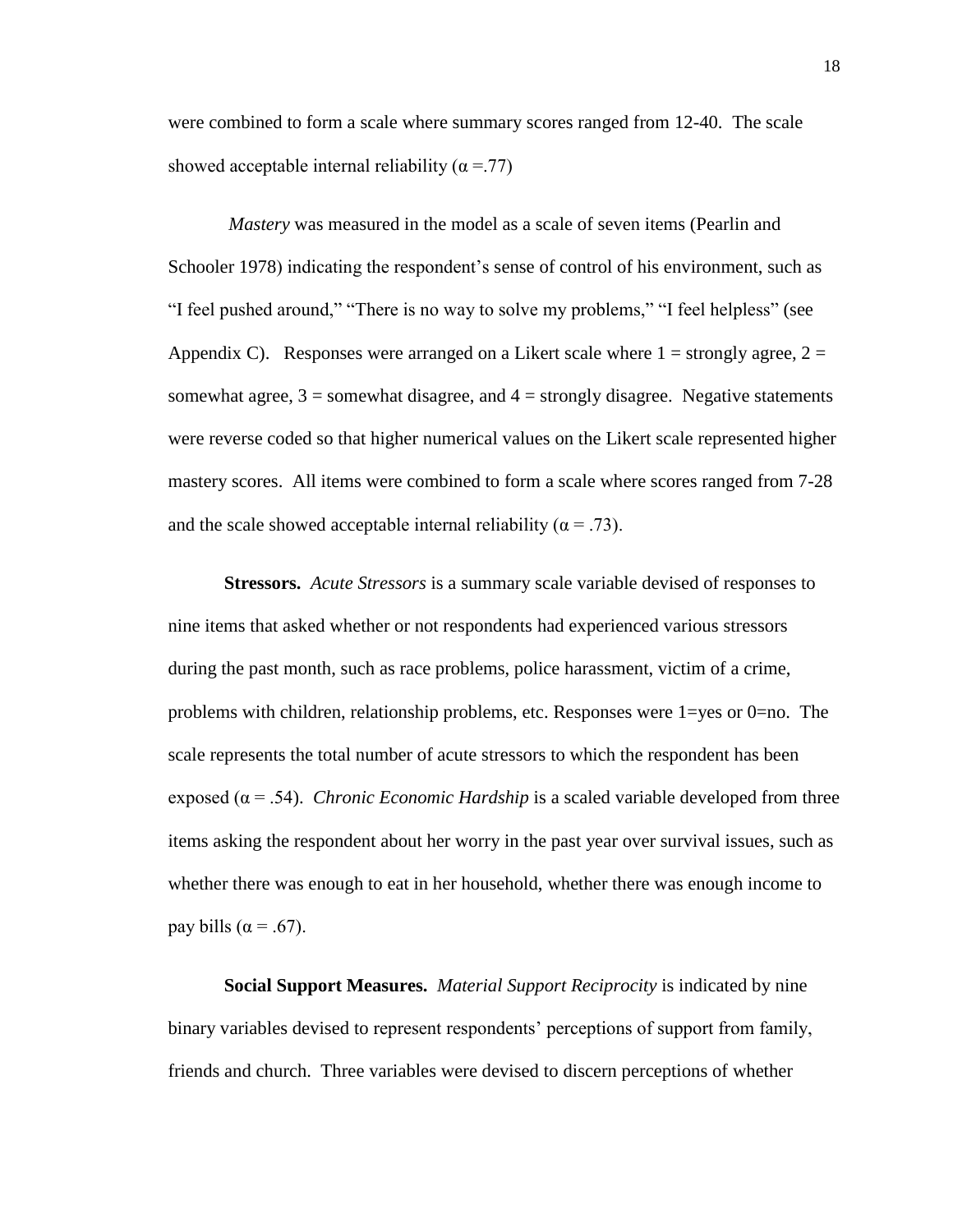respondents thought they 1) Gave More to Family than they Received, 2) Family Reciprocal Relationship, or 3) Received More from Family than they Gave. Another three variables showed perceptions of whether respondents 1) Gave More to Friends than Received, 2) Friend Reciprocal Relationship, or 3) Received More from Friends than Gave. The last three variables showed perceptions of whether respondents 1) Gave More to Church than Received, 2) Church Reciprocal Relationship, or 3) Received More from Church than Gave.

The group of variables regarding family was created using items which asked two questions: "How often does your family help you out? Would you say very often (coded as 1), fairly often (2), not too often (coded as 3), never (coded as 4), or that you never needed help (coded as 5). Respondents were also asked "How often do you help your family out?" Responses were coded the same as above. Responses were re-coded to reflect higher numbers as more help received or given.

A separate scale was created for each group wherein the responses for receiving help were subtracted from the responses for giving help. The scale reflected item scores from -5 to 5, where negative scores reflected perceptions of giving more help than received, and positive scores reflect perceptions of receiving more help than given. Scores of zero (0) reflected perceptions of a reciprocal relationship. A binary variable was then created, where all negative scores were collapsed to "1", and zero or positive scores were collapsed to "0" to reflect "Given more to Family than Received." Another binary variable was created, where zero scores reflected "1" for "Family Reciprocal Relationship" and negative or positive scores were collapsed to "0." A third binary variable was created, where all positive scores were collapsed to 1 and zero or negative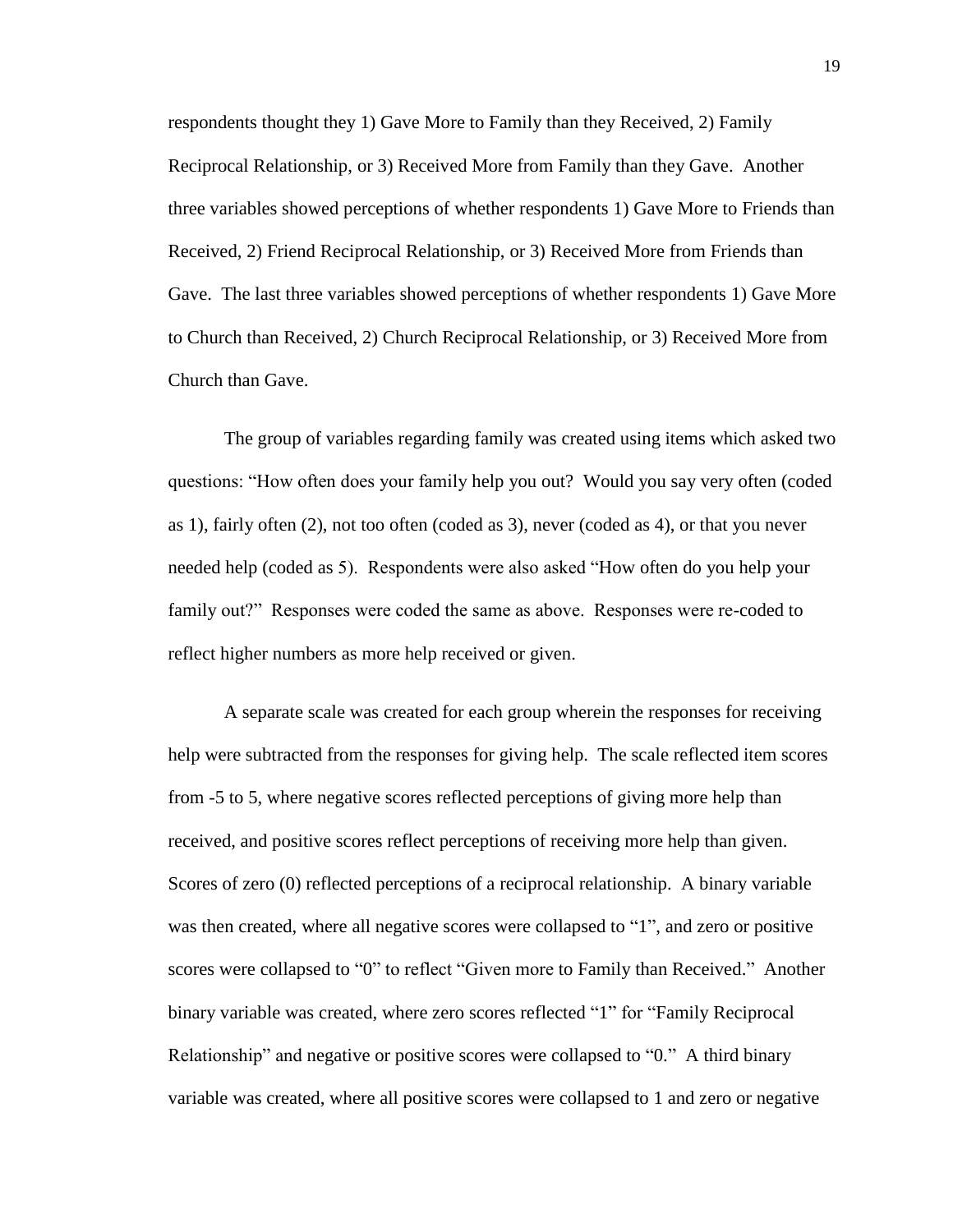scores collapsed to 0 to reflect "Received more from Family than Received." This procedure was repeated for relationships with friends and church. For analysis, the variables reflecting the Reciprocal Relationships were used as the reference variables.

*Emotional Support* is indicated by four categorical measures indicating whether the respondents receive positive or negative support from family and church members. Family Emotional Support and Church Emotional Support were measured using two mean-scaled variables that indicated the amount of emotional support received from family and church, such whether they feel loved, listened to, or that their family/church members express concern for their well-being. Family Negative Interaction and Church Negative Interaction were measured using two mean-scaled variables that indicated the amount of negative interaction received from family and church members, such as whether family or church members criticized the respondent too much, took advantage of her, or made too many demands of her.

**Controls.** Age and marital status were included as controls. Researchers find that these factors serve as predictors of depression in women. Age was indicated by the respondent in years (18 years of age and above), and an additional variable of the squared Age  $(Age^2)$  was also created to account for a nonlinear relationship in the model. Marital status was divided into four binary variables, Married, Cohabiting,

Divorced/Widowed/Separated, or Never Married, where "1" equals the title response and "0" equals all others.

#### **Data Analysis**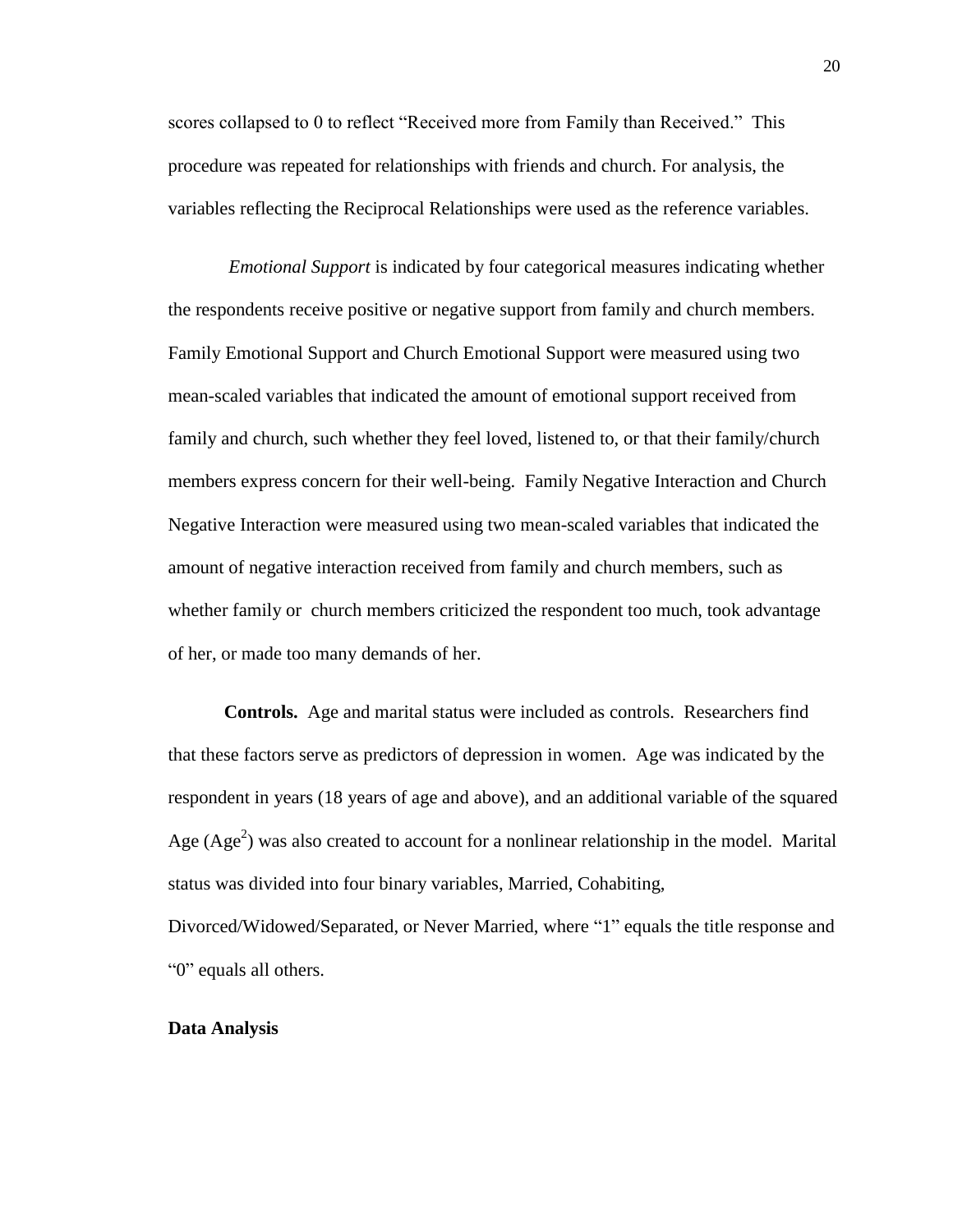I employed linear regression analysis in Stata 11.1 to test the relationships shown in the Conceptual Model, Figure 1. This approach was used to identify direct and indirect pathways leading to symptoms of depression and to test the hypotheses of interest. Analysis of the sample that included both men and women took place first, so that gender distinctions could be specified with regards to depressive symptoms and pathways. Then women"s pathways were analyzed separately to further test theories and analyze pathways for depressive symptomatology for women. Lastly, women"s pathways were analyzed by race/ethnicity to analyze differences in pathways for African American, Afro-Caribbean and white women. I then performed z-tests between coefficients that revealed a significant relationship for each group to discover significant differences between groups for the same associations.

#### **RESULTS**

I first analyzed the total sample of men and women and found a significant difference in symptoms and pathways of depression for males and females. I also found differences between race/ethnic groups. These results can be found in Appendices  $E-G^1$ . This preliminary analysis indicated that a separate investigation of the female sample was warranted for testing the hypotheses regarding differences among pathways for depression for ethnic groups of adult women.

#### *Descriptive Statistics for Female Sample*

 Table 1 presents descriptive characteristics for females in the sample. The presence of depressive symptoms is shown to be significantly different between groups. Non-Hispanic white women report higher depressive symptoms  $(M = 6.56)$  than African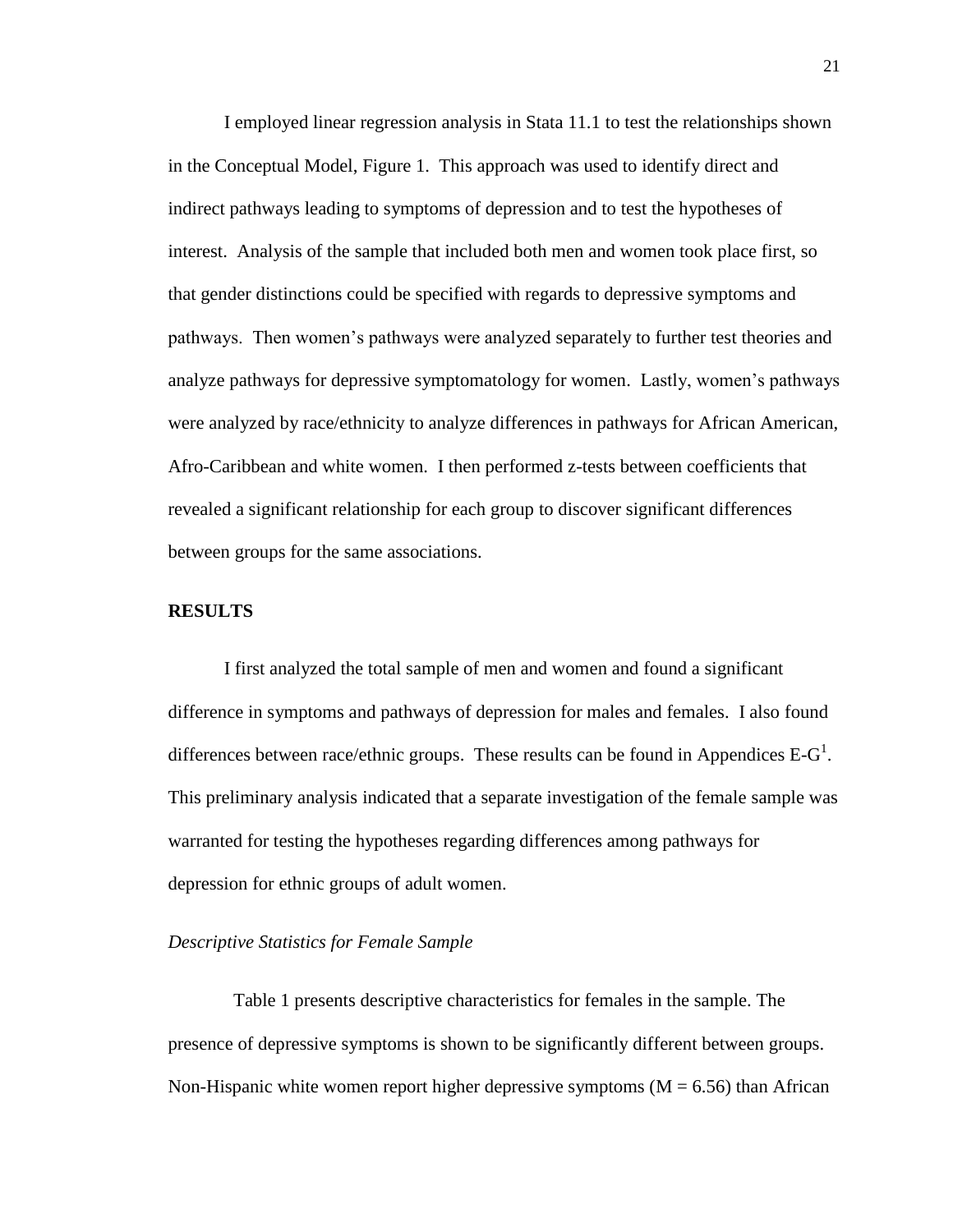American ( $M = 4.70$ ) or Afro-Caribbean women ( $M = 3.70$ ). There are also significant differences in the poverty index scores, education, and unemployment rates. Non-Hispanic white females have higher poverty index scores, more education, and lower rates of unemployment than the other two groups. In fact, white women have significantly higher depressive symptoms even though they also report significantly higher education (See Graph 1). These initial findings partially refute the first hypothesis of the study  $(H<sub>1</sub>)$  which predicted that lower socioeconomic status groups would report more symptoms of depression than those in the higher status group. Afro-Caribbean women rate between the other two groups on all significant socioeconomic measures. However, there are no significant differences on average scores between groups on psychological resources, and average scores of stressors do not vary significantly by race/ethnicity.

A lower proportion of African American women (9 %) and Afro-Caribbean women (9%) perceived themselves to have given more to family than they received, compared to non-Hispanic white (14%) women,  $\chi^2$  (2, N = 3660) = 28.47, *p* < 0.01. Significantly more African American women (37%) perceived themselves receiving more from family members than they gave; thirty-six percent of Afro Caribbean women and thirty-one percent of white women perceived the same,  $\chi^2$  (2, N = 3660) = 16.73, *p* < 0.01. Twenty-six percent of black women (African American and Afro-Caribbean) say they received more from their friends than they gave, while nineteen percent of non-Hispanic white women said the same,  $\chi^2$  (2, N = 3602) = 23.16, *p* < 0.01. Also, significantly more African American and Afro-Caribbean women perceived themselves receiving more from the church than they received (38% and 39%, respectively),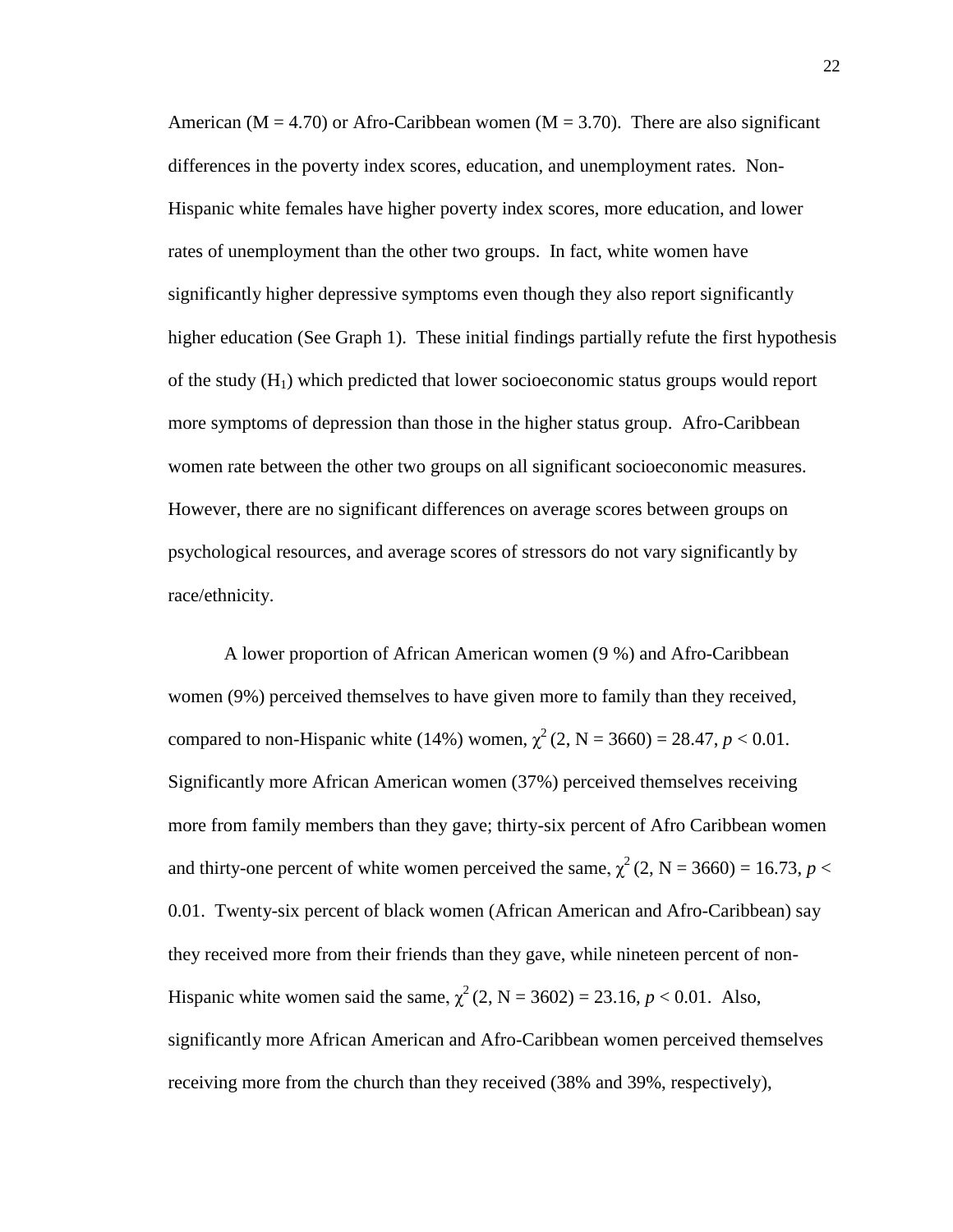compared to non-Hispanic white women (30%),  $\chi^2$  (2, N = 3139) = 21.52, *p* < 0.01. Though more than half of all groups considered themselves to be in reciprocal relationships with their churches, significantly more white women (59%) perceived themselves to be in reciprocal church relationships than African Americans or Afro-Caribbeans (50% and 52%, respectively),  $\chi^2$  (2, N = 3139) = 29.09, *p* < 0.01.

Two control variables revealed significant differences between groups regarding marital status. A larger proportion of white females were married (42%) than Afro-Caribbeans (30%) or African Americans (27%),  $\chi^2$  (2, N = 3694) = 82.28, *p* < 0.05. Also, a significantly larger proportion of African American and Afro-Caribbean females had never been married (33% and 31%, respectively) compared to non-Hispanic white women (20%),  $\chi^2$  (2, N = 3687) = 62.50, *p* < 0.01.

### *Multivariate Analyses*

Table 2 shows results for OLS regressions of independent variables on depressive symptoms for females in the sample. Poverty Index scores and unemployment are initially significantly associated with depressive symptoms. For each unit increase in the poverty index score, women can expect a .20 unit decrease in depressive symptoms (*p* < 0.01). Also, unemployment is associated with a 1.53 unit increase in depressive symptoms ( $p < 0.001$ ). These findings support the first hypothesis ( $H_1$ ) that lower socioeconomic status would be associated with an increase in depressive symptoms for all women in the sample. However, these initial effects change when race and ethnicity are introduced to the equation (model 2).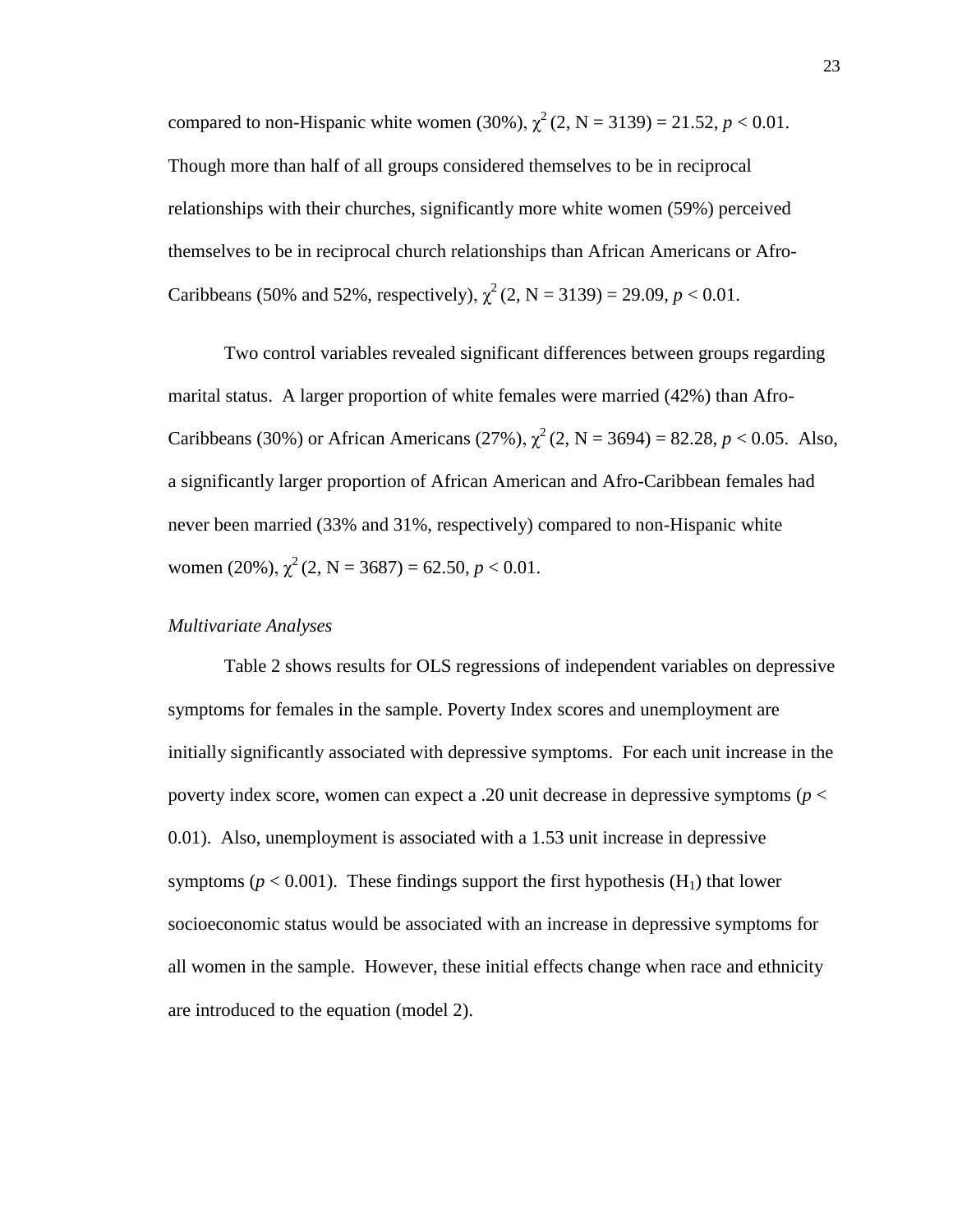Afro-Caribbeans report 3.25 units less (*p* < 0.001) and African Americans report 2.52 units less  $(p<0.001)$  depressive symptoms than non-Hispanic whites. In addition, race/ethnicity is a suppression of the association of poverty index with depression (from β  $=$  -.20, *p*<0.01 to  $\beta$  = -.28 units, *p*<0.001). The addition of race/ethnicity also leads to an increase in the association of unemployment with depression (from  $\beta$  = 1.53, *p*<0.001 to  $β = 1.60, p < 0.001$ ).

The addition of psychological resources (model 3) yields more information about the association with depressive symptoms for women. Those with more self esteem report fewer depressive symptoms, so that for each unit increase in self esteem, depressive symptoms decline by .33 units (*p*<0.001). Each additional unit of mastery accounts for a .35 unit decrease in depressive symptoms (*p*<0.001). Self esteem and mastery both mediate the effects of socioeconomic status on depressive symptoms. With the addition of these two variables, the effect of the poverty index on depressive symptoms increases substantially (from  $\beta$  = -.28, *p*<0.001 to  $\beta$  = -.18, *p*<0.05), signaling a mediation effect. However, the additions mediate the effect of unemployment on depression, as unemployment is no longer a significant associate of depressive symptoms. These findings do partially substantiate the second hypothesis  $(H_2)$ , stating that internal psychological resources would serve as protective mechanisms that offset or mediate the effects of socioeconomic status on depressive symptoms.

 As acute and chronic stressors are introduced in the equation (model 4), both acute stressors ( $\beta$ =.65, *p*<0.001) and economic hardship ( $\beta$ =.17, *p*<0.05) are associated with an increase in depressive symptoms for females. This supports the third hypothesis  $(H<sub>3</sub>)$ , which predicted that both types of stressors would be associated with an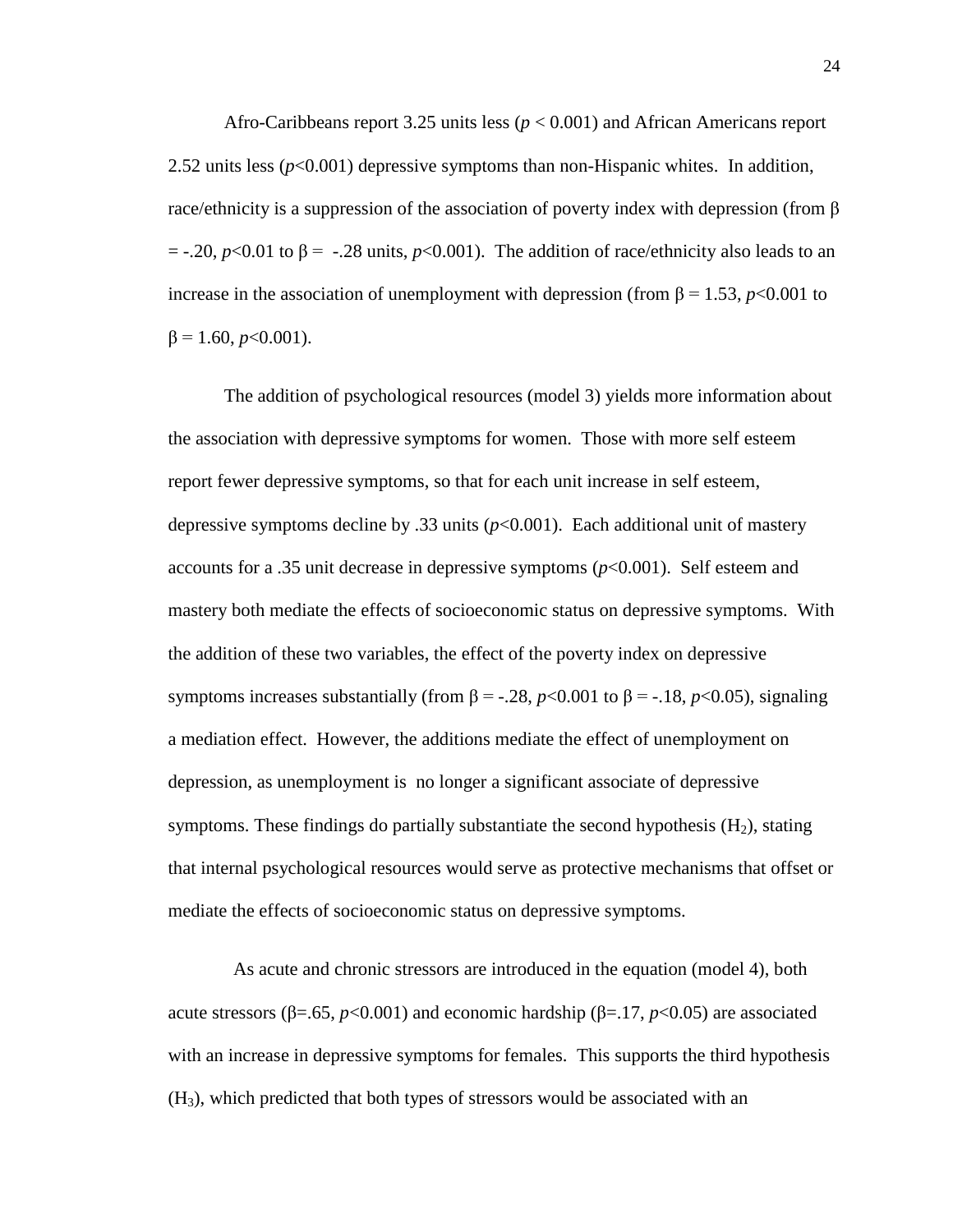exacerbation in depressive symptoms. However, only two of the material support measures (model 5) are associated with the report of depressive symptoms. Perceiving oneself to receive more from family than one gives is associated with a .39 unit increase in depressive symptoms, and giving more to the church than receiving is associated with a .91 unit increase in depressive symptoms. The addition of material support also mediates the effect of acute stressors on depression, but has a small suppression affect on the association between economic hardship and depressive symptoms.

Once emotional support is added (model 6), negative emotional interaction from family members is significantly associated with an increase the report of depressive symptoms by .49 units,  $(p<0.05)$ . The addition of emotional support also significantly mediates the positive effect of giving more to the church, receiving more from the family, both acute and chronic stressors, and race/ethnicity. The addition of emotional support decreases the negative association of psychological resources on depression, suggesting that respondents somehow feel less competent and in control of their circumstances when they initiate emotional support. The findings on material and emotional support partially support the fourth hypothesis  $(H_4)$  which states that those women perceiving an unequal exchange in material or emotional support will report more depressive symptoms.

#### *Race/Ethnicity and Pathways to Depressive Symptoms*

To further explain the potential racial/ethnic differences in pathways of depression, I reproduced the model on depressive symptoms for each racial/ethnic group separately. I found that different pathways exist across race/ethnicity with regards to stressors and social support. Additionaly, I tested the coefficients for each independent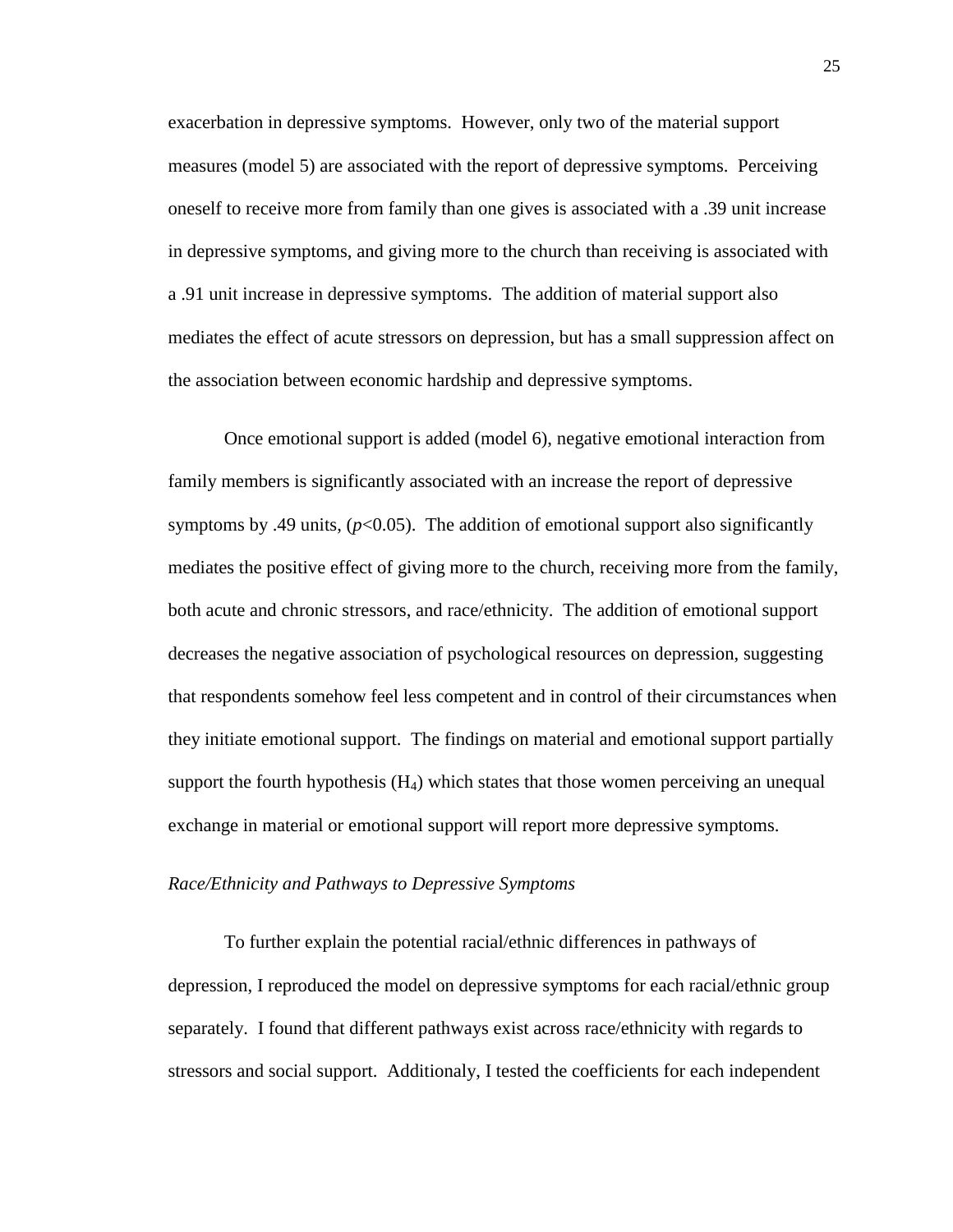variable using *z*-test calculations between coefficients  $z = \frac{b}{\sqrt{a^2 + b^2}}$  $\frac{b_1 - b_2}{\sqrt{SEb_1^2 + SEb_2^2}}$  to find the

significant differences between racial/ethnic groups (Paternoster et al 1998). The results are shown in Table 3.

For African American women, unemployment is associated with a .86 unit increase in depressive symptoms. Afro-Caribbean women and white women do not report a significant association between unemployment and depressive symptoms. However, ztest calculations reveal that there is a significant 2.72 unit difference in African American and Caribbean women"s associations between unemployment and depressive symptoms. Unemployment is the only socioeconomic variable that significantly affects depressive symptoms for any of the three groups.

Mastery and self esteem serve as protective factors against depressive symptoms for all three groups of women. Each unit increase in self esteem is associated with a .28 unit decrease (*p*<0.001) in depressive symptoms for African American women, a .21 unit decrease (*p*<0.01) for Afro-Caribbean women, and a .26 unit decrease (*p*<0.01) for white women. For each unit increase in mastery, African American women reported a .21 unit decrease (*p*<0.001), Afro-Caribbean women reported a .23 unit decrease (*p*<0.01), and white women reported a .33 unit decrease  $(p<0.01)$  in depressive symptoms. There is no significant difference in racial ethnic coefficients for associations between self esteem or mastery with depressive symptoms.

Acute and chronic stressors also play a pronounced role in the relationship between race/ethnicity and depression. The highest association between acute stressors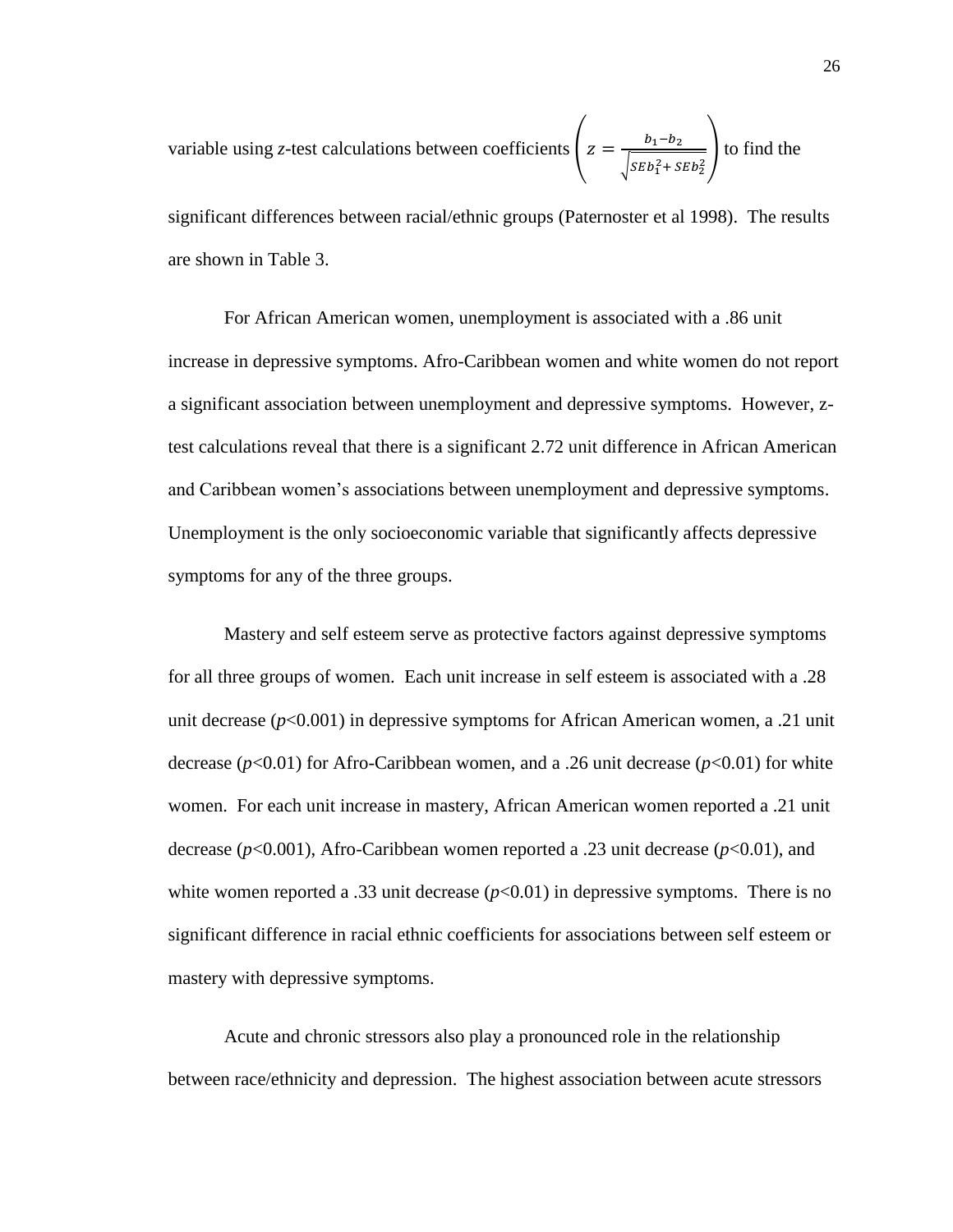and depressive symptoms is reported for African American women, as additional acute stressor is associated with a .68 unit increase in depressive symptoms  $(p<0.01)$ . For Afro-Caribbean women, each additional acute stressor is associated with a .36 unit increase in depressive symptoms  $(p<0.01)$ , though no signficant association is evident for white women. A significant difference in this association is also evident between groups. The association between acute stressors and depressive symptoms is .32 units higher for African American women than Afro-Caribbean women, and .50 units higher than white women. There is no difference between Afro-Caribbean and white women in the association between acute stressors and depressive symptoms.

Economic hardship presents a significant association with depressive symptoms for African American women only, and is associated with a .30 unit increase in depressive symptoms  $(p<0.001)$ . The findings regarding acute stressors and economic hardship support the hypothesis  $(H_3)$  that these two variables would reveal a strong association with depressive symptoms even after self esteem and mastery are taken into account. These findings also partially support the hypothesis  $(H<sub>5</sub>)$  that pathways to depressive symptoms are significantly different for each group of black women, as both acute and chronic stressors operate differently for different groups. Material and emotional support measures also play different roles in this relationship.

The material support relationships that black women have with the church differs by ethnicity. For Afro-Caribbean women, the perception of giving more to the church than received is associated with a 1.41 unit increase in depressive symptoms  $(p<0.05)$ . This relationship is not significant for African American or white women. Also, no other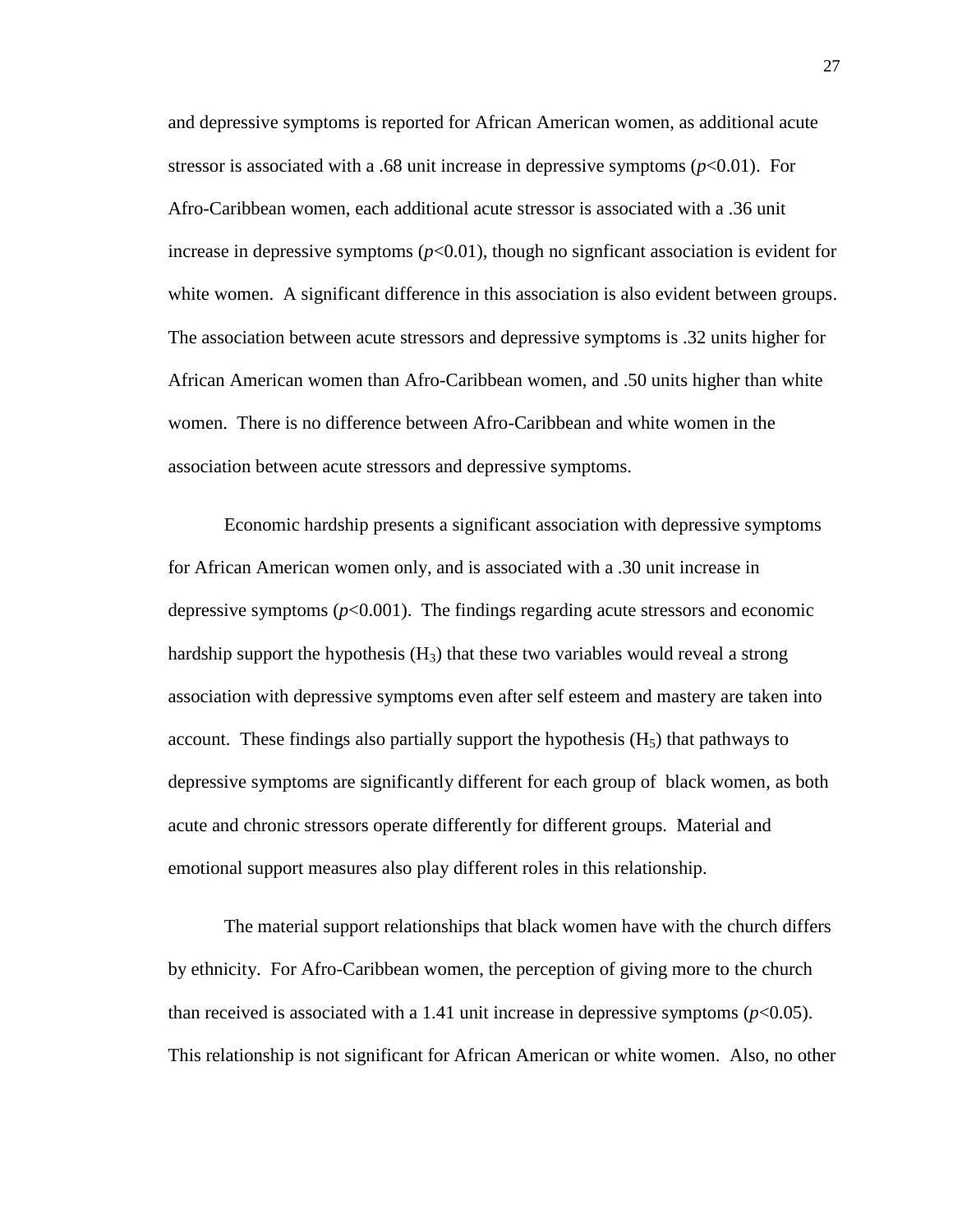material support reciprocity measures show a significant association with depressive symptoms.

Emotional support shows a sharper difference in the effect on depressive symptoms by ethnicity. For Afro-Caribbean women, emotional support from family members serves as a protective factor against depressive symptoms, as this type of support is associated with a 1.16 unit decrease in depressive symptoms  $(p<0.001)$ . This association is not significant for the other groups. Instead, negative interaction from family members plays a more important role for African American women. Family negative interaction is association with a .37 unit increase (*p*<0.05) in depressive symptoms for African American women, while this measure shows no significant association for Afro-Caribbean or white women. Afro-Caribbean women report an association between family emotional support and depressive symptoms that is 1.04 units higher than that of African American women. However, no significant difference is shown between African American and white women, or between Afro-Caribbean and white women. These findings on material and emotional support further support the hypotheses ( $H_4$  and  $H_5$ ) that pathways to depression regarding support relationships differ among groups of black women, and further reflect the heterogeneity in these groups.

#### **DISCUSSION/CONCLUSION**

This study investigated the associations of socioeconomic status, stressors, social support and psychological resources with depressive symtoms. I took special account of respondents" perceptions of their supportive relationships with family, friends, and church members, while evaluating their perceptions of reciprocity within material

28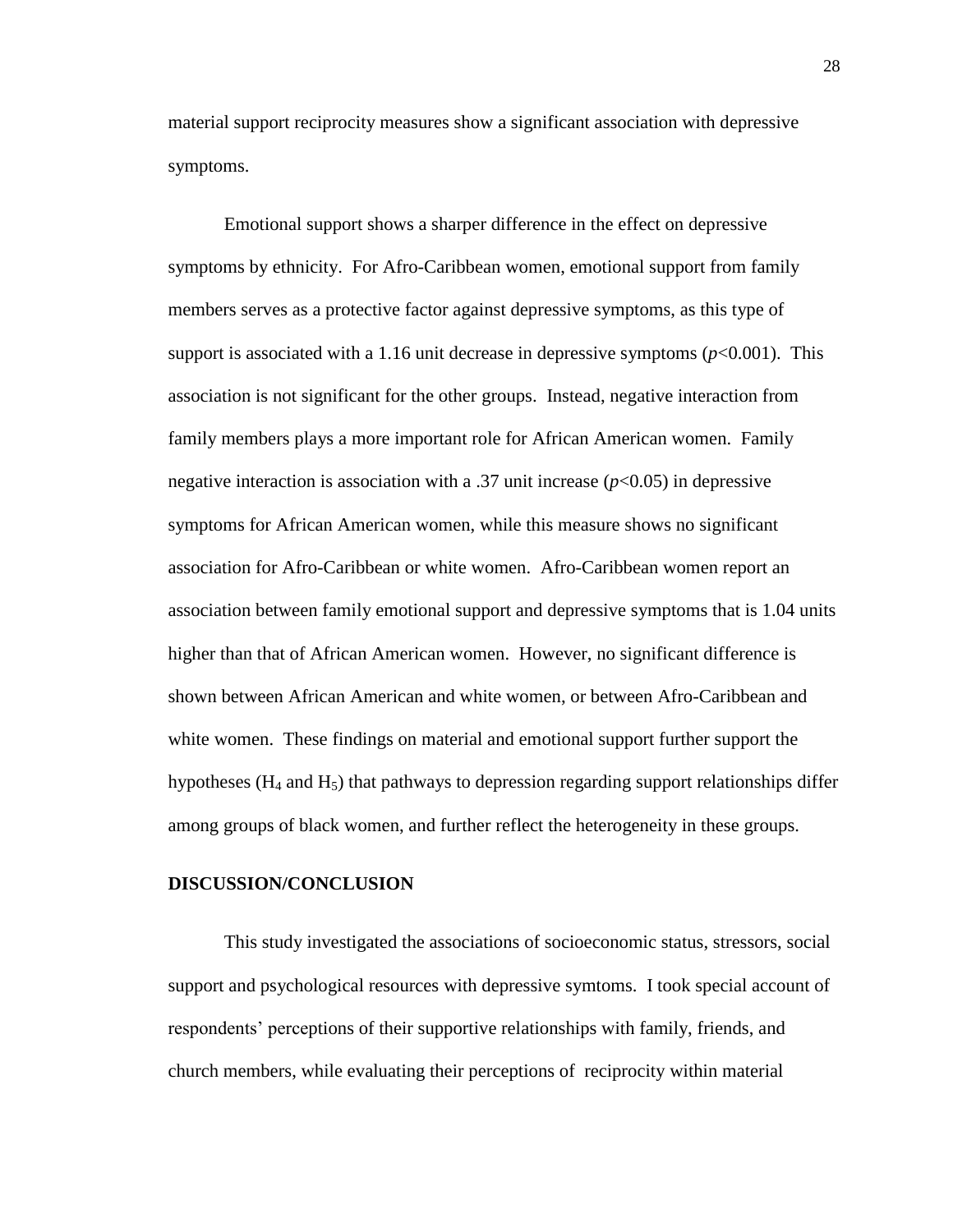support relationships, and the amount of emotional support and negative interaction in those same relationships. Previous literature shows that African Americans report fewer than or the same number of depressive symptoms as whites, but that when African Americans are diagnosed with depressive disorders they tend to suffer longer from the symptoms and comorbidity of conditions associated with the disorder (Williams et al 2007). Although chronicity cannot be measured with this cross-sectional data, these results show fewer depressive symptoms among both African American and Afro-Caribbean Americans, both overall and among females.

Socioeconomic status is indeed found to be associated with depressive symptoms in this study, in agreement with my first hypothesis  $(H_1)$ . However, the association of one SES variable, unemployment, is much higher for African American women than for Afro-Caribbean women. All of the SES associations significantly decrease as psychological resources and stressors are considered. As previous literature has shown, both self esteem and mastery provide significant protection against depressive symptoms among women. The findings in this study agreed with previous literature.

Acute stressors occuring in the last month are reported to have a larger impact on depressive symptoms than chronic economic hardship. Both types of stressors do exacerbate depressive symptoms, even when accounting for the protective factors of psychological resources. This finding is opposite of the literature which states that acute stressors would have less of an impact on depressive symptoms than chronic stressors (Aneshensel 1992; Turner et al 1995). However, the presence of acute stressors is associated with an even more pronounced association for African American women than the other two groups. Accordingly, this finding substantiates the hypothesis that acute

29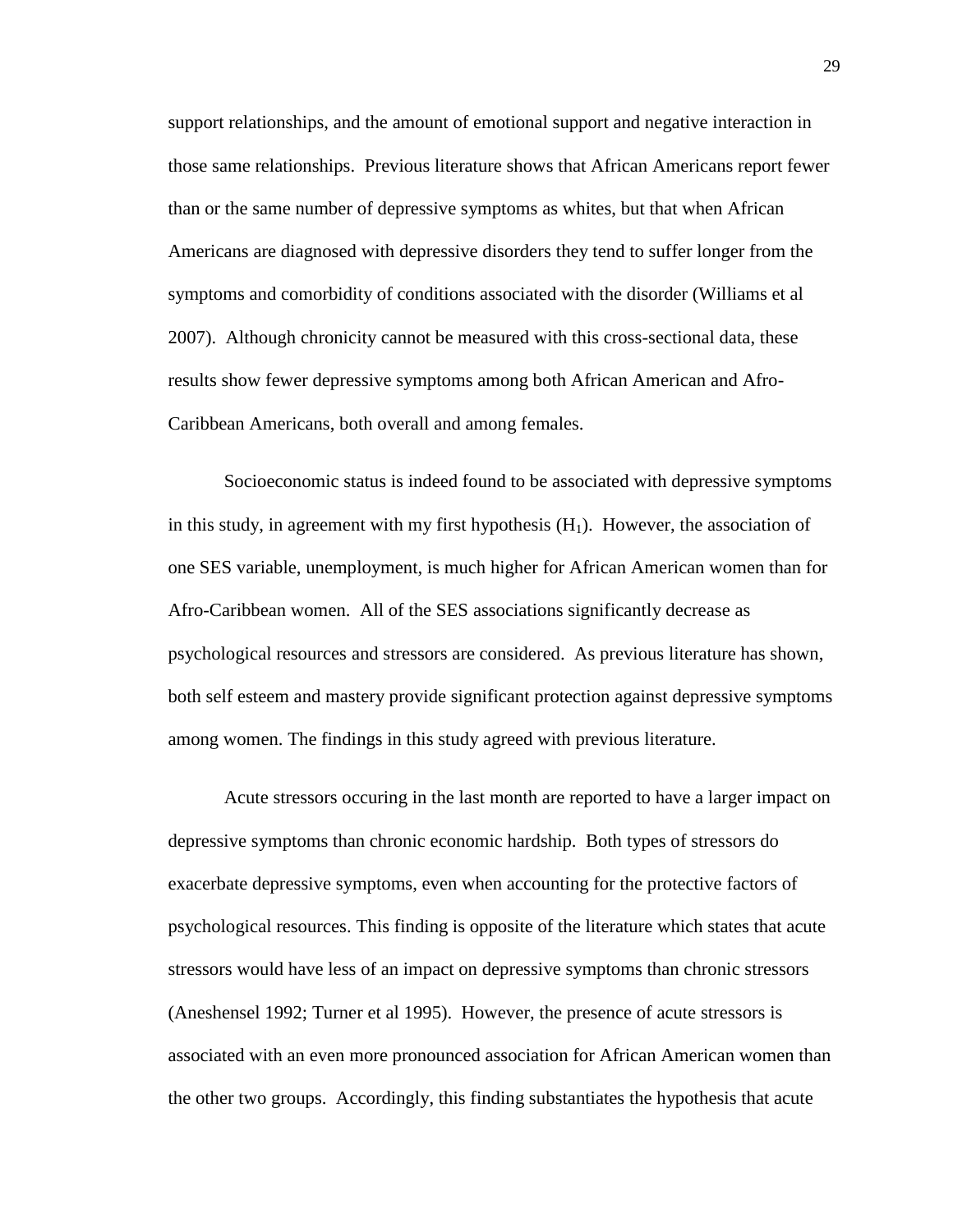stressors and economic hardship would exacerbate depressive symptoms  $(H_3)$  and partially substantiates the hypothesis that relationships among variables would be different for each group of women  $(H_5)$ . Still, relationships with family, friends, and church members significantly alter the effects of stressors in different ways.

The findings of such pronounced differences of interaction effects between black women warrants further discussion. Since the heterogeneity among black women has not been discussed often in the literature, researchers should continue to parse out the many other variants that may occur among minority groups. Further exploration could expand the way we conceptualize stress and hardship, the way we categorize groups, and could further enlighten researchers on differences in group interactions. These interactions with friends, family and community may be a product of or a precursor to socioeconomic circumstances which could in turn affect psychological processes.

When Siegrist (2009) discussed the impact of unfair exchange, he suggested that those who receive more from family than they give may feel somehow inadequate, noting that self worth and esteem may decrease because of economic hardship and the need for asking for more than one can reciprocate. I found support for this theory by noting that those who found themselves in this situation did perceive a loss in self esteem, even as their sense of mastery increased, and this perception was associated with an increase in depressive symptoms. In addition, those who perceived giving more to the church, particularly, Afro-Caribbean women, reported an increase in depressive symptoms. African American women in the sample who perceived critical remarks and other negative interaction from family also reported fewer depressive symptoms, as well as a decrease in the associations between psychological resources and depression. Further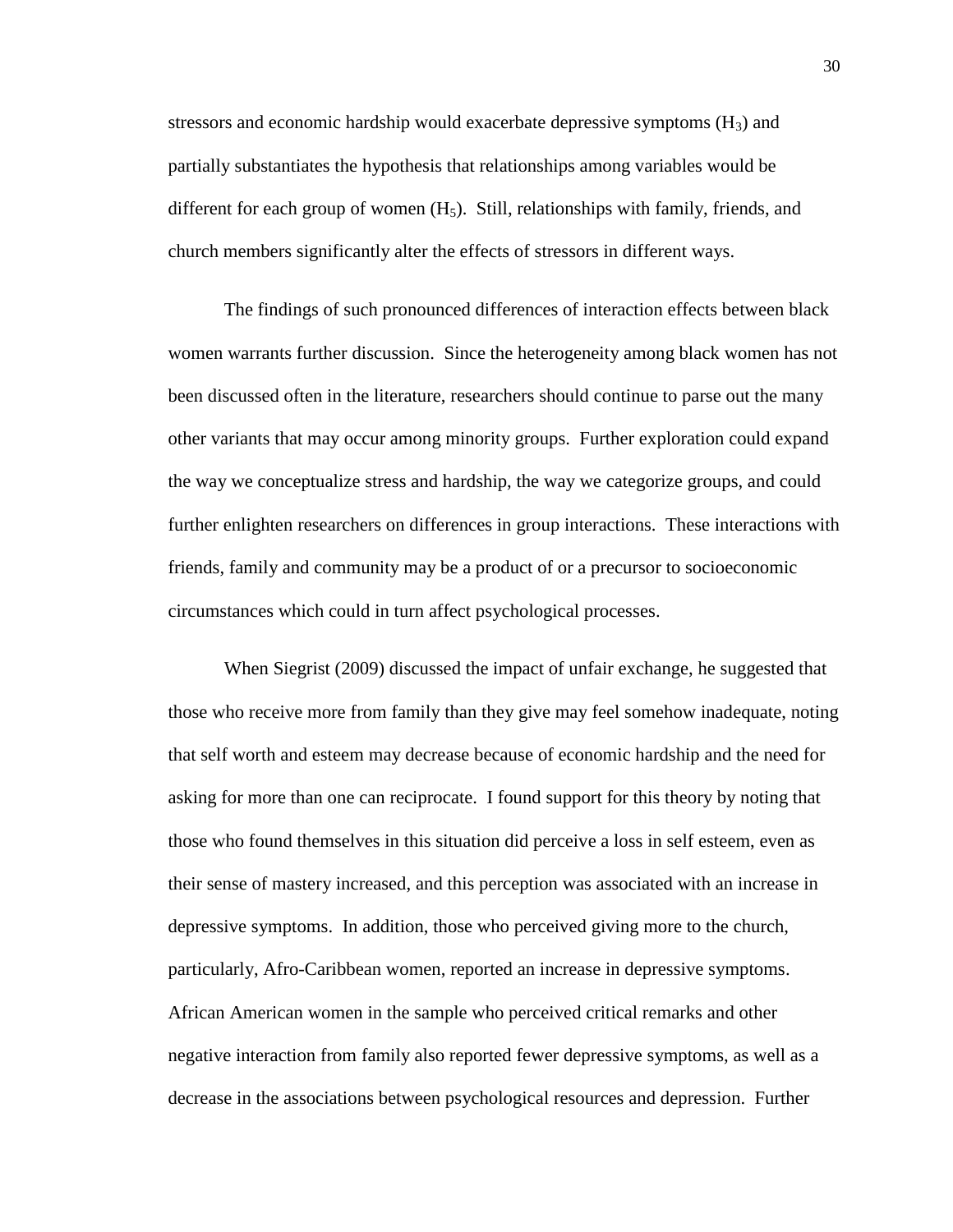study should ascertain more definitive pathways of social support on depressive symptoms.

This study contained some limitations which inhibited complete investigation. This study involved cross-sectional data, as longitudinal data with the same groups and items are not available at this time. Therefore, the study could not investigate the changing effects of socioeconomic status and means of support on depressive symptoms over time. As mentioned previously, longitudinal data would also allow for the investigation of the chronicity of depressive symptoms.

Internal consistency and reliability of the acute stressors scale raises some concern. The low alpha coefficienct for acute stressors ( $\alpha$  = .54) may indicate low variance among items (DeVellis 2003). Indeed, no inter-item variance in this scale reached a score above .015. Carol Aneshensel (1992) regards this issue as a problem of disporportionally represented events which affect some groups more than others. Although many data sets other than the NSAL have included stressful events that were more representative among whites than other groups, the NSAL may contain stressors more representative among blacks. The result is still a pool of events which is not representative of different groups. The low alpha coefficient indicates that more analysis could draw out the differences among groups for these particular stressors. Future research, then, could include these stressors in a more widely recognized group of stressors, so that a scale could be devised which constitutes a representative sample of the acute stressors occuring in various races/ethnicities, not just those on which the study is concentrated.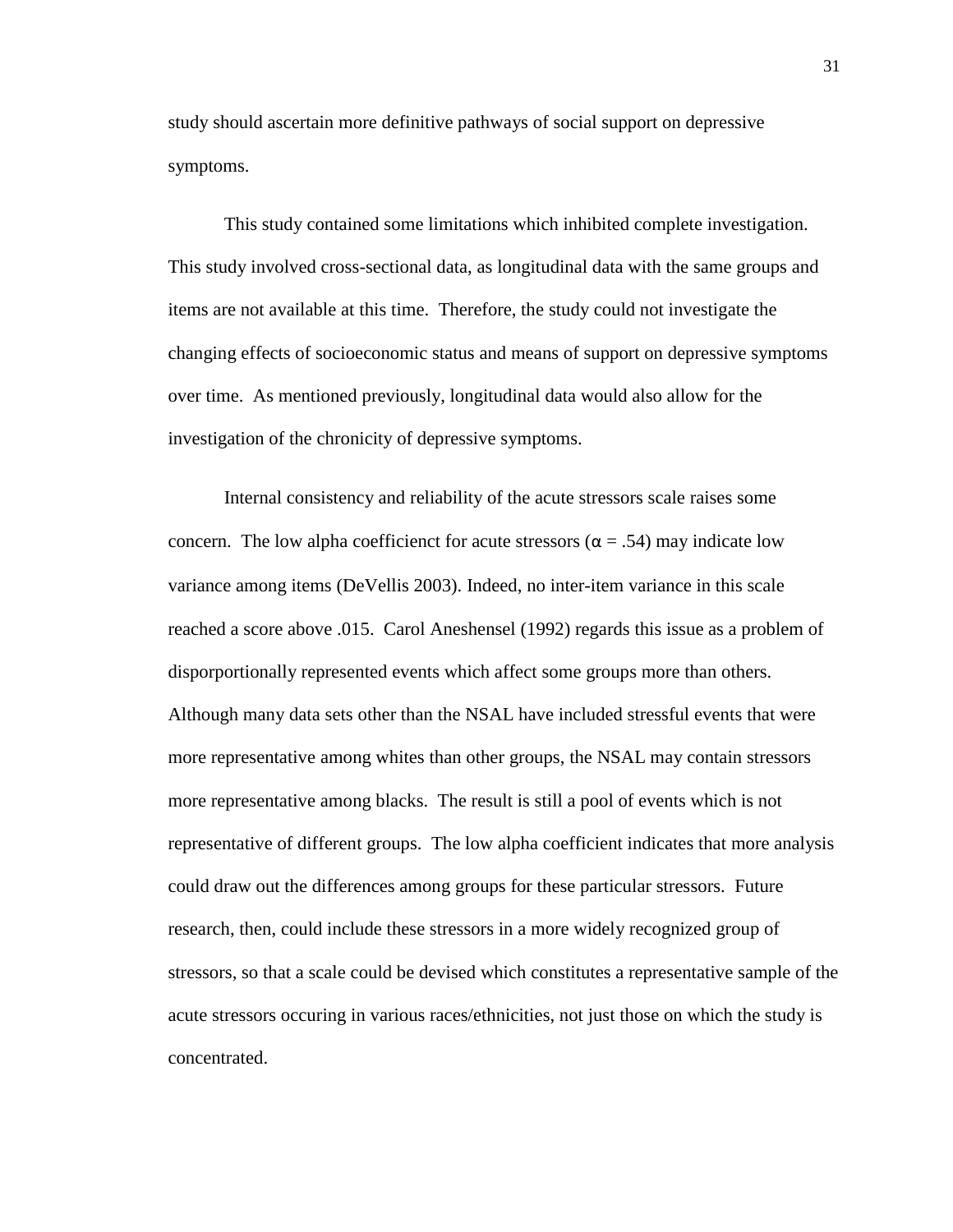This analysis revealed that acute stressors had more of a significant association with depressive symptoms for women than chronic strain, represented here as economic hardship. This finding is opposite of analyses performed previously (i.e., Avison and Turner 1988). However, the finding of my analysis should be considered in light of the high correlation between the acute stressors scale and the economic hardship scale in this study  $(R = .40)$ . Although there is analytical presedence for separating acute from chronic stressors by asking respondents which occurred in the last month (acute) versus those that have occurred in the last twelve months (chronic), one must recognize the natural occurance of economic hardship that is experienced if a respondent answers affirmatively to some of the items in the acute stressors scale, such as having health problems, money problems or job problems. The structure of the items on acute stressors do not specify when the problems began, only that the problems existed in the last month. Therefore, some of these problems could have been experienced over an extended period of time and resulted in chronic economic hardship. Analytically, the result would be a bias toward zero for the economic hardship estimates in the regression models.

Emotional support items were not available to assess relationships with friends. In addition, two means of support, appraisal and informational support, were unavailable in the data set used in this study. An important avenus for fuuture research is to further investigate and compile data sets that can entail all four means of support and produce explanations for their associations with depressive symptoms among various ethnicities.

This data set is one of the first to provide means for investigating the heterogeneity of the black population in America. However, I would further like to study the effect of immigration status, which was not possible in the current study. Future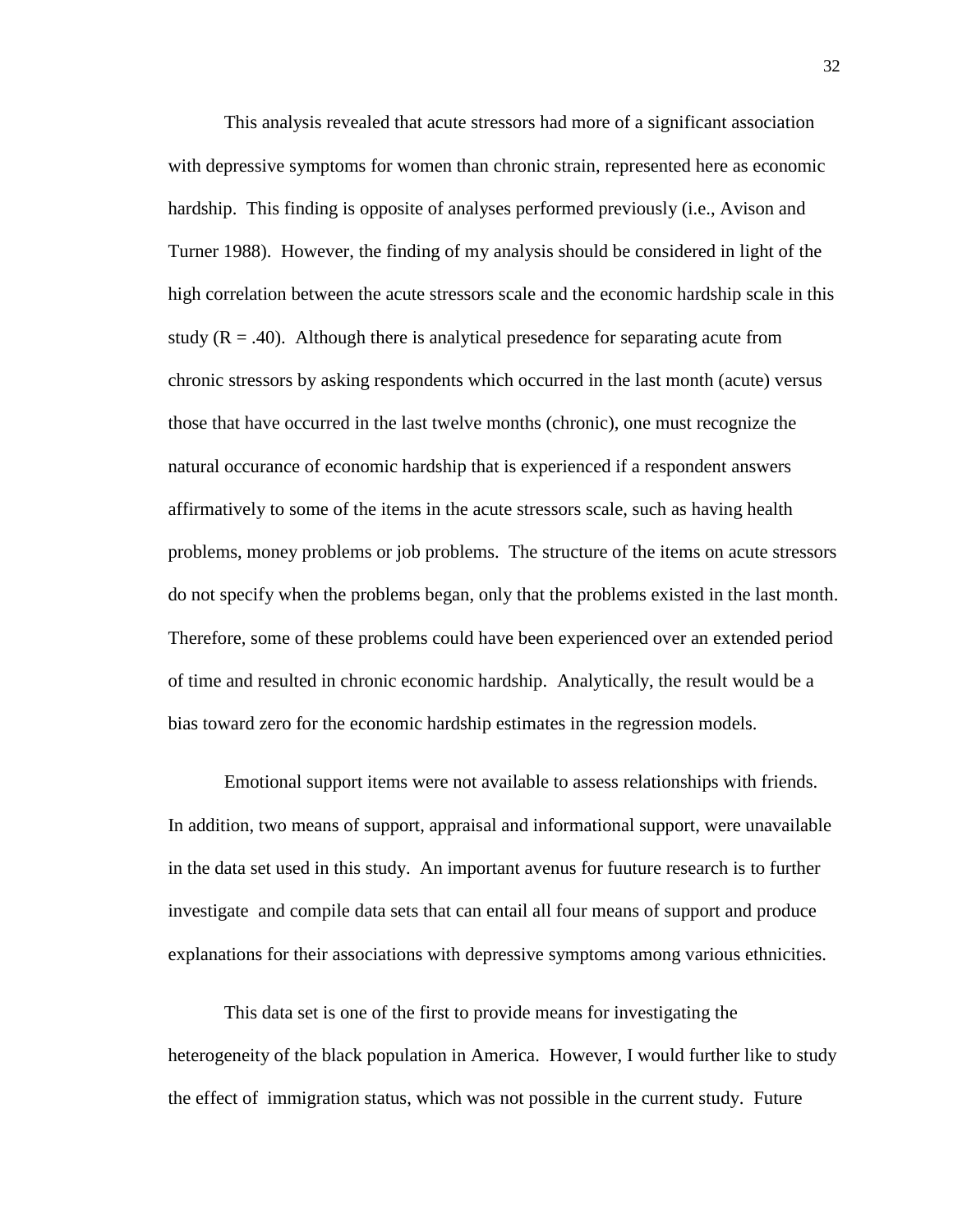research should further investigate racial/ethnic differences in psychological pathways, especially involving their associations with socioeconomic resources and social support. Unraveling these processes may allow for more understanding and cooperation between minority women and service agencies or other representatives in helping capacities.

This study reveals important differences in pathways between socioeconomic status, stressors, various means of social support and mental health of three groups of women in the United States. It is the first to investigate the differences in these particular associations between different groups of women and the first to explore the heterogeneity of black women in this regard. This study makes a contribution to the literature by exploring such heterogeneity, and by encouraging future research which continues to parse out structural and mental health differences among black ethnic groups.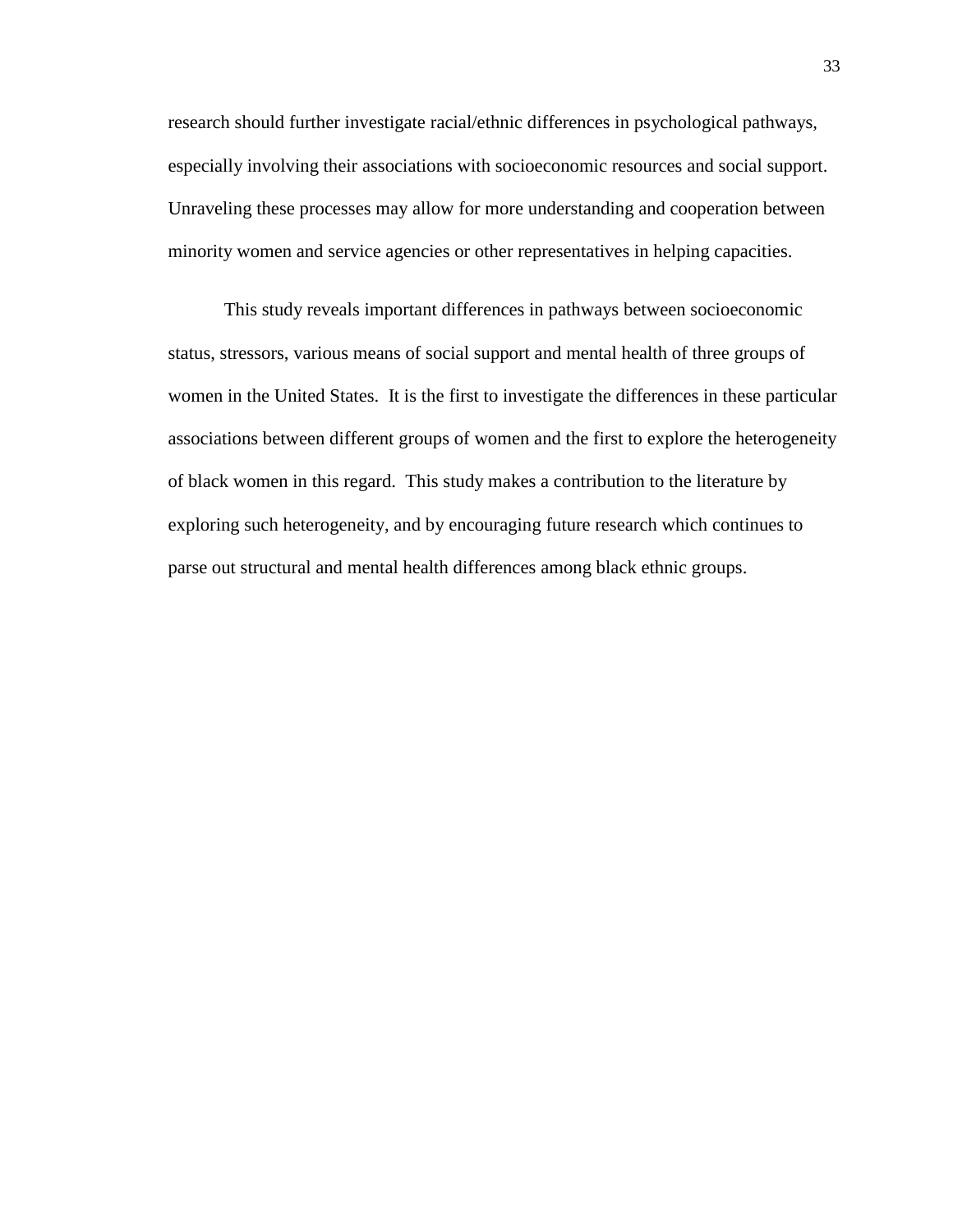#### **REFERENCES**

- Alegria, Margarita, James S. Jackson, Ronald C. Kessler, and David Takeuchi. 2008. *Collaborative Psychiatric Epidemiology Surveys (CPES), 2001-2003 [United States]* [Computer file]. ICPSR20240-v5. Ann Arbor, MI: Institute for Social Research, Survey Research Center [producer], 2007. Ann Arbor, MI: Interuniversity Consortium for Political and Social Research.
- Aneshensel, Carol. 1992. "Social Stress: Theory and Research." *Annual Review of Sociology* 18: 15-38.
- Benjamin, Lois. 1982. "Black Women Achievers: An Isolated Elite." *Sociological Inquiry* 52(2): 141-151.
- Bromberge, Joyce, Sioban Harlow, Nancy Avis, Howard Kravitz and Adriana Cordal. 2004. "Racial/Ethnic Differences in the Prevalence of Depressive Symptoms Among Middle-Aged Women: The Study of Women"s Health Across the Nation (SWAN)." *American Journal of Public Health* 94(8): 1378-1385.
- Brown, Diane, Gary Lawrence, Angela Greene, and Norweeta Milburn. 1992. "Patterns of Social Affiliation as Predictors of Depressive Symptoms Among Urban Blacks." *Journal of Health and Social Behavior* 33(3): 242-253.
- Conley, Dalton. 1999. *Being Black, Living in the Red*. Berkeley, CA: University of California Press.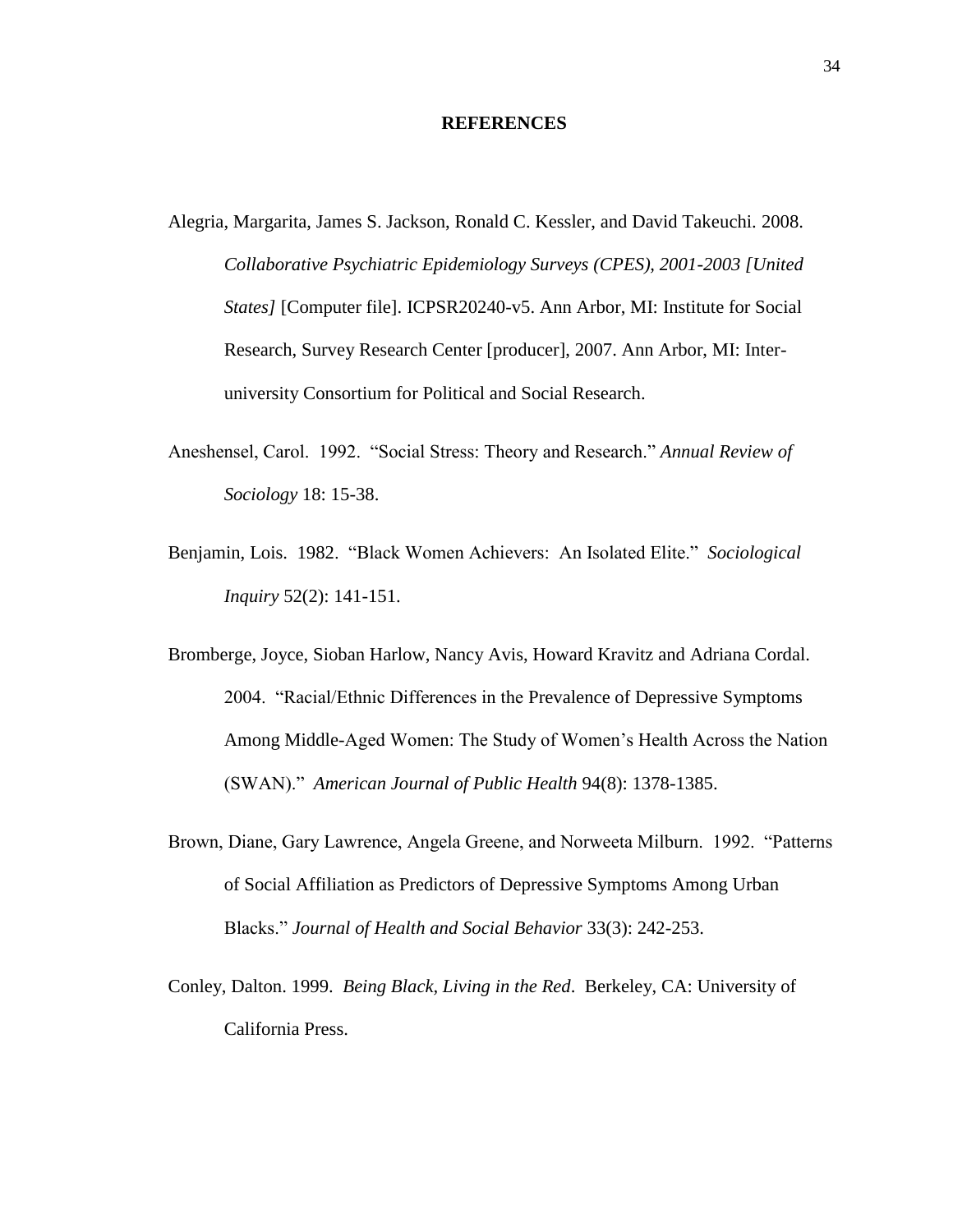- Day, Jennifer and Kurt Bauman. 2000. *Have We Reached the Top? Educational Attainment Projections of the U.S. Population.* Paper presented at the Population Association of America. Retrieved October 17, 2008.
- DeVellis, Robert. 2003. *Scale Development: Theory and Applications*. 2<sup>nd</sup> Edition. Thousand Oaks, CA: Sage Publications, Inc.
- Din-Dzeitham, Rebecca, Wendy Nembhard, Rakale Collins, and Sharon Davis. 2004. "Perceived stress following race-based discrimination at work is associated with hypertension in African–Americans. The metro Atlanta heart disease study, 1999– 2001." *Social Science & Medicine* 58: 449-461.
- Domingues, Silvia and Celeste Watkins. 2003. "Creating Networks for Survival and Mobility: Social Capital among African-American and Latin-American Low-Income Single Mothers." *Social Problems* 50(1): 111-135.
- Edin, Kathryn and Maria Kefalas. 2005. *Promises I can Keep: Why Poor Women Put Motherhood before Marriage*. Berkeley, CA: University of California Press.
- Ellison, Christopher, Wei Zhang, Neal Krause, and John Marcum. 2009. "Does Negative Interaction in the Church Increase Psychological Distress? Longitudinal Findings from the Presbyterian Panel Survey." *Sociology of Religion* 70(4): 409- 431.
- Evans-Campbell, Teresa, Karen Lincoln, and David Takeuchi. 2007. "Race and Mental Health: Past Debates, New Opportunities." Pp. 169-189 in *Mental Health, Social Mirror*, edited by William Avison, Jane McLeod, and Bernice Pescosolido. New York: Springer.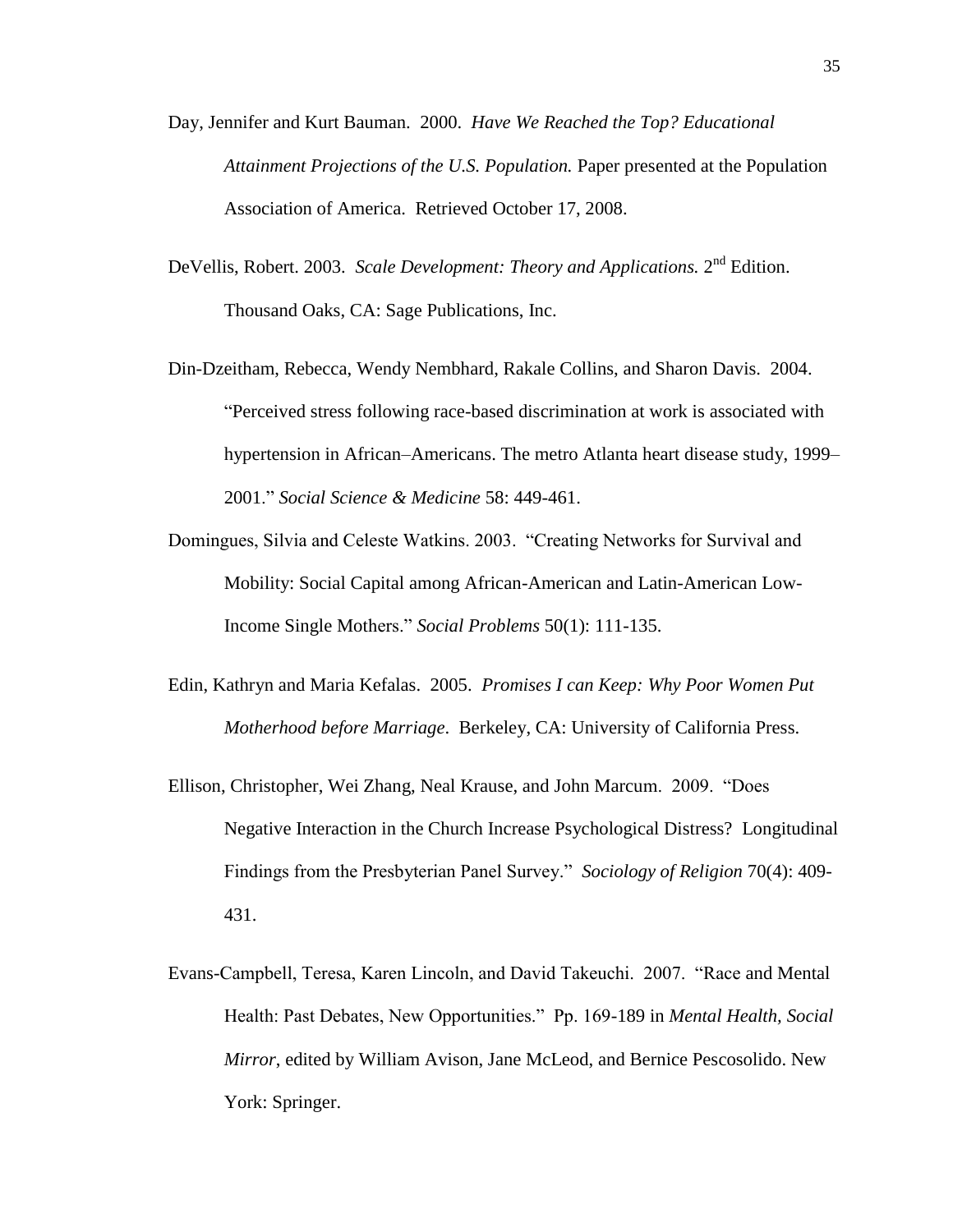- George, Linda and Scott Lynch. 2003. "Race Differences in Depressive Symptoms: A Dynamic Perspective on Stress Exposure and Vulnerability." *Journal of Health and Social Behavior* 44(3): 353-369.
- Granovetter, Mark. 1973. "The Strength of Weak Ties." *American Journal of Sociology* 78: 1360–1380.
- Gray, Beverly and Verna Keith. 2003. "The Benefits and Costs of Social Support for African American Women." Pp. 242-257 in *In and Out of Our Right Minds*, eds. Diane Brown and Verna Keith. New York: Columbia University Press.
- Heeringa, Steven, James Wagner, Myriam Torres, Naihua Duan, Terry Adams, and Patricia Berglund. 2004. "Sample Designs and Sampling Methods for The Collaborative Psychiatric Epidemiology Studies (CPES)." *International Journal of Methods in Psychiatric Research* 13(4): 221-240.
- Heeringa, Steven and Patricia Berglund. 2007. "National Institutes of Mental Health (NIMH) Collaborative Psychiatric Epidemiology Survey Program (CPES) Data Set. Integrated Weights and Sampling Error Codes for Design-based Analysis." Accessed on May 9, 2010 from

<http://www.icpsr.umich.edu/cocoon/cpes/using.xml?section=Weighting>

Heflin, Colleen and Mary Patillo. 2002. "Crossing Class Boundaries: Siblings and Socioeconomic Heterogeneity." JCPR Working Papers 252, Northwestern University/University of Chicago Joint Center for Poverty Research.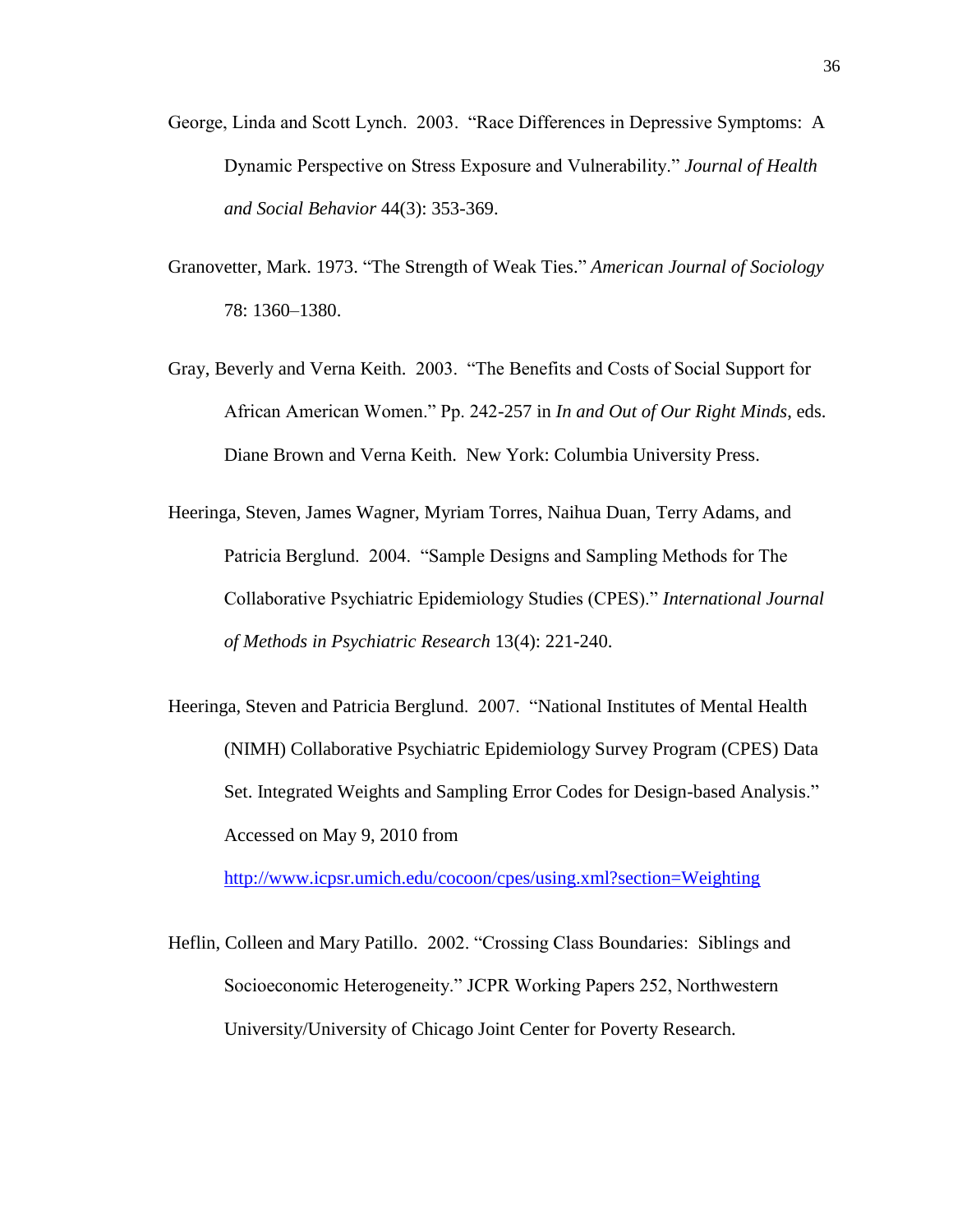- Higginbotham, Elizabeth and Lynn Weber. 1992. "Moving up with Kin and Community: Upward Social Mobility for Black and White Women." *Gender and Society* 6(3): 416-440.
- Jackson, James, Miriam Torres, Cleopatra Caldwell, Harold Neighbors, Randolph Nesse, Robert Tayler, Stephen Treierweiler, and David R. Williams. 2004. "The National Survey of American Life: A Study of Racial, Ethnic and Cultural Influences on Mental Disorder and Mental Health." *International Journal of Methods in Psychiatric Research* 13(4): 196-207.
- Kessler, Ronald. 1979. "Stress, Social Status, and Psychological Distress." *Journal of Health and Social Behavior* 20(3): 259-272.
- Lincoln, Karen, Linda Chatters and Robert Taylor. 2003. "Psychological Distress among Black and White Americans: Differential Effects of Social Support, Negative Interaction and Personal Control." *Journal of Health and Social Behavior* 44(3): 390-407.
- 2005. "Social Support, Traumatic Events, and Depressive Symptoms among African Americans." *Journal of Marriage and Family* 67(3): 754-766.
- Macinko, James and Barbara Starfield. 2001. "The Utility of Social Capital in Research on Health Determinants." *The Milbank Quarterly* 79(3): 387-427.
- McLoyd, Vonnie, Toby Jayaratne, Rosario Ceballo, and Julio Borquez. 1994. "Unemployment and Work Interruption among African American Single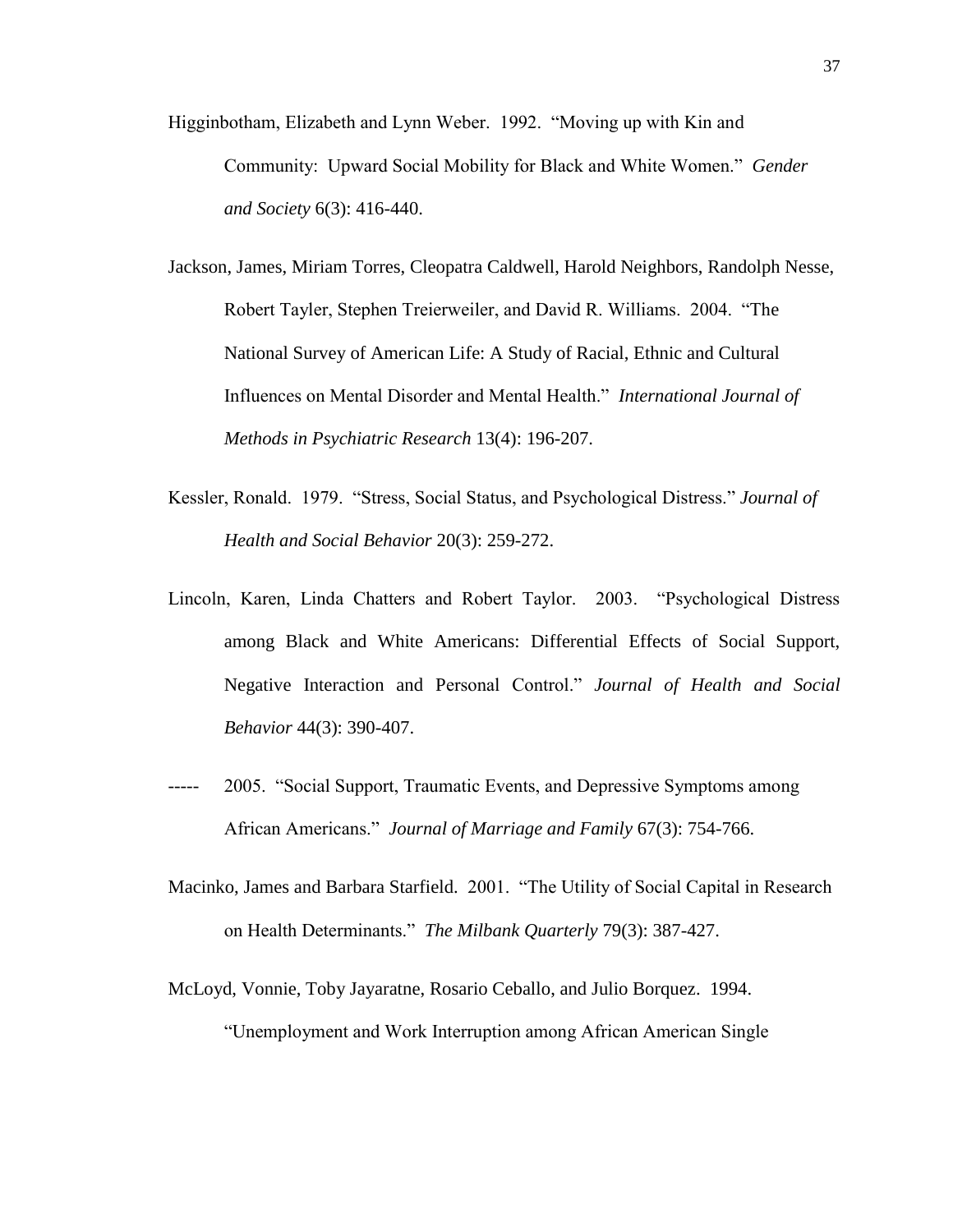Mothers: Effects on Parenting and Adolescent Socioemotional Functioning." *Child Development* 65(2): 562-589.

- Meadows, Sarah. 2009. "Is it There When You Need It? Mismatch in Perception of Future Availability and Subsequent Receipt of Instrumental Social Support." *Journal of Family Issues* 30(8): 1070-1097.
- Miech, Richard and Michael Shanahan. 2000. "Socioeconomic Status and Depression over the Life Course." *Journal of Health and Social Behavior* 41(2): 162-176.
- Muntaner, Carles, Carme Borrell, and Haejoo Chung. 2007. "Class Relations, Economic Inequality and Mental Health: Why Social Class Matters to the Sociology of Mental Health." Pp. 127-141 in *Mental Health, Social Mirror*, edited by William Avison, Jane McLeod, and Bernice Pescosolido. New York: Springer.
- Neighbors, Harold and James Jackson. "Mental Health in Black America." Pp. 1-13 in *Mental Health in Black America,* edited by H. Neighbors and J. Jackson. Thousand Oaks, CA: Sage Publications.
- Nelson, Margaret. 2000. "Single Mothers and Social Support: The Commitment to, and Retreat from, Reciprocity." *Qualitative Sociology* 23(3), 291 - 318.
- Paternoster, Raymond, Robert Brame, Paul Mazerolle and Alex Piquero. 1998. "Using the Correct Statistical Test for the Equality of Regression Coefficients." *Criminology* 36(4): 859-866.
- Pearlin, Leonard and Carmi Schooler. 1978. "The Structure of Coping." *Journal of Health and Social Behavior* 19(1): 2-21.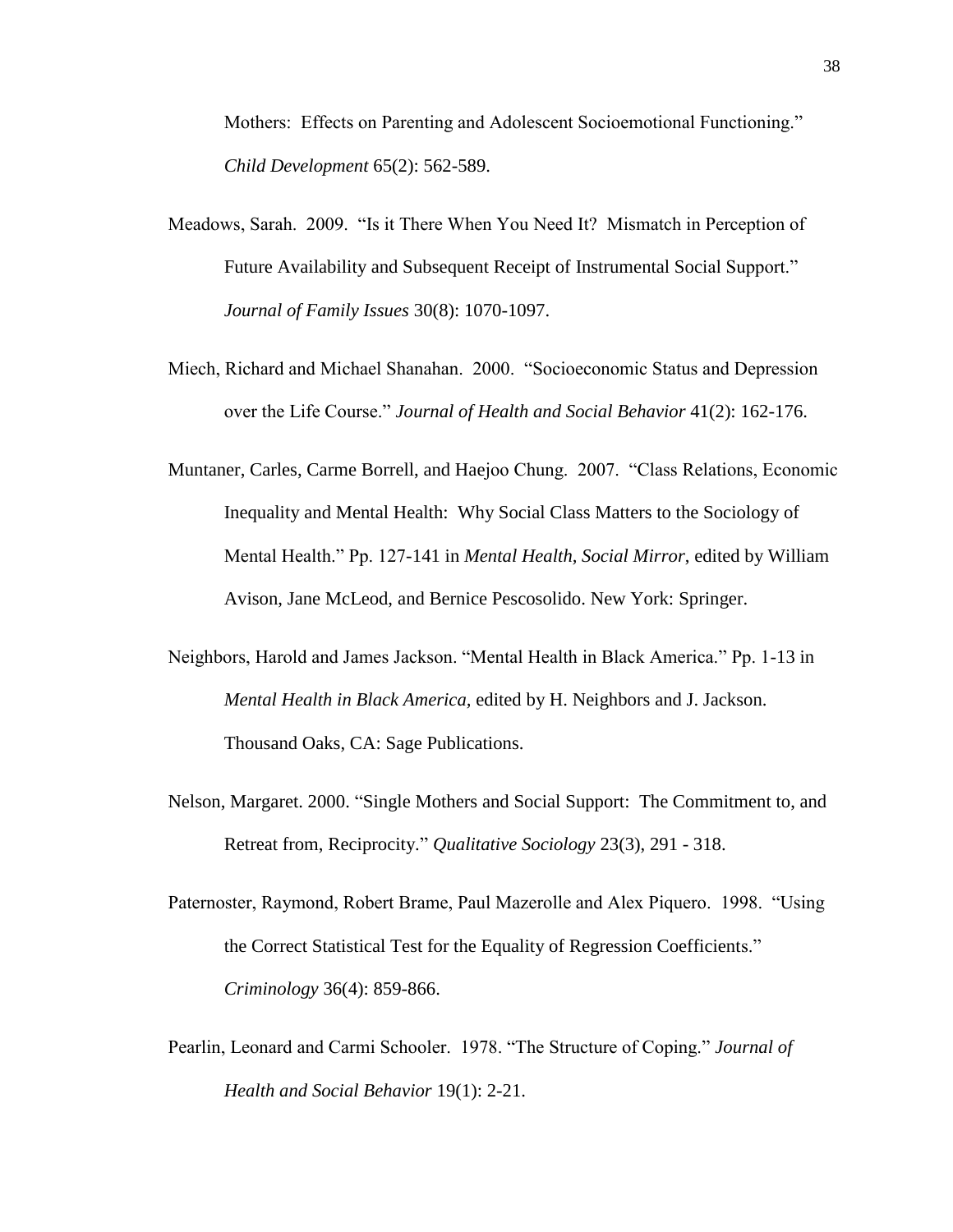- Press, Julie, Jay Fagan and Elisa Bernd. 2006. "Child Care, Work, and Depressive Symptoms among Low-Income Mothers." *Journal of Family Issues* 27(5): 609- 632.
- Portes, Alejandro. 1998. "Social Capital: Its Origins and Applications in Modern Sociology." *Annual Review of Sociology* 24: 1-24.
- Radloff, Lenore. 1977. "The CES-D Scale: A Self-Report Depression Scale for Research in the General Population." *Applied Psychological Measurement* 1: 385-401.
- Rook, Karen. 1987. "Reciprocity of Social Exchange and Social Satisfaction among Older Women." *Journal of Personality and Social Psychology* 52: 145–154.
- Rosenberg, Morris. 1965. *Society and the Adolescent Self Image*. Princeton, NJ: Princeton University Press.
- Ross, Catherine and John Mirowsky. 1989. "Explaining the Social Patterns of Depression: Control and Problem Solving – or Support and Talking?" *Journal of Health and Social Behavior* 30: 206-219.
- Sarkisian, Natalia and Naomi Gerstel. 2004. "Kin Support among Blacks and Whites: Race and Family Organization." *American Sociological Review* 69(6): 812-837.
- Schoon, Ingrid, Amanda Sacker and Mel Bartley. 2003. "Socioeconomic adversity and psychosocial adjustment: a developmental contextual perspective." *Social Science & Medicine* 57: 1001-1015.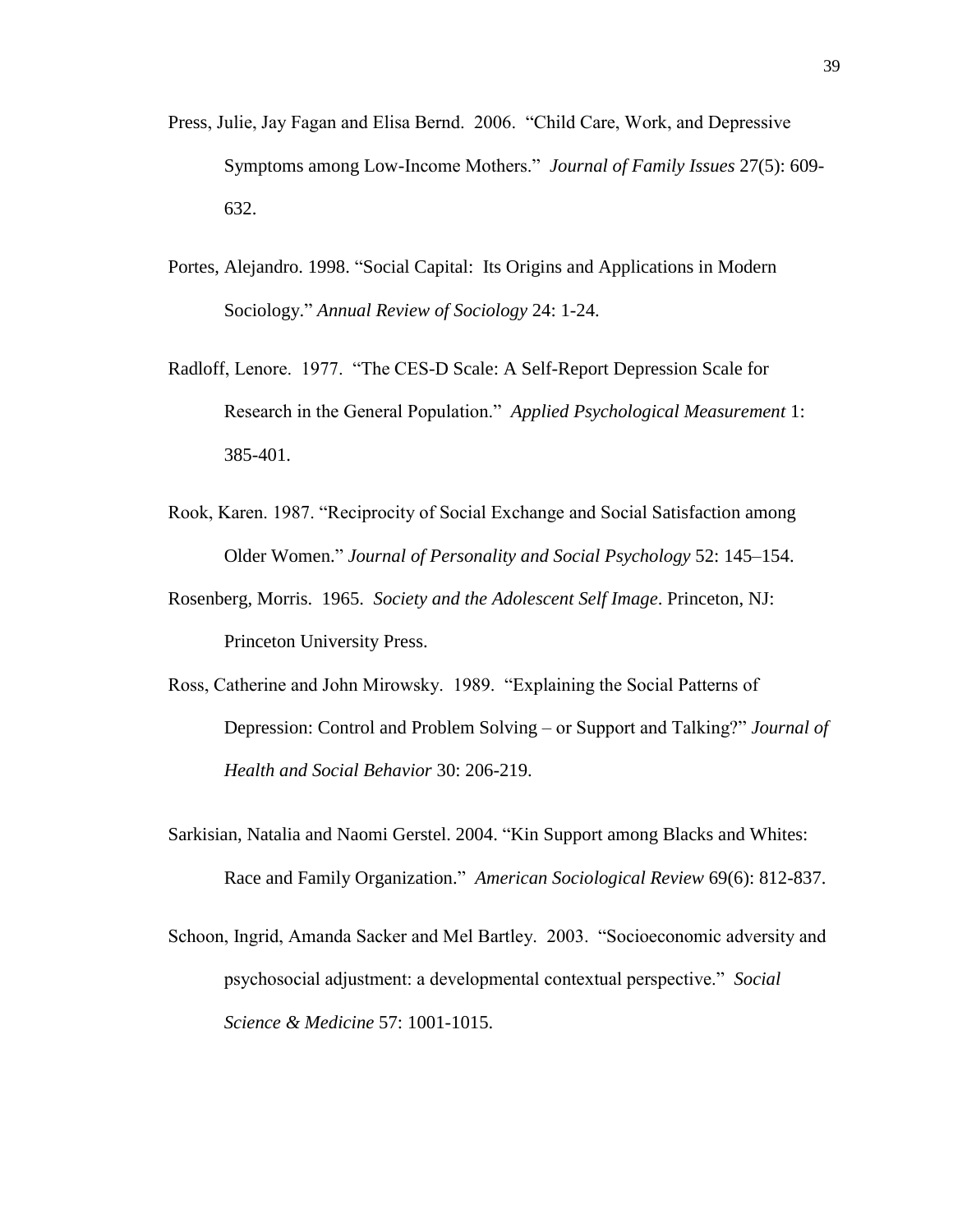- Shapiro, Thomas. 2004. *The Hidden Cost of Being African-American: How Wealth Perpetuates Inequality*. New York: Oxford University Press.
- Shaw, Kathleen and Ahsaki Coleman. 2000. "Humble on Sundays: Family, Friends, and Faculty in the Upward Mobility Experiences of African American Females." *Anthropology & Education Quarterly* 31(4), 449-470.
- Siegrist, Johannes. 2008. "Unfair Exchange and Health: Social Bases of Stress-Related Diseases." *Social Theory and Health* 7(4): 305-317.
- Stack, Carol. 1974. *All Our Kin: Strategies for Survival in a Black Community*. New York: Harper & Row.
- Staples, Robert. 1985. "Changes in Black Family Structure: The Conflict between Family Ideology and Structural Conditions." *Journal of Marriage and the Family* 47(4): 1005-1013.
- Thoits, Peggy. 1995. "Stress, Coping, and Social Support Processes: Where Are We? What Next?" *Journal of Health and Social Behavior* 35: 53-79.
- Thoits, Peggy. 1999. "Sociological Approaches to Mental Illness." Pp. 121-138 in *A Handbook for the Study of Mental Health: Social Contexts, Theories, and Systems*, edited by A. Horwitz and T. Scheid. New York: Cambridge University Press.
- Turner, R. Jay, Blair Wheaton, and Donald Lloyd. 1995. "The Epidemiology of Social Stress." *American Sociological Review* 60(1): 104-125.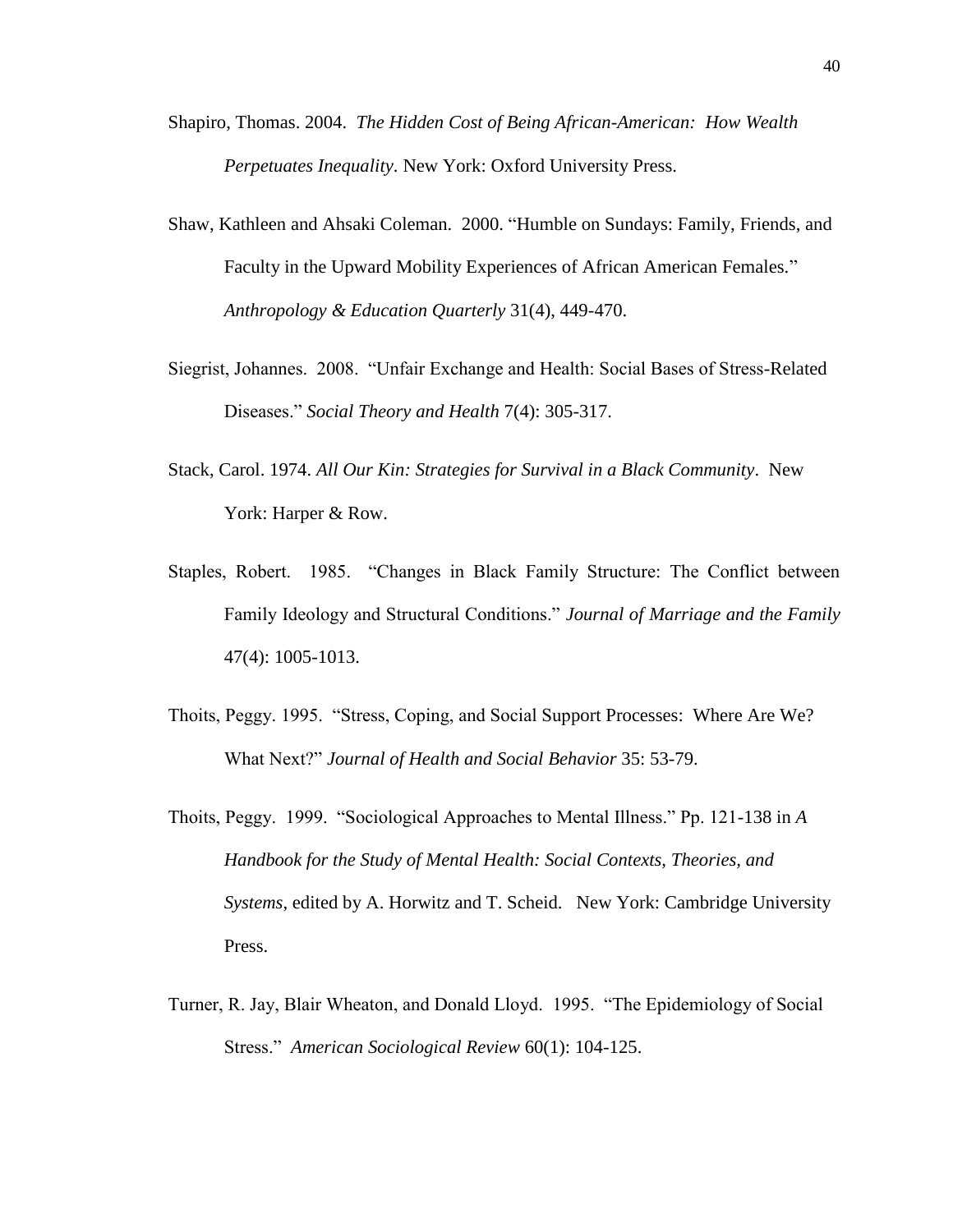U.S. Census Bureau. 2010. *Current Population Reports*, P20-537 and earlier reports; and "Families and Living Arrangements";

<http://www.census.gov/population/www/socdemo/hh-fam.html>

Last updated January 10, 2010. Accessed April 16, 2010.

- 2010. How the Census Bureau Measures Poverty. <http://www.census.gov/hhes/www/poverty/about/overview/measure.html>Last updated September 16, 2010. Accessed September 17, 2010.
- Wight, Richard, Janet Cummings, Arun Karlamangla, and Carol Aneshensel. 2009. "Urban Neighborhood Context and Change in Depressive Symptoms Late in Life." *Journal of Gerontology:Social Sciences* 64B(2): 247-251.
- Wilson, William J. 1987. *The Truly Disadvantaged: The Inner City, The Underclass, and Public Policy.* Chicago, IL: University of Chicago Press.
- Williams, David R. 2001. "Racial Residential Segregation: A Fundamental Cause of Racial Disparities in Health." *Public Health Reports* 116: 404-416
- Williams, David R., Hector Gonzales, Harold Neighbors, Randolph Nesse, Jamie Abelson, Julie Sweetman, and James Jackson. 2007. "Prevalence and Distribution of Major Depressive Disorder in African Americans, Caribbean Blacks, and Non-Hispanic Whites: Results from the National Survey of American Life." *Archives of General Psychiatry* 64: 305-315.
- Vaananen, Ari, Abraham Buunk, Mika Kivimaki, Jussi Vahtera, and Markku Koskenvuo. 2008. "Change in Reciprocity as a Predictor of Depressive Symptoms: A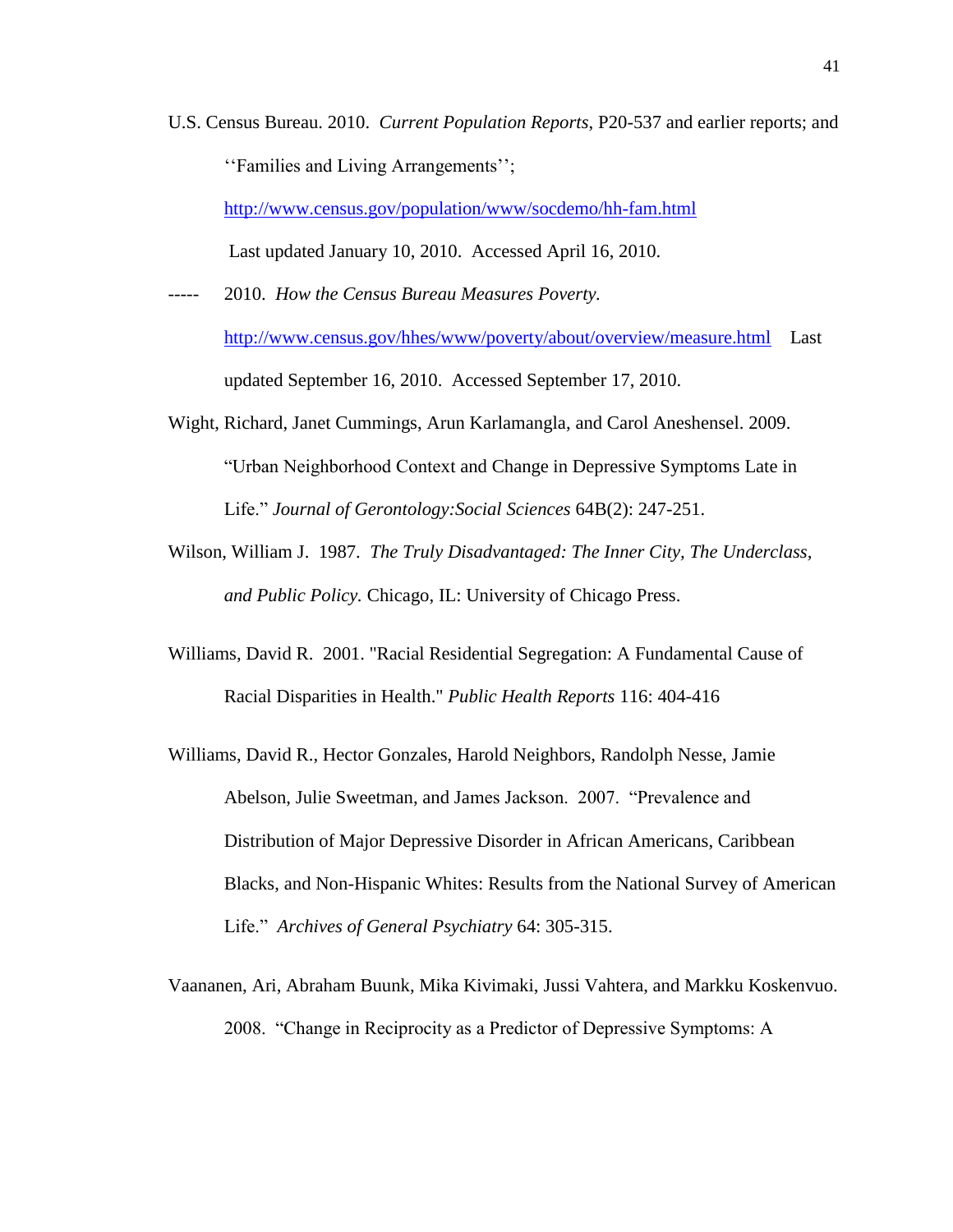Prospective Cohort Study of Finnish Women and Men." *Social Science & Medicine* 67: 1907-1916.

Yu, Yan and David Williams. 1999. "Socioeconomic Status and Mental Health." Pp. 151-166 in *Handbook for the Sociology of Mental Health,* edited by C. Aneshensel and J. Phelan. New York: Plenum Publishing.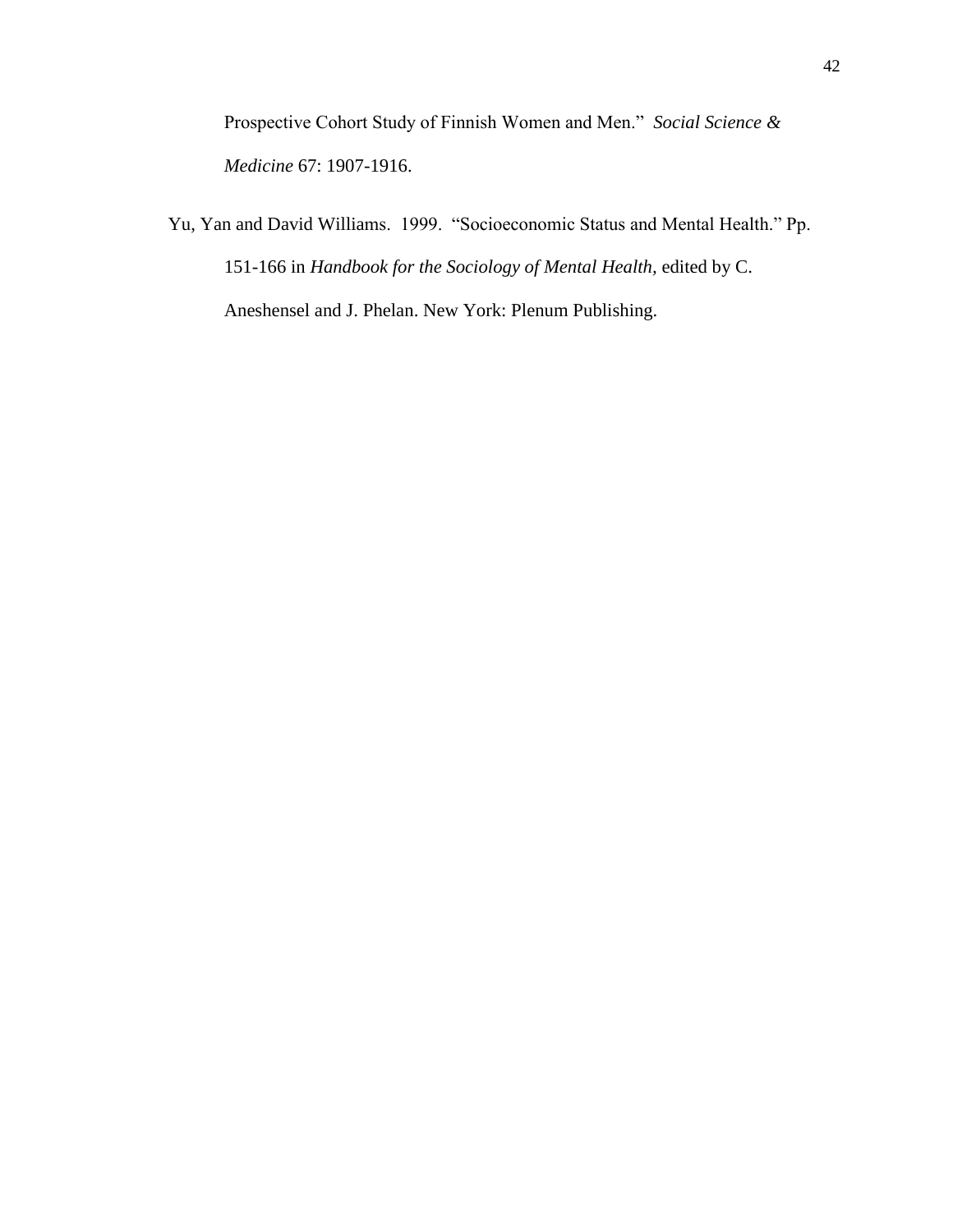## **FIGURE 1. Conceptual Model**

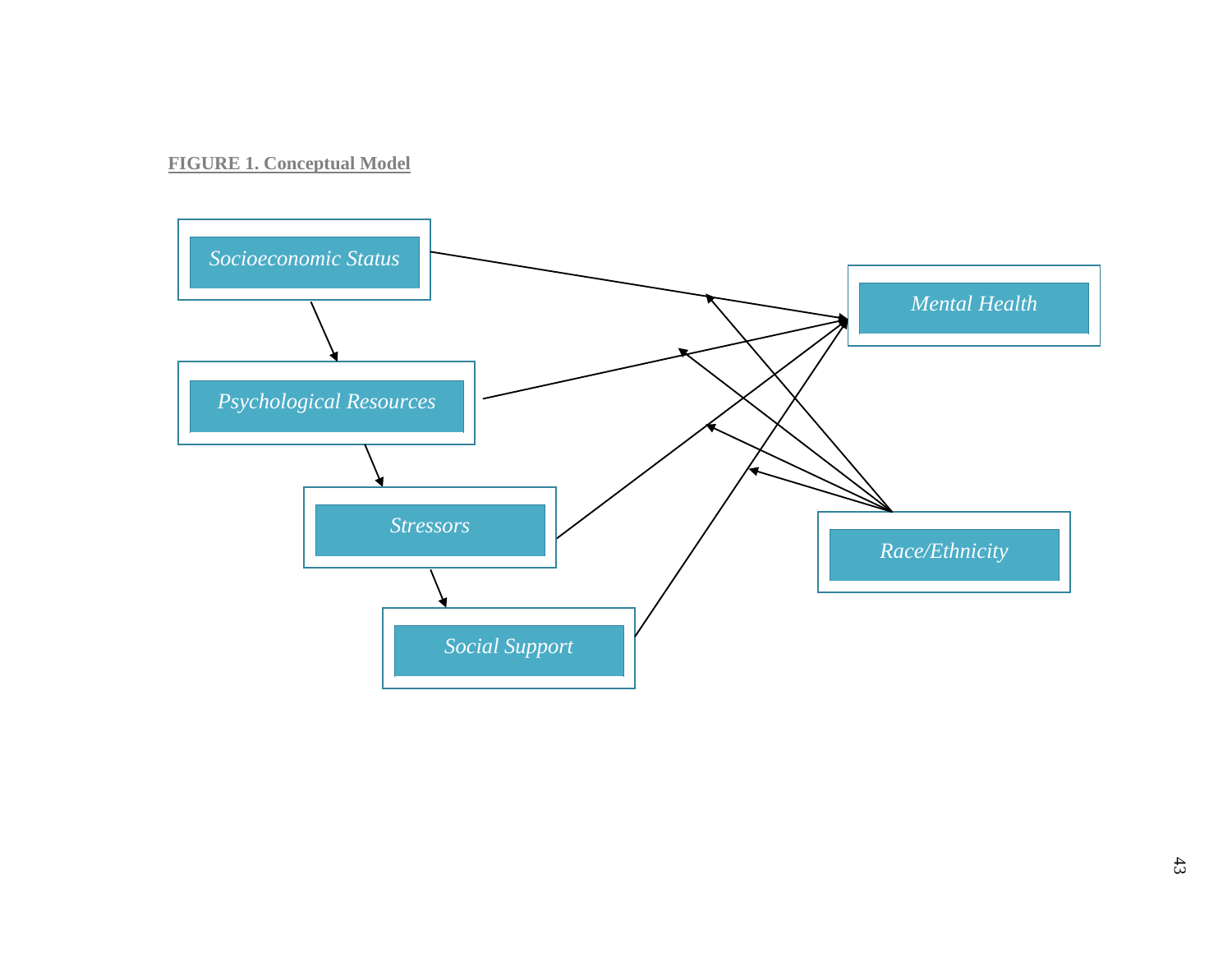|                                                       |           | African-<br>Americans              | Afro-<br>Caribbeans                | Whites                |           |        |
|-------------------------------------------------------|-----------|------------------------------------|------------------------------------|-----------------------|-----------|--------|
|                                                       |           | $(N = 2189)$                       | $(N = 842)$                        | $(N = 358)$           |           |        |
| Variable                                              | Range     | <b>SD</b><br>M                     | <b>SD</b><br>M                     | <b>SD</b><br>M        | $p$ value | $X^2$  |
| <b>CESD</b>                                           | $0 - 27$  | 4.70 0.15                          | 3.70 0.27                          | 6.56 0.27             | 0.000     | 17.93  |
| SOCIOECONOMIC STATUS                                  |           |                                    |                                    |                       |           |        |
| Poverty Index                                         | $0 - 17$  | 2.30 0.09                          | 2.94 0.30                          | 3.43 0.26             | 0.000     | 110.10 |
| Education (in years)                                  | $4 - 17$  | 12.46 0.10                         | 12.86 0.23                         | 13.63 0.27            | 0.000     | 16.19  |
| Employed                                              | $0 - 1$   | 0.64<br>$-$                        | $0.74 - -$                         | 0.67<br>$\sim$ $\sim$ | 0.168     | 7.30   |
| Unemployed                                            | $0 - 1$   | 0.11<br>$-$                        | 0.10<br>$-$                        | 0.06<br>$-$           | 0.039     | 22.12  |
| Not In Labor Force                                    | $0 - 1$   | 0.25<br>$-$                        | $0.17 - -$                         | $0.27 - -$            | 0.316     | 5.61   |
| <b>INTERNAL RESOURCES</b>                             |           |                                    |                                    |                       |           |        |
| <b>Self Esteem</b>                                    | $12 - 40$ | 36.09 0.14                         | 36.88 0.16                         | 35.47 0.31            | 0.003     | 11.72  |
| Mastery                                               | $7 - 28$  | 23.13 0.12                         | 23.21 0.40                         | 23.13 0.24            | 0.823     | 0.39   |
| <b>STRESSORS</b>                                      |           |                                    |                                    |                       |           |        |
| <b>Acute Stressors</b>                                | $0 - 9$   | 1.95 0.05                          | 1.57 0.07                          | 1.53 0.07             | 0.000     | 48.78  |
| Economic Hardship                                     | $3 - 12$  | 5.27 0.06                          | 5.43 0.20                          | 5.24 0.17             | 0.261     | 2.68   |
| MATERIAL SUPPORT RECIPROCITY                          |           |                                    |                                    |                       |           |        |
| Gave more to Family than Received                     | $0 - 1$   | $0.09 -$                           | $0.09 -$                           | $0.14 -$              | 0.007     | 34.47  |
| Received More from Family than Gave                   | $0 - 1$   | $0.37 -$                           | 0.36<br>$\sim$                     | 0.31<br>$\sim$ $\sim$ | 0.009     | 16.73  |
| Family Reciprocal Relationship                        | $0 - 1$   | $0.54 -$                           | $0.55 -$                           | 0.55<br>$-$           | 0.839     | 0.289  |
| Gave more to Friends than Received                    | $0 - 1$   | $0.05 -$                           | 0.08<br>$\sim$                     | 0.07<br>$-$           | 0.503     | 4.68   |
| Received More from Friends than Gave                  | $0 - 1$   | $0.26 -$                           | 0.26<br>$\sim$ $-$                 | 0.20<br>$-$           | 0.010     | 23.16  |
| Friends Reciprocal Relationship                       | $0 - 1$   | 0.68<br>$-$                        | 0.66<br>$\sim$ $-$                 | 0.74<br>$-$           | 0.152     | 12.64  |
| Gave More to Church than Received                     | $0 - 1$   | 0.12<br>$-$                        | 0.09<br>$-$                        | 0.11<br>$-$           | 0.217     | 8.45   |
| Received More from Church than Gave                   | $0 - 1$   | 0.38<br>$-$                        | 0.39<br>$\sim$                     | 0.30<br>$-$           | 0.004     | 21.52  |
| Church Reciprocal Relationship                        | $0 - 1$   | $0.50 -$                           | 0.52<br>$- -$                      | $0.59 -$              | 0.002     | 29.09  |
| <b>EMOTIONAL SUPPORT</b>                              |           |                                    |                                    |                       |           |        |
| <b>Emotional Support from Family</b>                  | $1 - 4$   | 3.28 0.02                          | 3.36 0.05                          | 3.41 0.05             | 0.507     | 1.36   |
| Negative Interaction from Family                      | $1 - 4$   | 1.90 0.02                          | 1.87 0.05                          | 1.77 0.03             | 0.000     | 19.27  |
| <b>Emotional Support from Church</b>                  | $1 - 4$   | 2.98 0.03                          | 2.73 0.06                          | 2.96 0.06             | 0.057     | 5.72   |
| Negative Interaction from Church                      | $1 - 4$   | 1.48 0.01                          | 1.42 0.04                          | 1.37 0.03             | 0.000     | 38.90  |
| <b>CONTROLS</b>                                       |           |                                    |                                    |                       |           |        |
| Age                                                   | $18 - 94$ | 42.18 0.57                         | 40.83 0.73                         | 43.75 2.27            | 0.003     | 11.59  |
| Married                                               | $0 - 1$   | 0.27<br>$-$                        | 0.30<br>$\sim$ $-$                 | 0.42<br>$- -$         | 0.001     | 80.45  |
| Cohabiting                                            | $0 - 1$   | 0.08<br>$\overline{\phantom{m}}$ . | 0.11<br>$\overline{\phantom{a}}$ . | 0.06<br>$-$           | 0.307     | 5.68   |
| Divorced, Widowed, or Separated                       | $0 - 1$   | 0.32<br>$\overline{\phantom{m}}$ . | 0.28<br>$\overline{a}$             | 0.31<br>$ -$          | 0.752     | 0.73   |
| Never Married                                         | $0 - 1$   | 0.33<br>$\sim$ $-$                 | 0.31<br>$\overline{\phantom{a}}$ . | 0.20<br>$-$           | 0.018     | 68.88  |
| Statistics are weighted according to U.S. population. |           |                                    |                                    |                       |           |        |

|  |  |  | TABLE 1. Descriptive Statistics for Females (Weighted Means or Proportions, and Standard Deviations) |  |
|--|--|--|------------------------------------------------------------------------------------------------------|--|
|  |  |  |                                                                                                      |  |

Statistics are weighted according to U.S. population.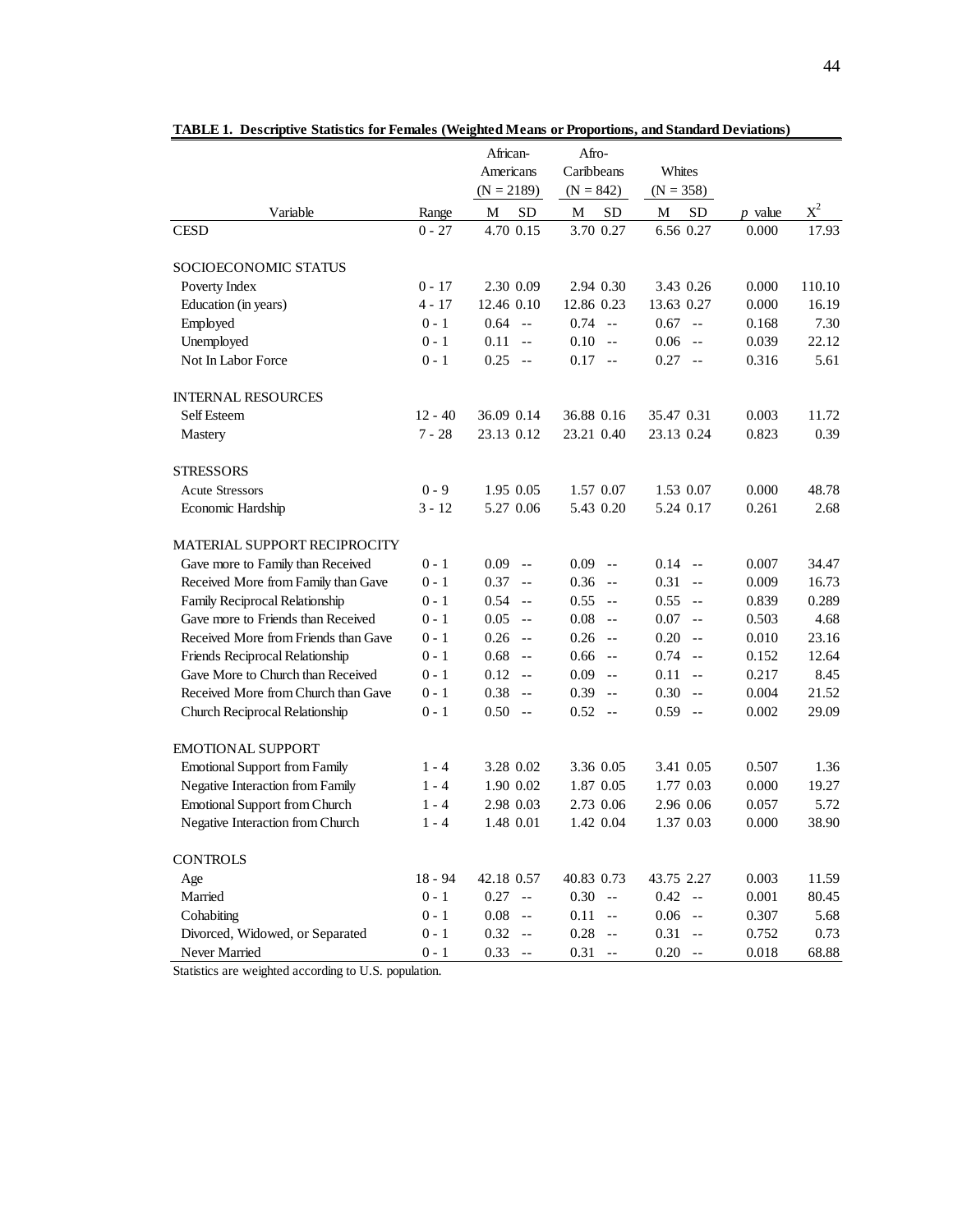

0-11 YEARS 12 YEARS 13-15 YEARS > 15 YEARS

Afro-Caribbean

**GRAPH 1. Depressive Symptoms of Females by Race/Ethnicity and** 

0

非常注重

**White** 

African American

 $2 -$ 

 $4 -$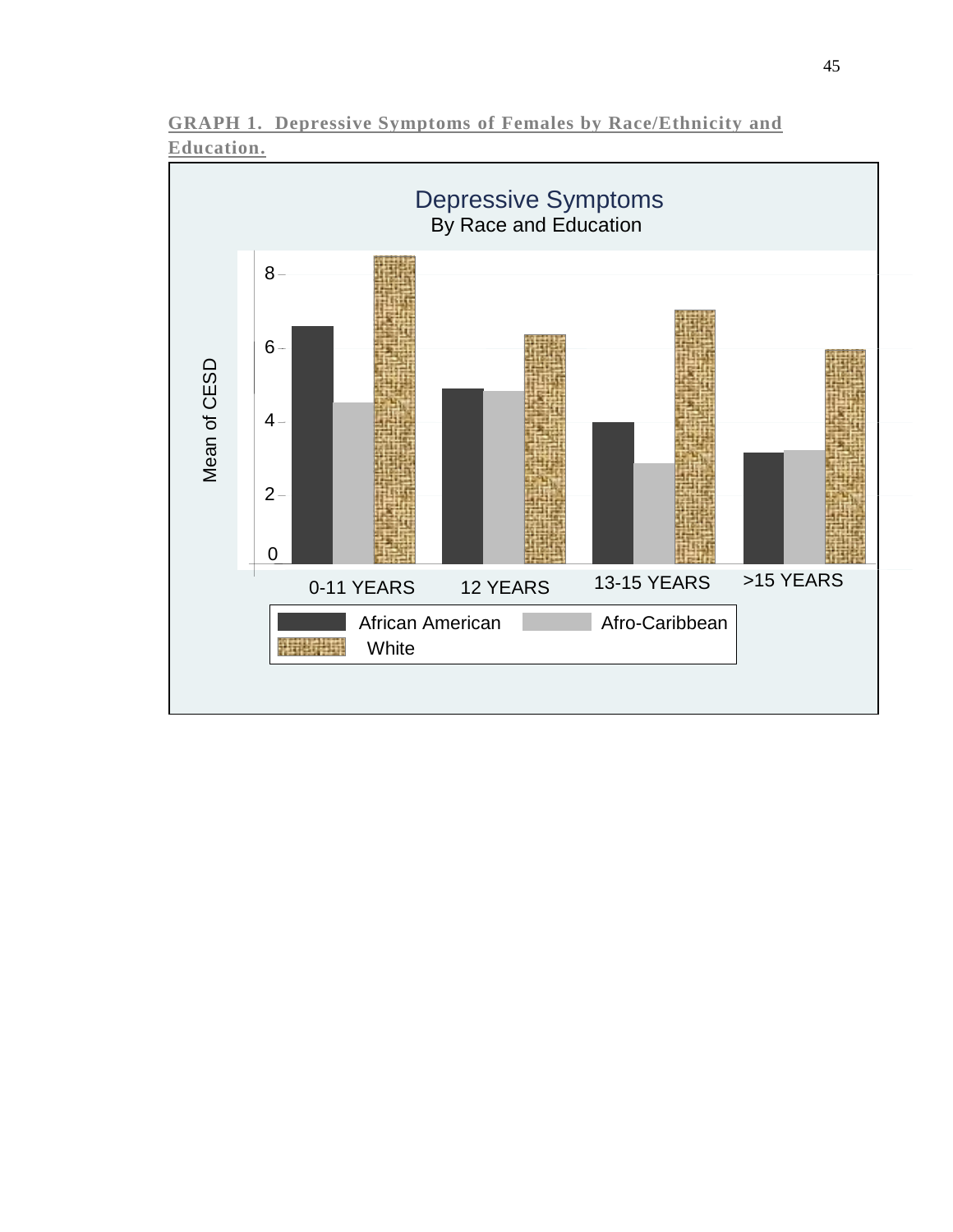|                                           | (1)        | (2)         | (3)       | (4)                                 | (5)        | (6)                                                                     | (7)        |
|-------------------------------------------|------------|-------------|-----------|-------------------------------------|------------|-------------------------------------------------------------------------|------------|
| SOCIOECONOMIC STATUS                      |            |             |           |                                     |            |                                                                         |            |
| Poverty Index                             | $-0.200**$ | $-0.275***$ | $-0.175*$ | $-0.082$                            | $-0.075$   | $-0.09$                                                                 | $-0.061$   |
|                                           | [0.070]    | [0.070]     | [0.067]   | [0.061]                             | [0.060]    | [0.058]                                                                 | [0.069]    |
| Education (years)                         | $-0.151$   | $-0.242**$  | $-0.093$  | $-0.092$                            | $-0.027$   | $-0.041$                                                                | $-0.058$   |
|                                           | [0.086]    | [0.075]     | [0.071]   | [0.075]                             | [0.067]    | [0.067]                                                                 | [0.070]    |
| Unemployed $t^t$                          | $1.526***$ | 1.604***    | 0.509     | 0.215                               | 0.318      | 0.435                                                                   | 0.454      |
|                                           | [0.380]    | [0.426]     | [0.405]   | [0.421]                             | [0.431]    | [0.442]                                                                 | [0.432]    |
| Not in Labor Force $\epsilon$             | 0.059      | $-0.155$    | $-0.671$  | $-0.217$                            | $-0.126$   | $-0.106$                                                                | 0.273      |
|                                           | [0.521]    | [0.484]     | [0.370]   | [0.341]                             | [0.300]    | [0.295]                                                                 | [0.304]    |
| RACE/ETHNICITY <sup>¥</sup>               |            |             |           |                                     |            |                                                                         |            |
| Afro-Caribbean American                   |            |             |           |                                     |            | $-3.249***$ $-2.562***$ $-2.619***$ $-2.742***$ $-2.839***$ $-2.821***$ |            |
|                                           |            | [0.321]     | [0.384]   | [0.366]                             | [0.367]    | [0.362]                                                                 | [0.349]    |
| African American                          |            |             |           |                                     |            | $-2.524***$ $-1.960***$ $-2.141***$ $-2.230***$ $-2.345***$ $-2.322***$ |            |
|                                           |            | [0.282]     | [0.367]   | [0.325]                             | [0.299]    | [0.307]                                                                 | [0.295]    |
| PSYCHOLOGICAL RESOURCES                   |            |             |           |                                     |            |                                                                         |            |
| Self Esteem                               |            |             |           |                                     |            | $-0.330***$ $-0.280***$ $-0.288***$ $-0.273***$ $-0.277***$             |            |
|                                           |            |             | [0.037]   | [0.037]                             | [0.041]    | [0.041]                                                                 | [0.039]    |
| Mastery                                   |            |             |           | $-0.352***$ $-0.282***$ $-0.262***$ |            | $-0.250***$ $-0.269***$                                                 |            |
|                                           |            |             | [0.044]   | [0.046]                             | [0.048]    | [0.049]                                                                 | [0.052]    |
| <b>STRESSORS</b>                          |            |             |           |                                     |            |                                                                         |            |
| <b>Acute Stressors</b>                    |            |             |           | $0.645***$                          | $0.616***$ | $0.537***$                                                              | $0.505***$ |
|                                           |            |             |           | [0.080]                             | [0.083]    | [0.081]                                                                 | [0.084]    |
| Economic Hardship                         |            |             |           | $0.171*$                            | $0.223**$  | $0.203*$                                                                | $0.202*$   |
|                                           |            |             |           | [0.074]                             | [0.082]    | [0.080]                                                                 | [0.078]    |
| MATERIAL SUPPORT RECIPROCITY <sup>5</sup> |            |             |           |                                     |            |                                                                         |            |
| Gave More to Family                       |            |             |           |                                     | 0.161      | 0.204                                                                   | 0.074      |
|                                           |            |             |           |                                     | [0.428]    | [0.431]                                                                 | [0.421]    |
| Received More from Family                 |            |             |           |                                     | $0.392*$   | 0.215                                                                   | $0.395*$   |
|                                           |            |             |           |                                     | [0.195]    | [0.183]                                                                 | [0.185]    |
| Gave More to Friends                      |            |             |           |                                     | 0.205      | 0.321                                                                   | 0.449      |
|                                           |            |             |           |                                     | [0.370]    | [0.380]                                                                 | [0.352]    |
| Received More from Friends                |            |             |           |                                     | 0.138      | 0.039                                                                   | 0.056      |
|                                           |            |             |           |                                     | [0.211]    | [0.231]                                                                 | [0.207]    |
| Gave More to Church                       |            |             |           |                                     | $0.917*$   | $0.910*$                                                                | $0.886*$   |
|                                           |            |             |           |                                     | [0.391]    | [0.381]                                                                 | [0.380]    |
| Received More from Church                 |            |             |           |                                     | $-0.059$   | $-0.046$                                                                | 0.072      |
|                                           |            |             |           |                                     | [0.318]    | [0.311]                                                                 | [0.313]    |

**TABLE 2. Socioeconomic Status, Life Stressors, and Support Mechanisms Regressed on Female Depressive Symptomatology**

Standard errors in brackets. Statistics are weighted according to U.S. population.

\* p<0.05, \*\* p<0.01, \*\*\* p<0.001. £ Reference category is Employed. ¥ Reference category is White.

 $\frac{1}{5}$  Reference category is Reciprocal Relationship.  $\frac{1}{5}$  Reference category is Married.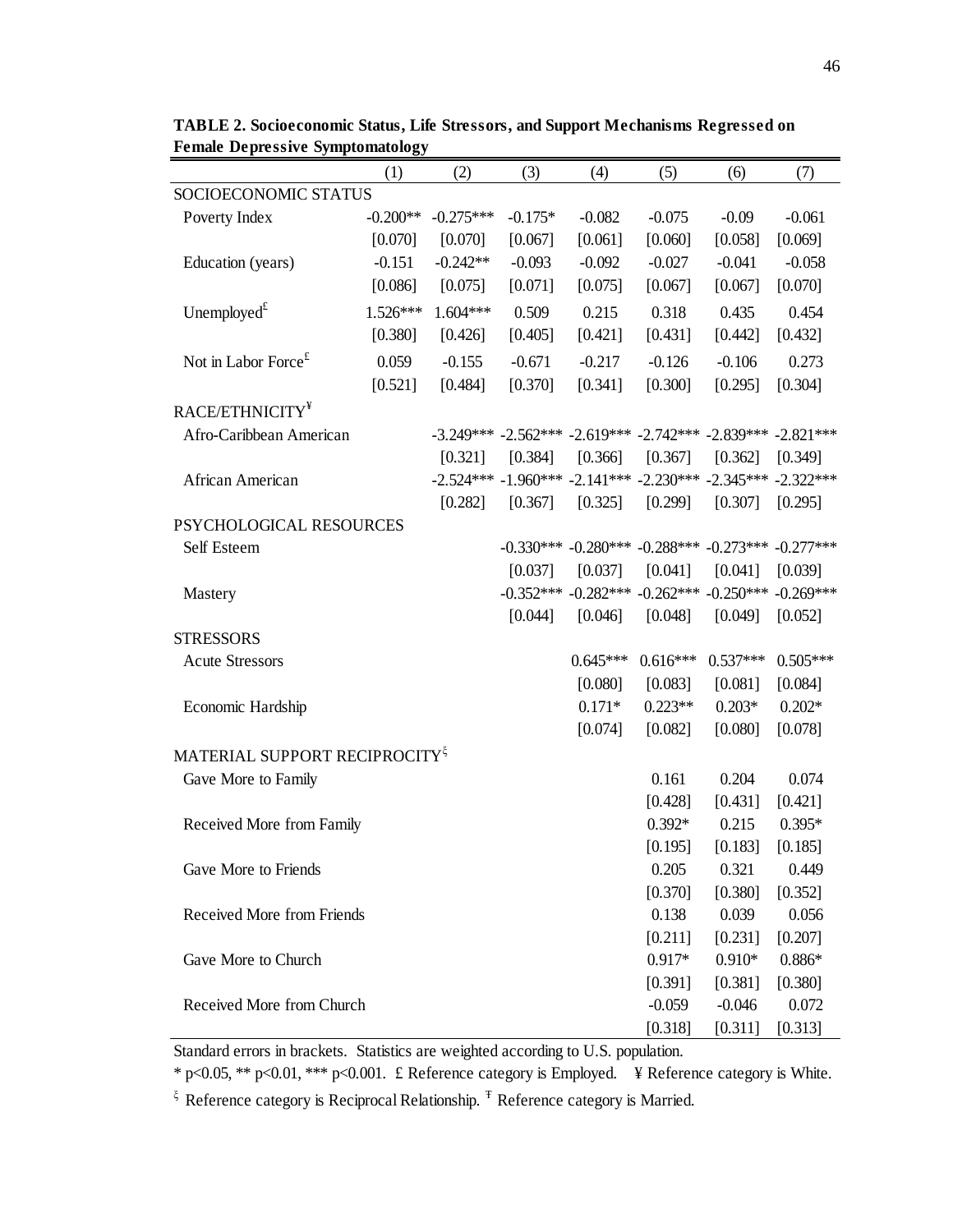|                                                                                    | (1)      | (2)     | (3)                                                         | (4)     | (5)     | (6)       | (7)      |
|------------------------------------------------------------------------------------|----------|---------|-------------------------------------------------------------|---------|---------|-----------|----------|
| <b>EMOTIONAL SUPPORT</b>                                                           |          |         |                                                             |         |         |           |          |
| <b>Family Emotional Support</b>                                                    |          |         |                                                             |         |         | $-0.242$  | $-0.25$  |
|                                                                                    |          |         |                                                             |         |         | [0.144]   | [0.143]  |
| Family Negative Interaction                                                        |          |         |                                                             |         |         | $0.494**$ | $0.381*$ |
|                                                                                    |          |         |                                                             |         |         | [0.171]   | [0.160]  |
| <b>Church Emotional Support</b>                                                    |          |         |                                                             |         |         | $-0.107$  | $-0.124$ |
|                                                                                    |          |         |                                                             |         |         | [0.165]   | [0.160]  |
| Church Negative Interaction                                                        |          |         |                                                             |         |         | 0.423     | 0.462    |
|                                                                                    |          |         |                                                             |         |         | [0.338]   | [0.334]  |
| <b>CONTROLS</b>                                                                    |          |         |                                                             |         |         |           |          |
| Age                                                                                |          |         |                                                             |         |         |           | $-0.073$ |
|                                                                                    |          |         |                                                             |         |         |           | [0.047]  |
| Age2                                                                               |          |         |                                                             |         |         |           | 0.000    |
|                                                                                    |          |         |                                                             |         |         |           | [0.000]  |
| Cohabiting                                                                         |          |         |                                                             |         |         |           | $-0.415$ |
|                                                                                    |          |         |                                                             |         |         |           | [0.645]  |
| Divorced/Separated/Widowed                                                         |          |         |                                                             |         |         |           | $-0.088$ |
|                                                                                    |          |         |                                                             |         |         |           | [0.247]  |
| Never Married                                                                      |          |         |                                                             |         |         |           | $-0.227$ |
|                                                                                    |          |         |                                                             |         |         |           | [0.287]  |
| Intercept                                                                          | 7.795*** |         | 10.742*** 28.404*** 22.678*** 21.099*** 20.463*** 23.598*** |         |         |           |          |
|                                                                                    | [1.006]  | [0.811] | [1.219]                                                     | [1.488] | [1.736] | [2.144]   | [1.932]  |
| $\mathbf N$                                                                        | 3386     | 3386    | 3342                                                        | 3317    | 2771    | 2764      | 2764     |
| $R^2$                                                                              | 0.036    | 0.099   | 0.353                                                       | 0.397   | 0.404   | 0.417     | 0.424    |
| $\overline{F}$                                                                     | 13.291   | 54.547  | 78.49                                                       | 65.935  | 40.785  | 48.382    | 68.545   |
| df                                                                                 | 4        | 6       | 8                                                           | 10      | 16      | 20        | 25       |
| Standard errors in brackets. Statistics are weighted according to U.S. population. |          |         |                                                             |         |         |           |          |

**TABLE 2 (continued). Socioeconomic Status, Life Stressors, and Support Mechanisms Regressed on Female Depressive Symptomatology**

\* p<0.05, \*\* p<0.01, \*\*\* p<0.001. £ Reference category is Employed. ¥ Reference category is White.

 $\frac{1}{2}$  Reference category is Reciprocal Relationship.  $\frac{1}{2}$  Reference category is Married.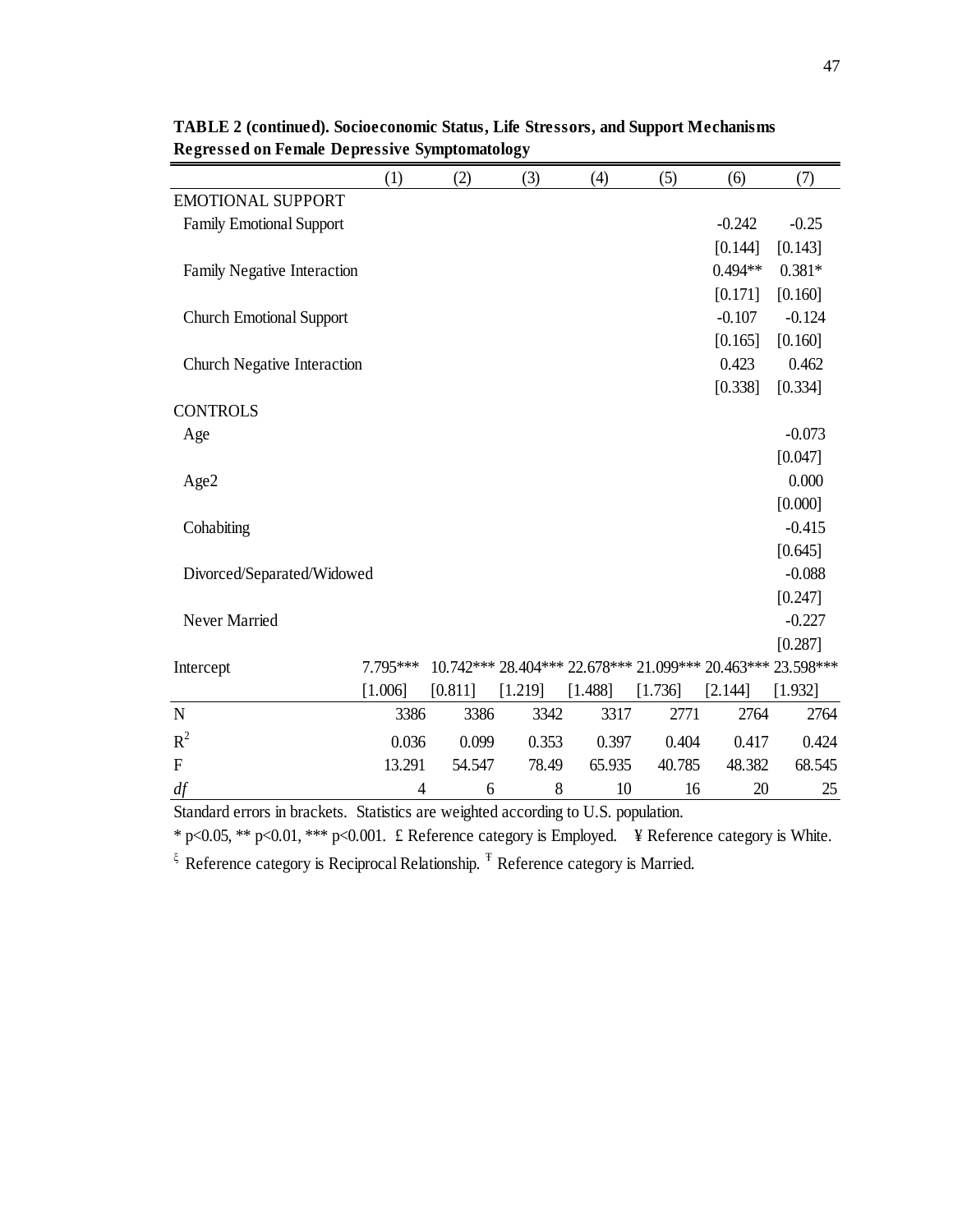|                                           | African  |     | Afro-     |        |          |    | Difference |
|-------------------------------------------|----------|-----|-----------|--------|----------|----|------------|
|                                           | American |     | Caribbean |        | White    |    | (p<0.05)   |
| SOCIOECONOMIC STATUS                      |          |     |           |        |          |    |            |
| Poverty Index                             | $-0.013$ |     | 0.027     |        | $-0.177$ |    |            |
|                                           | (0.045)  |     | (0.049)   |        | (0.105)  |    |            |
| Education                                 | $-0.092$ |     | $-0.070$  |        | $-0.028$ |    |            |
|                                           | (0.046)  |     | (0.083)   |        | (0.125)  |    |            |
| Unemployed                                | 0.860    | ∗   | $-1.861$  |        | $-0.327$ |    | $A_c$      |
|                                           | (0.421)  |     | (1.247)   |        | (1.135)  |    |            |
| Not Working                               | $-0.017$ |     | $-0.187$  |        | $-0.325$ |    |            |
|                                           | (0.241)  |     | (0.311)   |        | (0.538)  |    |            |
| PSYCHOLOGICAL RESOURCES                   |          |     |           |        |          |    |            |
| Self Esteem                               | $-0.281$ | *** | $-0.205$  | $***$  | $-0.262$ | ** |            |
|                                           | (0.041)  |     | (0.061)   |        | (0.082)  |    |            |
| Mastery                                   | $-0.210$ | *** | $-0.226$  | **     | $-0.326$ | ** |            |
|                                           | (0.038)  |     | (0.061)   |        | (0.100)  |    |            |
| <b>STRESSORS</b>                          |          |     |           |        |          |    |            |
| <b>Acute Stressors</b>                    | 0.678    | *** | 0.358     | $***$  | 0.176    |    | $A_c, A_w$ |
|                                           | (0.094)  |     | (0.113)   |        | (0.191)  |    |            |
| Economic Hardship                         | 0.291    | *** | 0.233     | ∗      | 0.146    |    |            |
|                                           | (0.062)  |     | (0.106)   |        | (0.168)  |    |            |
| MATERIAL SUPPORT RECIPROCITY <sup>5</sup> |          |     |           |        |          |    |            |
| Gave More to Family                       | 0.225    |     | 0.636     |        | 0.138    |    |            |
|                                           | (0.361)  |     | (0.676)   |        | (0.718)  |    |            |
| Received More from Family                 | 0.132    |     | $-0.031$  |        | 0.446    |    |            |
|                                           | (0.219)  |     | (0.397)   |        | (0.340)  |    |            |
| Gave More to Friends                      | 0.128    |     | 0.636     |        | 1.062    |    |            |
|                                           | (0.380)  |     | (0.778)   |        | (0.889)  |    |            |
| Received More from Friends                | 0.068    |     | 0.670     |        | $-0.304$ |    |            |
|                                           | (0.255)  |     | (0.607)   |        | (0.637)  |    |            |
| Gave More to Church                       | 0.708    |     | 1.406     | $\ast$ | 0.794    |    |            |
|                                           | (0.493)  |     | (0.673)   |        | (0.645)  |    |            |
| Received More from Church                 | $-0.133$ |     | $-0.090$  |        | 0.212    |    |            |
|                                           | (0.265)  |     | (0.434)   |        | (0.669)  |    |            |

**TABLE 3. Socioeconomic Status, Life Stressors, and Support Mechanisms Regressed on Female Depressive Symptomatology for Each Group**

Standard errors in parentheses. \* p<0.05, \*\*p<0.01, \*p<0.001

 $A_c$  = African American - Caribbean Difference

 $\mathbf{A}_\mathrm{w} = \mathbf{A}\mathbf{f}$ rican American-White Difference

 $C_w =$ Caribbean-White Difference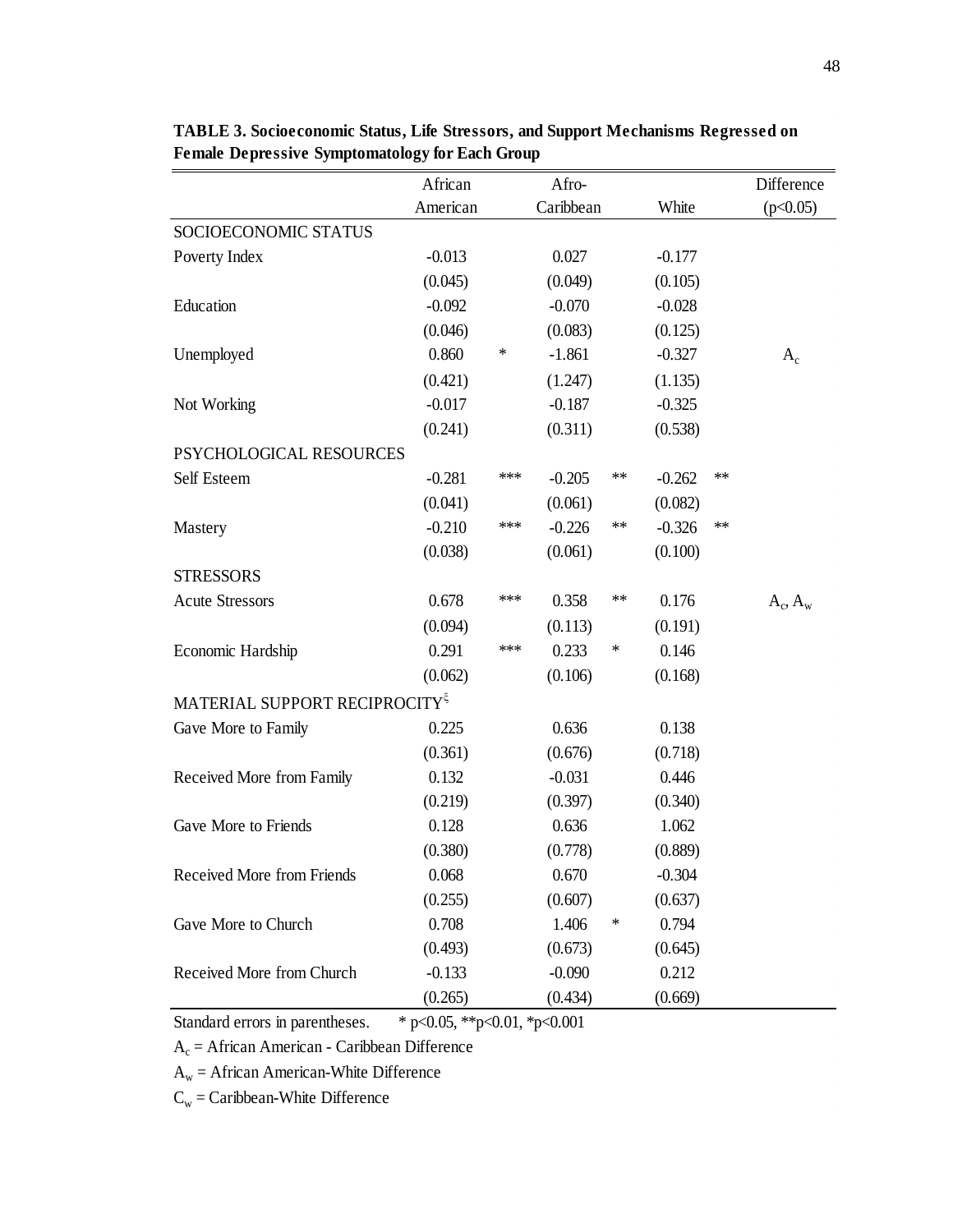|                                    | African                              |     | Afro-     |       |          |     | Difference |
|------------------------------------|--------------------------------------|-----|-----------|-------|----------|-----|------------|
|                                    | American                             |     | Caribbean |       | White    |     | (p<0.05)   |
| <b>EMOTIONAL SUPPORT</b>           |                                      |     |           |       |          |     |            |
| <b>Family Emotional Support</b>    | $-0.119$                             |     | $-1.156$  | ***   | $-0.441$ |     | $A_c$      |
|                                    | (0.158)                              |     | (0.307)   |       | (0.292)  |     |            |
| Family Negative Interaction        | 0.368                                | ∗   | 0.606     |       | 0.760    |     |            |
|                                    | (0.180)                              |     | (0.357)   |       | (0.363)  |     |            |
| <b>Church Emotional Support</b>    | 0.025                                |     | 0.050     |       | $-0.366$ |     |            |
|                                    | (0.166)                              |     | (0.335)   |       | (0.351)  |     |            |
| <b>Church Negative Interaction</b> | 0.122                                |     | 0.241     |       | 1.287    |     |            |
|                                    | (0.263)                              |     | (0.317)   |       | (0.884)  |     |            |
| Intercept                          | 17.132                               | *** | 17.43     | $***$ | 22.613   | *** |            |
|                                    | (1.896)                              |     | (2.340)   |       | (5.110)  |     |            |
| N                                  | 1810                                 |     | 688       |       | 266      |     |            |
| R <sub>2</sub>                     | 0.41                                 |     | 0.365     |       | 0.407    |     |            |
| $\boldsymbol{F}$                   | 40.335                               |     | 36.34     |       |          |     |            |
| df                                 | 18                                   |     | 18        |       | 15       |     |            |
| Standard errors in parentheses     | $* n< 0.05$ $* n< 0.01$ $* n< 0.001$ |     |           |       |          |     |            |

**TABLE 3 (continued). Socioeconomic Status, Life Stressors, and Support Mechanisms Regressed on Female Depressive Symptomatology for Each Group**

Standard errors in parentheses. \* p<0.05, \*\*p<0.01, \*p<0.001

 $A_c$  = African American - Caribbean Difference

 $A_w =$  African American-White Difference

 $C_w =$ Caribbean-White Difference

 $\hat{\mathcal{A}}$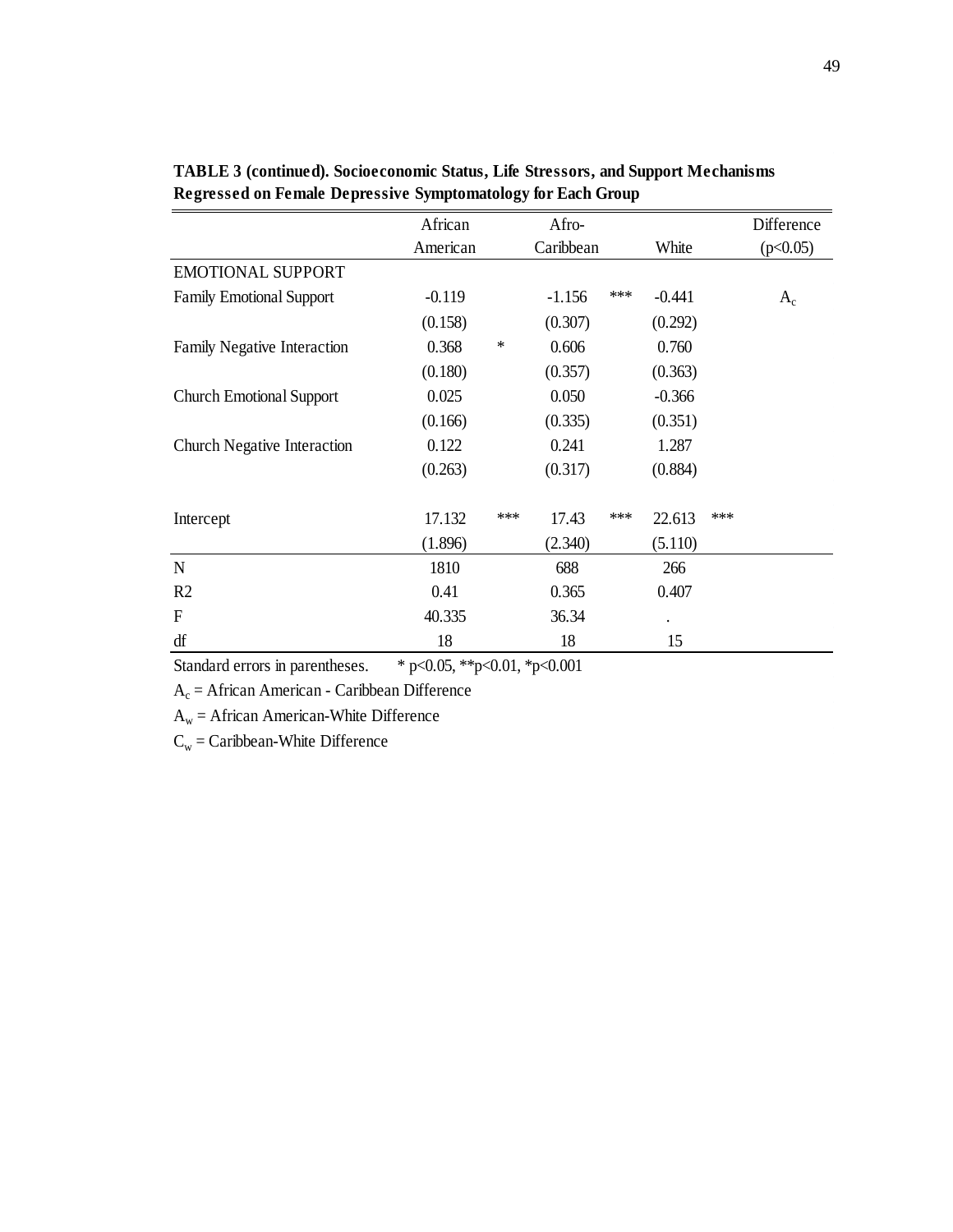| <u>ULL LILO LODI II OODI</u> |                                                        |                        |               |                           |                      |
|------------------------------|--------------------------------------------------------|------------------------|---------------|---------------------------|----------------------|
|                              |                                                        |                        |               | Occasionally              |                      |
|                              |                                                        | Rarely of              | Some or a     | or a                      |                      |
|                              |                                                        | none of the            | little of the | moderate                  | Most or all          |
|                              |                                                        | time (Less             | time $(1-2)$  | amont of time of the time |                      |
| #                            | Item                                                   | than $1 \text{ day}$ ) | days)         | $(3-4 \text{ days})$      | $(5-7 \text{ days})$ |
|                              | 1.0 I had trouble keeping my mind on what I was doing. |                        |               |                           |                      |
| 2.0 I felt depressed.        |                                                        |                        |               |                           |                      |

**APPENDIX A**. Center for Epidemiological Studies – Depression Scale (CES-D) Items

*Below is a list of the ways you might have felt or behaved. Please tell me how often you have felt this way in the last week.*

3.0 I felt that people were unfriendly towards me.

4.0 My sleep was restless.

5.0 I was happy.

6.0 I enjoyed life.

7.0 I had crying spells.

8.0 I felt that people dislike me.

9.0 I could not get "going."

(Radloff 1977)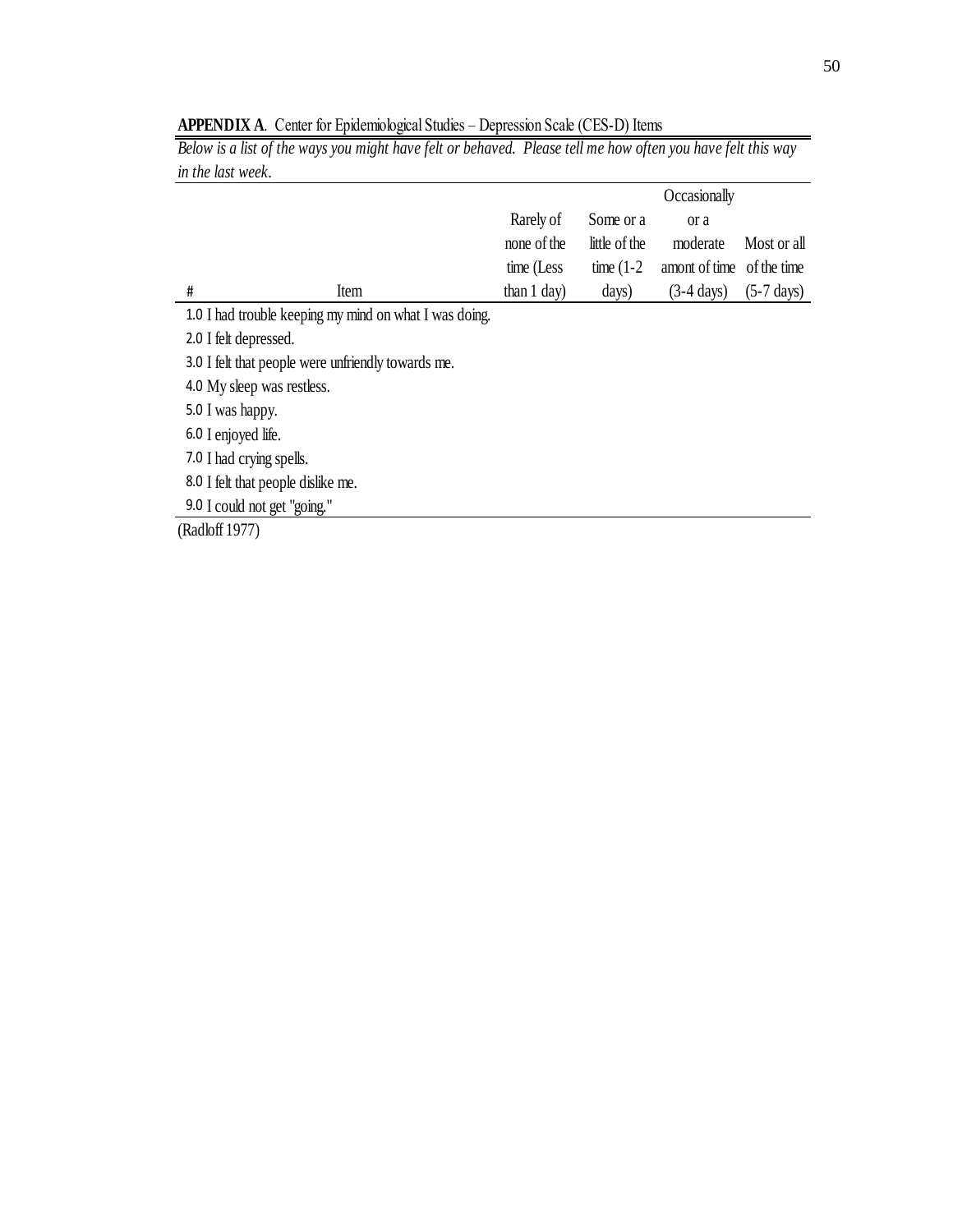|   |                                              |       |       | Strongly Somewhat Somewhat Strongly |          |
|---|----------------------------------------------|-------|-------|-------------------------------------|----------|
| # | Item                                         | Agree | Agree | <b>Disagree</b>                     | Disagree |
|   | 1.0 I am person of worth, at least on an     |       |       |                                     |          |
|   | equal plane with others.                     |       |       |                                     |          |
|   | 2.0 I feel that I have a number of good      |       |       |                                     |          |
|   | qualities.                                   |       |       |                                     |          |
|   | 3.0 All in all, I am inclined to feel that I |       |       |                                     |          |
|   | am a failure.                                |       |       |                                     |          |
|   | 4.0 I am able to do things as well as most   |       |       |                                     |          |
|   | other people.                                |       |       |                                     |          |
|   | 5.0 I feel I do not have much to be proud    |       |       |                                     |          |
|   | of.                                          |       |       |                                     |          |
|   | 6.0 I take a positive attitude toward        |       |       |                                     |          |
|   | myself.                                      |       |       |                                     |          |
|   | 7.0 On the whole, I am satisfied with        |       |       |                                     |          |
|   | myself.                                      |       |       |                                     |          |
|   | 8.0 I wish I could have more respect for     |       |       |                                     |          |
|   | myself.                                      |       |       |                                     |          |
|   | 9.0 I certainly feel useless at times.       |       |       |                                     |          |
|   | 10.0 At times I think I am no good at all.   |       |       |                                     |          |
|   | (Rosenberg, 1965)                            |       |       |                                     |          |

## **APPENDIX B**. Rosenberg Self Esteem Scale Items

**APPENDIX C.** Pearlin-Schooler Mastery Scale Items

|    | How strongly do you agree or disagree with the following statements?     |          |          |                 |          |  |  |  |  |  |
|----|--------------------------------------------------------------------------|----------|----------|-----------------|----------|--|--|--|--|--|
|    |                                                                          | Strongly | Somewhat | Somewhat        | Strongly |  |  |  |  |  |
| #  | Item                                                                     | Agree    | Agree    | <b>Disagree</b> | Disagree |  |  |  |  |  |
|    | There is really no way to solve some of my problems.                     |          |          |                 |          |  |  |  |  |  |
|    | Sometimes I feel that I am being "pushed around" in life.                |          |          |                 |          |  |  |  |  |  |
| 3  | I have little control over what happens to me.                           |          |          |                 |          |  |  |  |  |  |
| 4  | can do just about anything I set my mind to do.                          |          |          |                 |          |  |  |  |  |  |
| 5. | feel helpless dealing with the problems of life.                         |          |          |                 |          |  |  |  |  |  |
| 6  | What happens to me in the future mostly depends on me.                   |          |          |                 |          |  |  |  |  |  |
|    | There is little I can do to change many of the important                 |          |          |                 |          |  |  |  |  |  |
|    | things in my life.                                                       |          |          |                 |          |  |  |  |  |  |
|    | $\mathbf{a}$ . $\mathbf{a}$ . $\mathbf{a}$ . $\mathbf{a}$ . $\mathbf{a}$ |          |          |                 |          |  |  |  |  |  |

(Pearlin and Schooler 1978)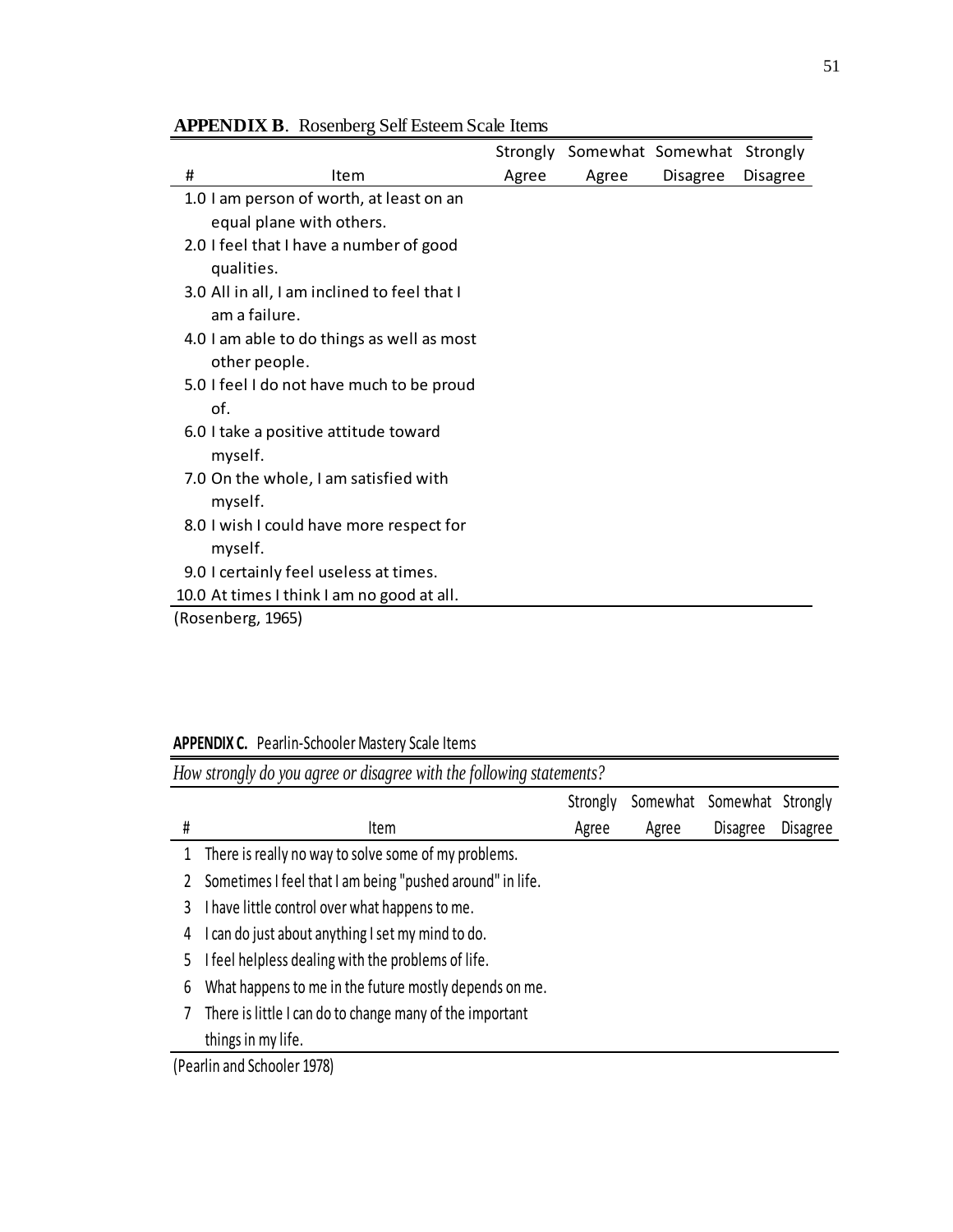**APPENDIX D.** Acute Stressors Scale Items

|   | In the past month, have you had:                 |     |    |
|---|--------------------------------------------------|-----|----|
| # | Item                                             | Yes | No |
|   | 1 Health problems?                               |     |    |
|   | 2 Money problems?                                |     |    |
|   | 3 Job problems?                                  |     |    |
|   | 4 Problems with your children?                   |     |    |
|   | 5 Family/marriage problems?                      |     |    |
|   | 6 You or a family member been a victim of crime? |     |    |
|   | 7 Police problems?                               |     |    |
|   | 8 Problems in your love life?                    |     |    |
|   | 9 You or a family member had race problems?      |     |    |

10 Gambling problems?

**APPENDIX E.** Economic Hardship Scale Items

|                             | Not At    | <b>Not</b> |           |           |           |
|-----------------------------|-----------|------------|-----------|-----------|-----------|
|                             | All       | Very       | Somewhat  | Very      | Extremely |
| Item                        | Difficult | Difficult  | Difficult | Difficult | Difficult |
| How difficult is it for     |           |            |           |           |           |
| [(you/your family)] to meet |           |            |           |           |           |
| the monthly payments on     |           |            |           |           |           |
| your [(family's)] bills?    |           |            |           |           |           |
|                             |           |            |           |           |           |
|                             |           |            |           |           |           |
|                             |           |            |           |           |           |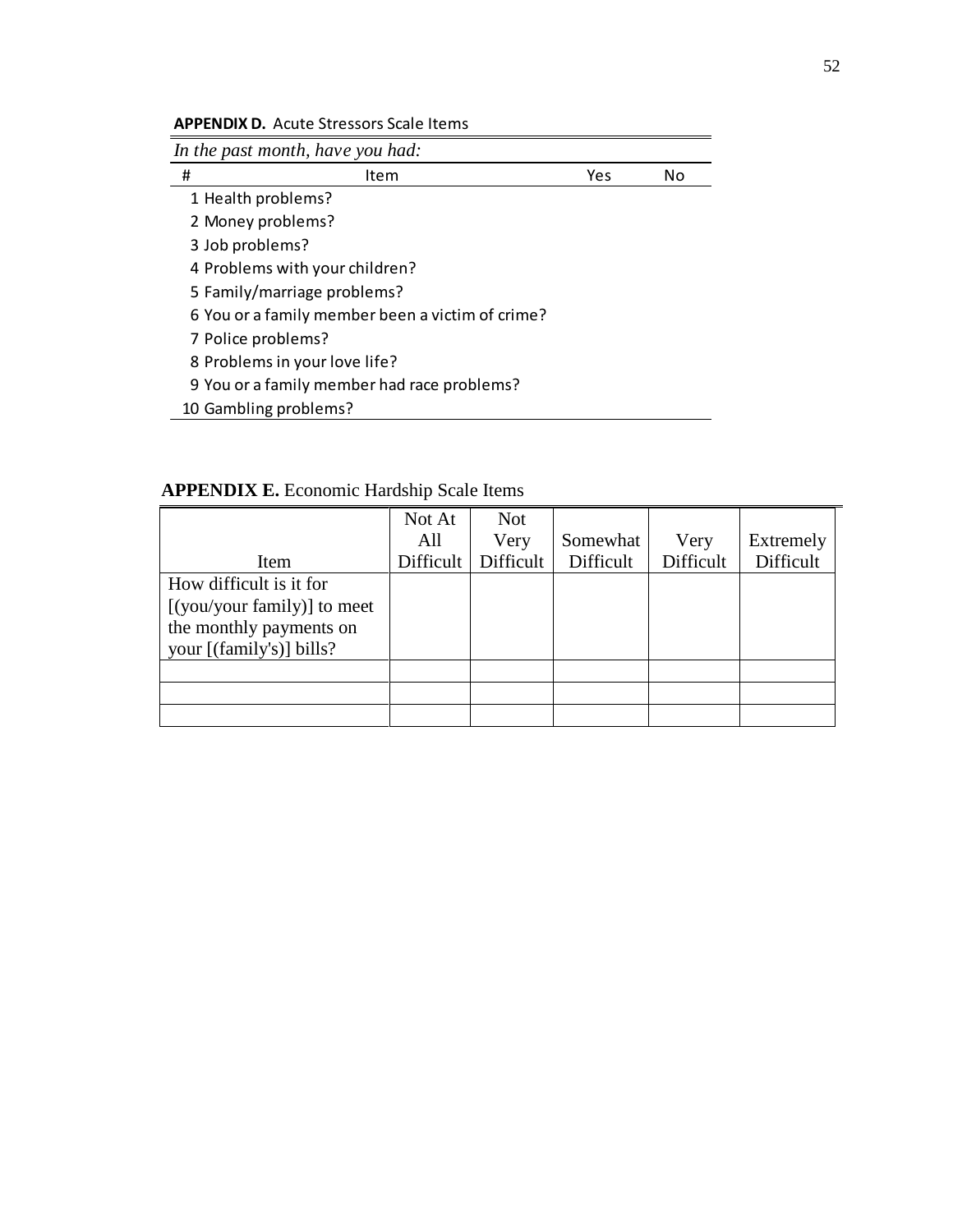|                                                       |           | African-                         | Afro-                              |                                                       |           |              |
|-------------------------------------------------------|-----------|----------------------------------|------------------------------------|-------------------------------------------------------|-----------|--------------|
|                                                       |           | Americans                        | Caribbeans                         | Whites                                                |           |              |
|                                                       |           | $(N = 3392)$                     | $(N = 1386)$                       | $(N = 571)$                                           |           |              |
| Variable                                              | Range     | <b>SD</b><br>M                   | <b>SD</b><br>M                     | ${\rm SD}$<br>M                                       | $p$ value | $X^2$        |
| <b>CESD</b>                                           | $0 - 27$  | 4.25 0.14                        | 3.95 0.43                          | 6.32 0.38                                             | 0.000     | 25.06        |
| SOCIOECONOMIC STATUS                                  |           |                                  |                                    |                                                       |           |              |
| Poverty Index                                         | $0 - 17$  | 2.65 0.09                        | 3.30 0.15                          | 3.73 0.27                                             | 0.000     | 89.33        |
| Education (in years)                                  | $4 - 17$  | 12.47<br>$-$                     | 12.82 0.11                         | 13.51 0.26                                            | 0.000     | 24.08        |
| Employed                                              | $0 - 1$   | 0.67<br>$ -$                     | 0.77<br>$\mathbf{L}$               | 0.70<br>$-$                                           | 0.168     | 11.47        |
| Unemployed                                            | $0 - 1$   | 0.10<br>$-$                      | 0.08<br>$-$                        | 0.05<br>$\sim$ $\sim$                                 | 0.001     | 47.03        |
| Not In Labor Force                                    | $0 - 1$   | 0.23<br>$\sim$ $-$               | 0.14<br>$-$                        | 0.25<br>$-$                                           | 0.176     | 13.76        |
| <b>INTERNAL RESOURCES</b>                             |           |                                  |                                    |                                                       |           |              |
| Self Esteem                                           | $12 - 40$ | 36.19 0.12                       | 36.32 0.27                         | 35.39 0.23                                            | 0.005     | 10.61        |
| Mastery                                               | $7 - 28$  | 23.35 0.10                       | 22.53 0.53                         | 22.98 0.15                                            | 0.860     | 0.30         |
| <b>STRESSORS</b>                                      |           |                                  |                                    |                                                       |           |              |
| <b>Acute Stressors</b>                                | $0 - 9$   | 1.75 0.05                        | 1.60 0.11                          | 1.38 0.07                                             | 0.000     | 36.17        |
| Economic Hardship                                     | $3 - 12$  | 5.07 0.06                        | 5.31 0.18                          | 4.91 0.09                                             | 0.679     | 0.78         |
| MATERIAL SUPPORT RECIPROCITY                          |           |                                  |                                    |                                                       |           |              |
| Gave more to Family than Received                     | $0 - 1$   | 0.08<br>$-$                      | 0.10<br>$-$                        | 0.13<br>$- -$                                         | 0.001     | 34.93        |
| Received More from Family than Gave                   | $0 - 1$   | 0.38<br>$ -$                     | 0.38<br>$-$                        | 0.33<br>$-$                                           | 0.157     | 15.34        |
| Family Reciprocal Relationship                        | $0 - 1$   | 0.54<br>$ -$                     | 0.52<br>$-$                        | 0.54<br>$-$                                           | 0.854     | 0.36         |
| Gave more to Friends than Received                    | $0 - 1$   | 0.05<br>$-$                      | 0.08<br>$-$                        | 0.05<br>$-$                                           | 0.614     | 3.70         |
| Received More from Friends than Gave                  | $0 - 1$   | 0.25<br>$ -$                     | 0.25<br>$-$                        | 0.20<br>$\sim$ $\sim$                                 | 0.048     | 17.99        |
| Friends Reciprocal Relationship                       | $0 - 1$   | 0.70<br>$ -$                     | 0.68<br>$-$                        | 0.74<br>$\sim$ $\sim$                                 | 0.048     | 13.61        |
| Gave More to Church than Received                     | $0 - 1$   | 0.35<br>$-$                      | 0.44<br>$-$                        | 0.40<br>$\sim$ $\sim$                                 | 0.072     | 14.57        |
| Received More from Church than Gave                   | $0 - 1$   | 0.46<br>$\sim$ $\sim$            | 0.39<br>$-$                        | 0.45<br>$\sim$ $\sim$                                 | 0.443     | 3.32         |
| Church Reciprocal Relationship                        | $0 - 1$   | $0.19 -$                         | 0.17<br>$\overline{a}$             | 0.15<br>$-$                                           | 0.114     | 10.49        |
| <b>EMOTIONAL SUPPORT</b>                              |           |                                  |                                    |                                                       |           |              |
| <b>Emotional Support from Family</b>                  | $1 - 4$   | 3.23 0.02                        | 3.27 0.04                          | 3.31 0.05                                             | 0.371     | 1.98         |
| Negative interaction from Family                      | $1 - 4$   | 1.85 0.02                        | 1.90 0.05                          | 1.71 0.04                                             | 0.000     | 31.98        |
| <b>Emotional Support from Church</b>                  | $1 - 4$   | 2.96 0.02                        | 2.73 0.03                          | 2.89 0.07                                             | 0.151     | 3.78         |
| Negative Interaction from Church                      | $1 - 4$   | 1.51 0.01                        | 1.44 0.02                          | 1.39 0.03                                             | 0.000     | 33.32        |
| <b>CONTROLS</b>                                       |           |                                  |                                    |                                                       |           |              |
| Age                                                   | $18 - 94$ | 41.99 0.52                       | 40.51 0.77                         | 45.49 1.79                                            | 0.013     | 8.65         |
| $Sex (1 = Female)$                                    | $0 - 1$   | 0.56<br>$\sim$ $ -$              | $0.50 -$                           | 0.58<br>$- -$                                         | 0.098     | 5.57         |
| Married                                               | $0 - 1$   | 0.33<br>$ -$                     | 0.38<br>$-$                        | 0.46<br>$\sim$ $-$                                    | 0.014     | 85.35        |
| Cohabiting                                            | $0 - 1$   | 0.09<br>$\sim$ $-$               | 0.12<br>$-$                        | $0.06\,$<br>$\sim$ $-$                                | 0.055     | 29.47        |
| Divorced, Widowed, or Separated                       | $0 - 1$   | 0.27<br>$\overline{\phantom{m}}$ | 0.19<br>$-$                        | 0.27<br>$\mathord{\hspace{1pt}\text{--}\hspace{1pt}}$ | 0.033     | 21.84        |
| Never Married                                         | $0 - 1$   | 0.32<br>$\overline{\phantom{m}}$ | 0.31<br>$\overline{\phantom{m}}$ . | 0.21<br>$\overline{\phantom{m}}$ .                    |           | 0.021 117.56 |
| Statistics are weighted according to U.S. population. |           |                                  |                                    |                                                       |           |              |

**APPENDIX E. Descriptive Statistics for Total Sample (Weighted Means or Proportions, and Standard Deviations)**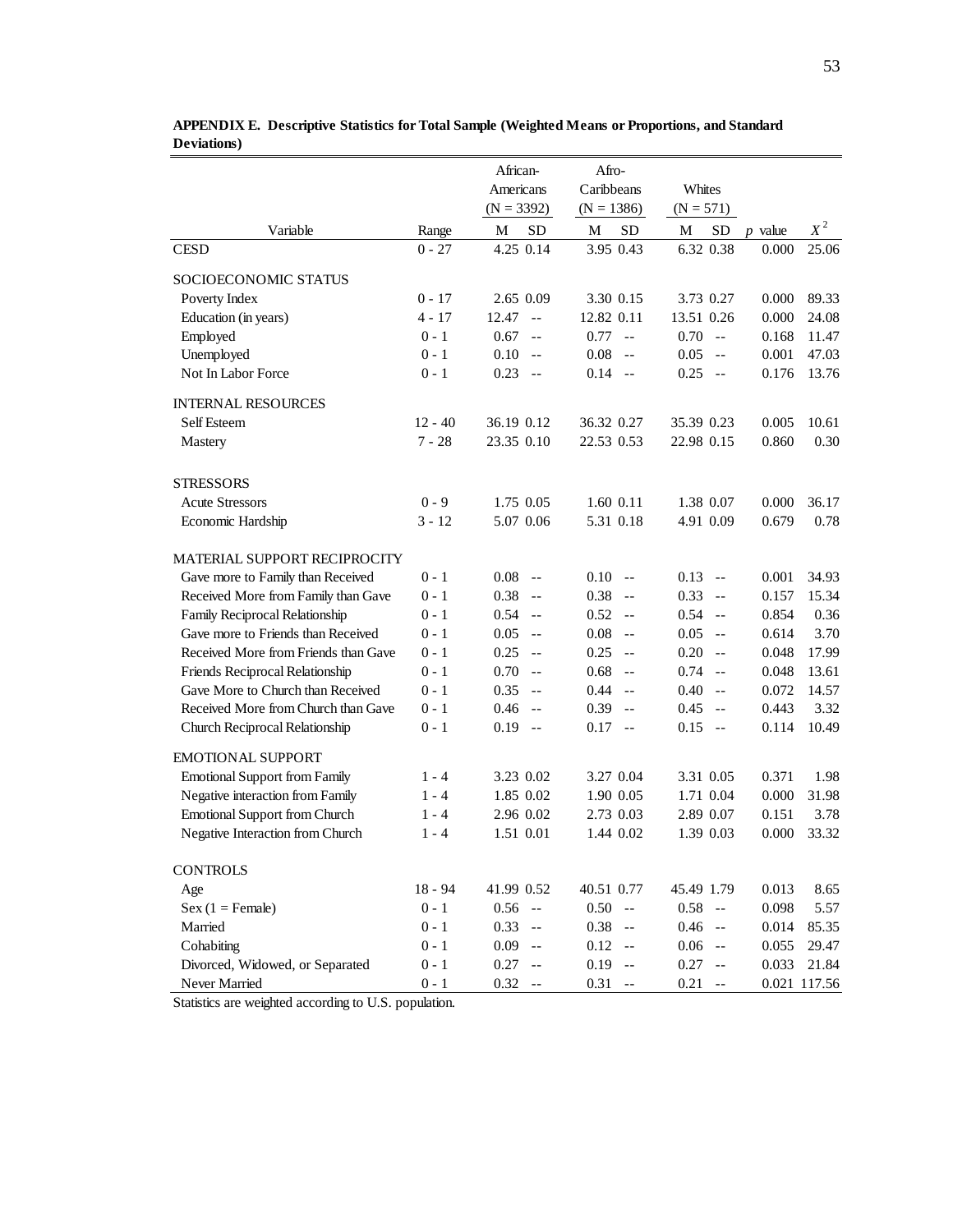|                                           | (1)        | (2)                     | (3)        | (4)        | (5)        | (6)        | (7)                                                                                 | (8)        |
|-------------------------------------------|------------|-------------------------|------------|------------|------------|------------|-------------------------------------------------------------------------------------|------------|
| SOCIOECONOMIC STATUS                      |            |                         |            |            |            |            |                                                                                     |            |
| Poverty Index                             | $-0.165**$ | $-0.232***$ $-0.214***$ |            | $-0.117**$ | $-0.044$   | $-0.058$   | $-0.066$                                                                            | $-0.036$   |
|                                           | [0.052]    | [0.050]                 | [0.055]    | [0.043]    | [0.041]    | [0.044]    | [0.042]                                                                             | [0.046]    |
| Education (years)                         | $-0.079$   | $-0.157*$               | $-0.167**$ | $-0.030$   | $-0.047$   | $-0.049$   | $-0.064$                                                                            | $-0.090$   |
|                                           | [0.064]    | [0.062]                 | [0.060]    | [0.052]    | [0.054]    | [0.048]    | [0.048]                                                                             | [0.051]    |
| Unemployed $t$                            | $1.571***$ | 1.774***                | $1.733***$ | $0.797*$   | 0.362      | 0.165      | 0.246                                                                               | 0.259      |
|                                           | [0.309]    | [0.334]                 | [0.331]    | [0.355]    | [0.348]    | [0.330]    | [0.328]                                                                             | [0.324]    |
| RACE/ETHNICITY <sup>¥</sup>               |            |                         |            |            |            |            |                                                                                     |            |
| Afro-Caribbean American                   |            |                         |            |            |            |            | $-2.643***$ $-2.600***$ $-2.248***$ $-2.444***$ $-2.633***$ $-2.730***$ $-2.814***$ |            |
|                                           |            | [0.600]                 | [0.612]    | [0.449]    | [0.403]    | [0.293]    | [0.292]                                                                             | [0.284]    |
| African American                          |            |                         |            |            |            |            | $-2.597***$ $-2.577***$ $-1.890***$ $-2.116***$ $-2.249***$ $-2.338***$ $-2.412***$ |            |
|                                           |            | [0.436]                 | [0.442]    | [0.389]    | [0.348]    | [0.246]    | [0.260]                                                                             | [0.258]    |
| <b>SEX</b>                                |            |                         | 0.558      | $0.662**$  | 0.372      | 0.125      | 0.148                                                                               | 0.188      |
|                                           |            |                         | [0.294]    | [0.220]    | [0.215]    | [0.174]    | [0.175]                                                                             | [0.176]    |
| <b>PSYCHOLOGICAL RESOURCES</b>            |            |                         |            |            |            |            |                                                                                     |            |
| Self Esteem                               |            |                         |            |            |            |            | $-0.347***$ $-0.291***$ $-0.305***$ $-0.293***$ $-0.286***$                         |            |
|                                           |            |                         |            | [0.024]    | [0.027]    | [0.033]    | [0.033]                                                                             | [0.031]    |
| Mastery                                   |            |                         |            |            |            |            | $-0.287***$ $-0.227***$ $-0.205***$ $-0.197***$ $-0.211***$                         |            |
|                                           |            |                         |            | [0.029]    | [0.031]    | [0.035]    | [0.035]                                                                             | [0.036]    |
| <b>STRESSORS</b>                          |            |                         |            |            |            |            |                                                                                     |            |
| <b>Acute Stressors</b>                    |            |                         |            |            | $0.585***$ | $0.596***$ | $0.525***$                                                                          | $0.501***$ |
|                                           |            |                         |            |            | [0.063]    | [0.080]    | [0.083]                                                                             | [0.085]    |
| Economic Hardship                         |            |                         |            |            | $0.187**$  | $0.207***$ | $0.193**$                                                                           | $0.182**$  |
|                                           |            |                         |            |            | [0.058]    | [0.060]    | [0.057]                                                                             | [0.057]    |
| MATERIAL SUPPORT RECIPROCITY <sup>5</sup> |            |                         |            |            |            |            |                                                                                     |            |
| Received More from Family                 |            |                         |            |            |            | 0.388      | 0.273                                                                               | $0.393*$   |
|                                           |            |                         |            |            |            | [0.205]    | [0.190]                                                                             | [0.189]    |
| Gave More to Friends                      |            |                         |            |            |            | $0.627*$   | $0.711*$                                                                            | $0.846**$  |
|                                           |            |                         |            |            |            | [0.287]    | [0.300]                                                                             | [0.291]    |
| Received More from Church                 |            |                         |            |            |            | $0.485*$   | $0.454*$                                                                            | $0.376*$   |
|                                           |            |                         |            |            |            | [0.228]    | [0.185]                                                                             | [0.181]    |
| <b>EMOTIONAL SUPPORT</b>                  |            |                         |            |            |            |            |                                                                                     |            |
| Family Negative Interaction               |            |                         |            |            |            |            | $0.479**$                                                                           | $0.377*$   |
|                                           |            |                         |            |            |            |            | [0.158]                                                                             | [0.158]    |
|                                           |            |                         |            |            |            |            |                                                                                     |            |

**APPENDIX F. Socioeconomic Status, Life Stressors, and Support Mechanisms Regressed on Depressive Symptomatology for Total Sample**

| Intercept                                                                          | $6400$ *** | $9.203***$ |         |           |         |         |         | 8.961*** 25.720*** 20.709*** 20.501*** 19.841*** 20.448*** |  |
|------------------------------------------------------------------------------------|------------|------------|---------|-----------|---------|---------|---------|------------------------------------------------------------|--|
|                                                                                    | [0.744]    | [0.967]    | [1.030] | $1.280$ ] | [1.503] | [1.119] | [1.516] | [1.727]                                                    |  |
| N                                                                                  | 5345       | 5345       | 5345    | 5287      | 5247    | 4194    | 4184    | 4184                                                       |  |
| $R^2$                                                                              | 0.027      | 0.097      | 0.100   | 0.338     | 0.378   | 0.387   | 0.397   | 0.405                                                      |  |
| F                                                                                  | 11.189     | 22.359     | 48.471  | 93.253    | 82.712  | 75.396  | 66.237  | 57.964                                                     |  |
| df                                                                                 | 4          |            |         | Q         |         |         | 21      | 26                                                         |  |
| Standard errors in brackets. Statistics are weighted according to U.S. population. |            |            |         |           |         |         |         |                                                            |  |

\* p<0.05, \*\* p<0.01, \*\*\* p<0.001. £ Reference category is Employed. ¥ Reference category is White.

 $\frac{1}{2}$  Reference category is Reciprocal Relationship.  $\frac{1}{2}$  Reference category is Married.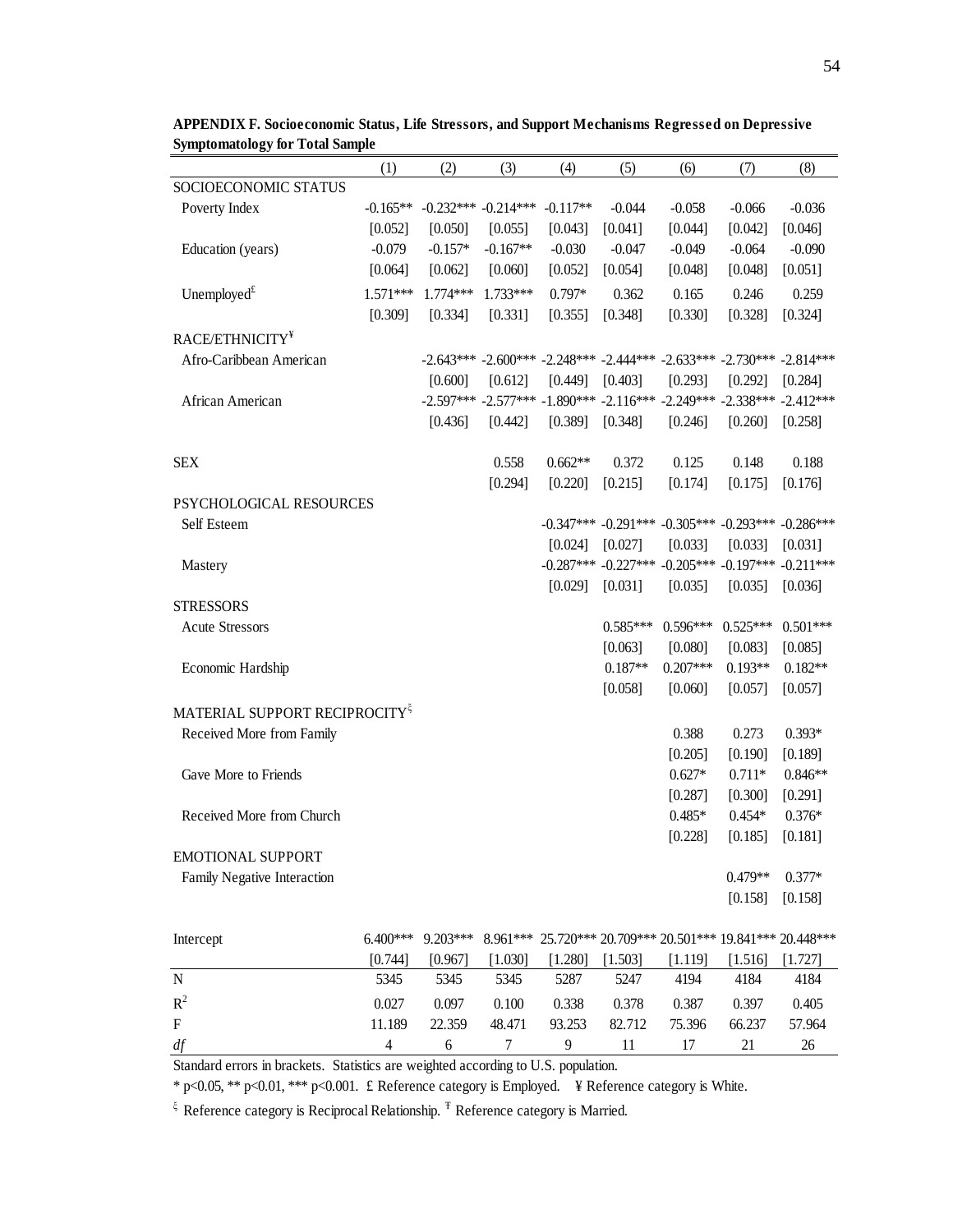|                                           | African<br>Afro- |        |           |               | Difference |            |                       |
|-------------------------------------------|------------------|--------|-----------|---------------|------------|------------|-----------------------|
|                                           | American         |        | Caribbean |               | White      |            | (p<0.05)              |
| SOCIOECONOMIC STATUS                      |                  |        |           |               |            |            |                       |
| Poverty Index                             | 0.061            |        | 0.034     |               | $-0.42749$ |            | $A_w, C_w$            |
|                                           | (0.041)          |        | (0.091)   |               | (0.115)    |            |                       |
| Education                                 | $-0.115$         |        | $-0.180$  |               | $-0.05778$ |            |                       |
|                                           | (0.055)          |        | (0.083)   |               | (0.097)    |            |                       |
| Unemployed                                | 0.256            | $\ast$ | 1.578     |               | 2.355557   |            |                       |
|                                           | (0.904)          |        | (1.328)   |               | (1.063)    |            |                       |
| Not Working                               | 0.198            |        | 0.845     |               | 0.947108   |            |                       |
|                                           | (0.291)          |        | (0.546)   |               | (0.721)    |            |                       |
| PSYCHOLOGICAL RESOURCES                   |                  |        |           |               |            |            |                       |
| Self Esteem                               | $-0.325$         | ***    | $-0.148$  | $***$         | $-0.27414$ | $***$      |                       |
|                                           | (0.048)          |        | (0.082)   |               | (0.053)    |            |                       |
| Mastery                                   | $-0.132$         | ***    | $-0.229$  | $\ast\ast$    | $-0.41667$ | $\ast\ast$ |                       |
|                                           | (0.037)          |        | (0.068)   |               | (0.062)    |            |                       |
| <b>STRESSORS</b>                          |                  |        |           |               |            |            |                       |
| <b>Acute Stressors</b>                    | 0.602            | ***    | 0.309     | $\ast$ $\ast$ | $-0.17596$ |            | $A_w$                 |
|                                           | (0.124)          |        | (0.249)   |               | (0.229)    |            |                       |
| Economic Hardship                         | 0.312            | ***    | 0.083     | ∗             | 0.215332   |            |                       |
|                                           | (0.084)          |        | (0.159)   |               | (0.149)    |            |                       |
| MATERIAL SUPPORT RECIPROCITY <sup>5</sup> |                  |        |           |               |            |            |                       |
| Gave More to Family                       | 0.158            |        | 1.295     |               | $-0.45858$ |            |                       |
|                                           | (0.799)          |        | (1.027)   |               | (0.612)    |            |                       |
| Received More from Family                 | 0.048            |        | $-1.733$  |               | 1.381033   |            | $A_c$ , $A_w$ , $C_w$ |
|                                           | (0.255)          |        | (0.476)   |               | (0.557)    |            |                       |
| Gave More to Friends                      | 0.741            |        | 1.084     |               | 1.398938   |            |                       |
|                                           | (0.556)          |        | (1.194)   |               | (1.067)    |            |                       |
| Received More from Friends                | 0.050            |        | 1.129     |               | $-0.90856$ |            |                       |
|                                           | (0.287)          |        | (0.609)   |               | (0.517)    |            |                       |
| Gave More to Church                       | 0.234            |        | 1.024     | $\ast$        | 0.167745   |            |                       |
|                                           | (0.301)          |        | (0.325)   |               | (0.623)    |            |                       |
| Received More from Church                 | 0.104            |        | 0.618     |               | 0.013263   |            |                       |
|                                           | (0.260)          |        | (0.393)   |               | (0.575)    |            |                       |

**APPENDIX G. Socioeconomic Status, ife Stressors, and Support Mechanisms Regressed on Total Sample Depressive Symptomatology for Each Group**

Standard errors in parentheses. \* p<0.05, \*\*p<0.01, \*p<0.001

 $A_c$  = African American - Caribbean Difference

 $A_w =$  African American-White Difference

 $C_w =$ Caribbean-White Difference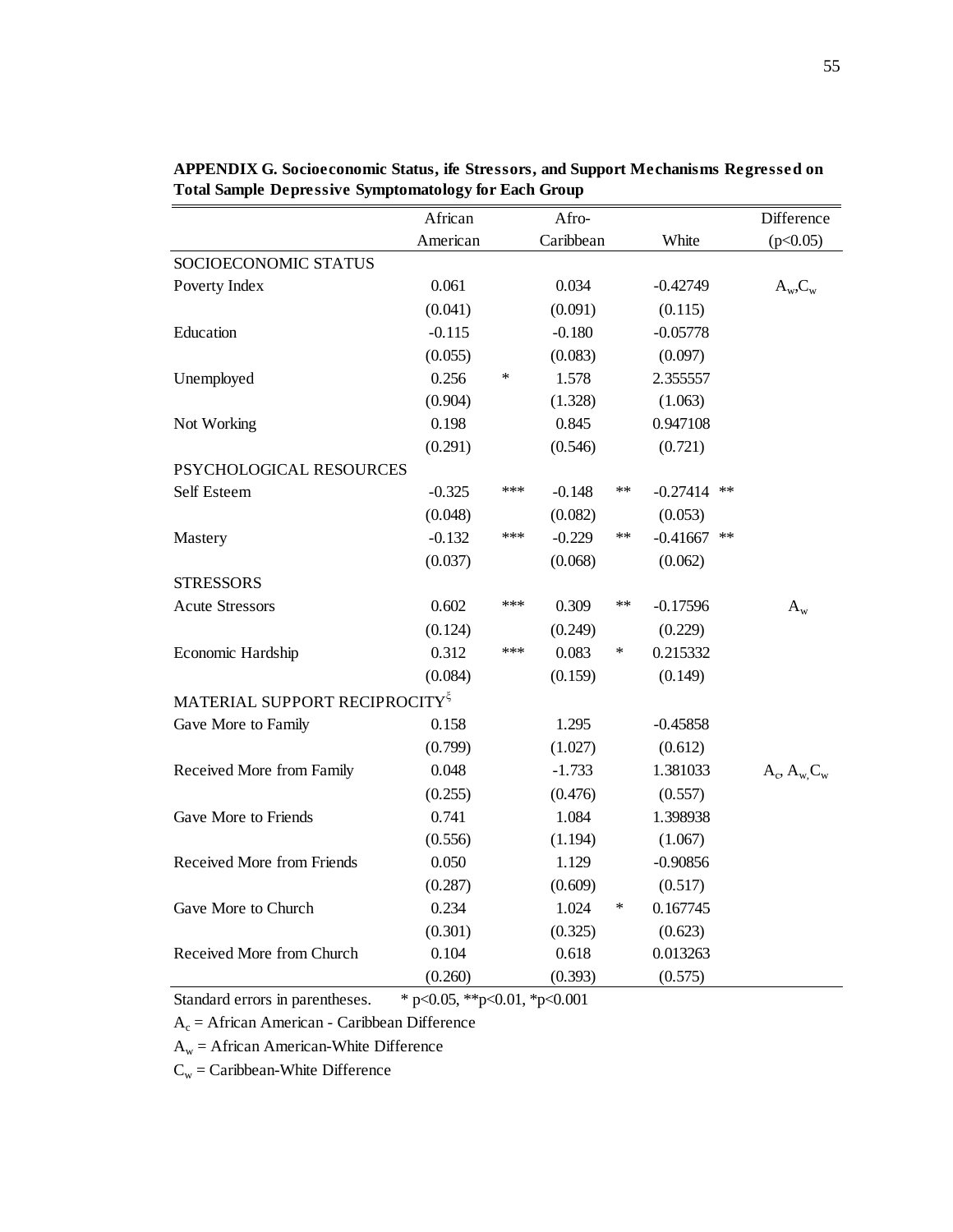|                                    | African  |        | Afro-     |       |                 | Difference |
|------------------------------------|----------|--------|-----------|-------|-----------------|------------|
|                                    | American |        | Caribbean |       | White           | (p<0.05)   |
| <b>EMOTIONAL SUPPORT</b>           |          |        |           |       |                 |            |
| <b>Family Emotional Support</b>    | 0.070    |        | $-1.171$  | $***$ | 0.732167        | $A_c$      |
|                                    | (0.255)  |        | (0.241)   |       | (0.408)         |            |
| <b>Family Negative Interaction</b> | 0.341    | $\ast$ | 0.526     |       | 0.432           |            |
|                                    | (0.233)  |        | (0.348)   |       | (0.485)         |            |
| <b>Church Emotional Support</b>    | 0.105    |        | 0.499     |       | $-0.98017$      |            |
|                                    | (0.189)  |        | (0.387)   |       | (0.366)         |            |
| <b>Church Negative Interaction</b> | 0.346    |        | 0.241     |       | 2.17379         |            |
|                                    | (0.241)  |        | (0.240)   |       | (0.729)         |            |
| Intercept                          | 18.970   | ***    | 14.260    | ***   | ***<br>26.69653 |            |
|                                    | (2.135)  |        | (4.056)   |       | (5.311)         |            |
| N                                  | 792      |        | 390       |       | 190             |            |
| R <sub>2</sub>                     | 0.401    |        | 0.458     |       | 0.463           |            |
| $\mathbf{F}$                       | 31.55    |        | 12.75     |       |                 |            |
| df                                 | 23       |        | 23        |       | 15              |            |

**TABLE 3 (continued). Socioeconomic Status, Life Stressors, and Support Mechanisms Regressed on Female Depressive Symptomatology for Each Group**

Standard errors in parentheses. \* p<0.05, \*\*p<0.01, \*p<0.001

 $A_c$  = African American - Caribbean Difference

 $A_w =$  African American-White Difference

 $C_w =$ Caribbean-White Difference

 $\alpha$